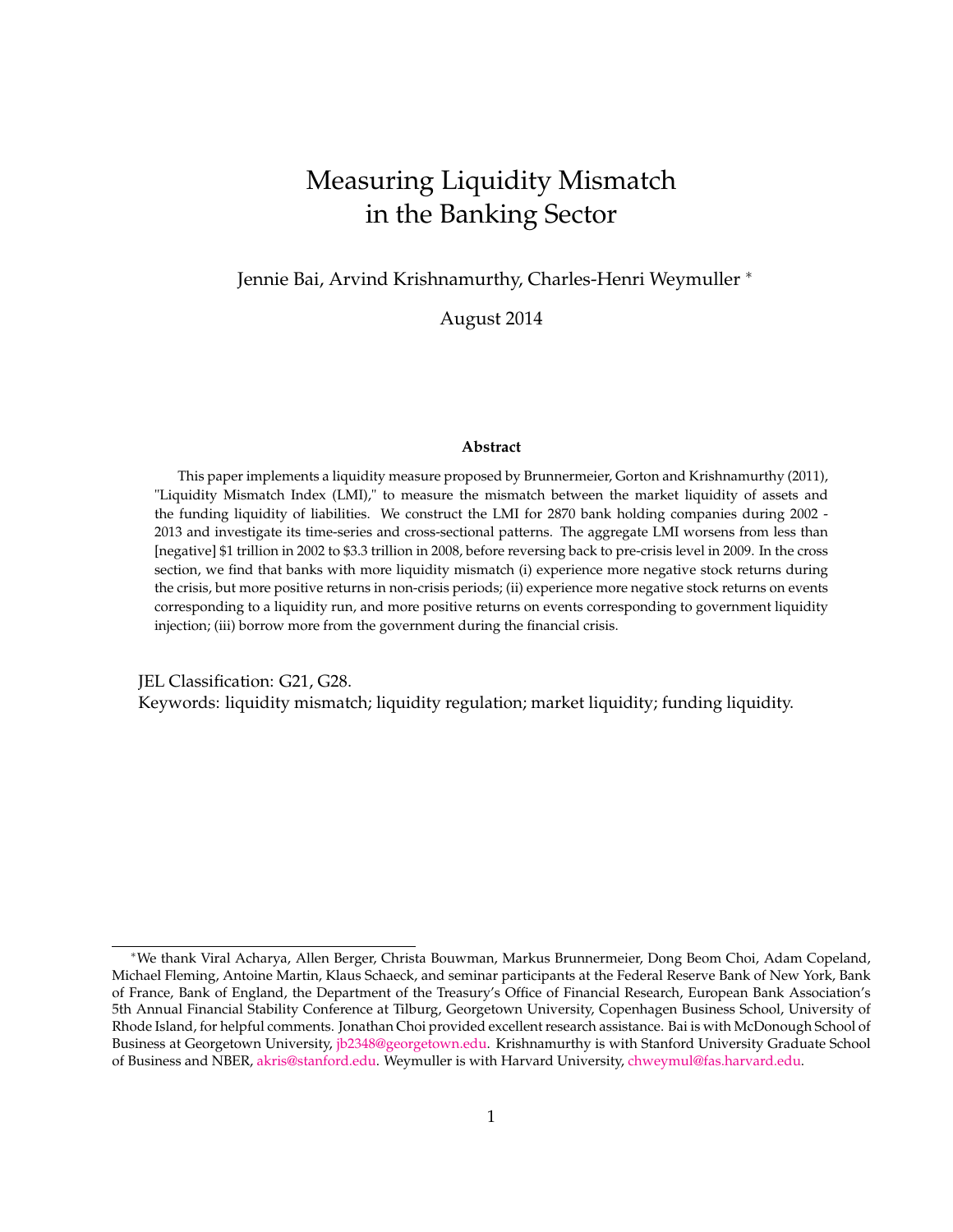# **Measuring Liquidity Mismatch in the Banking Sector**

#### **Abstract**

This paper implements a liquidity measure proposed by Brunnermeier, Gorton and Krishnamurthy (2011), "Liquidity Mismatch Index (LMI)," to measure the mismatch between the market liquidity of assets and the funding liquidity of liabilities. We construct the LMI for 2870 bank holding companies during 2002 - 2013 and investigate its time-series and cross-sectional patterns. The aggregate LMI worsens from less than [negative] \$1 trillion in 2002 to \$3.3 trillion in 2008, before reversing back to pre-crisis level in 2009. In the cross section, we find that banks with more liquidity mismatch (i) experience more negative stock returns during the crisis, but more positive returns in non-crisis periods; (ii) experience more negative stock returns on events corresponding to a liquidity run, and more positive returns on events corresponding to government liquidity injection; (iii) borrow more from the government during the financial crisis.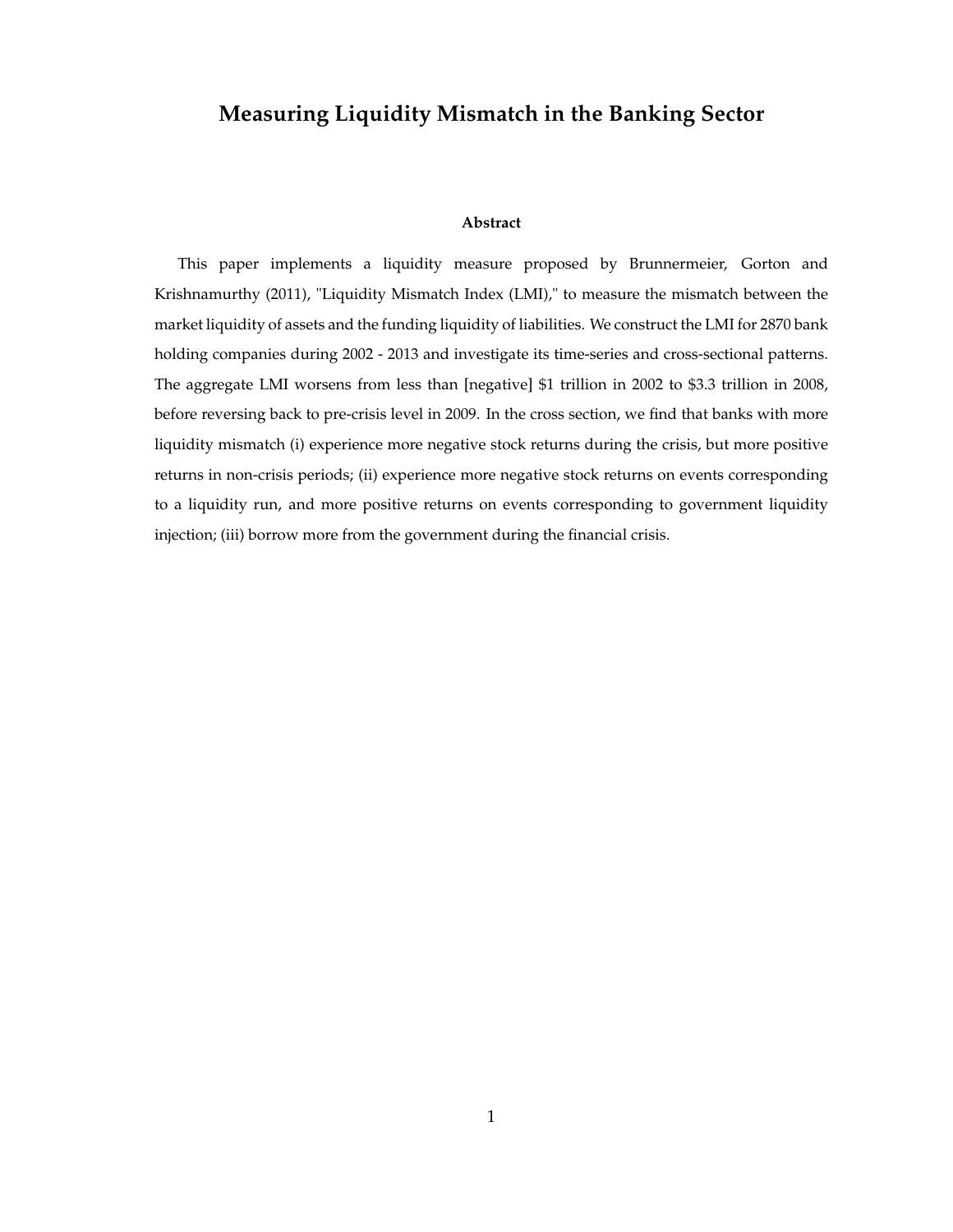# **1 Introduction**

Liquidity plays an enormous role in financial crises. [Fleming](#page-32-0) [\(2012\)](#page-32-0) notes that across its many liquidity facilities, the Federal Reserve provided over \$1.5 trillion of liquidity support during the crisis. The number is much higher if one includes other forms of government liquidity support such as lending by the Federal Home Loan Bank – lending to banks peaks at \$1 trillion in September 2008 – or the Federal Deposit Insurance Corporation guarantees – insurance limits are increased in the crisis, and the guarantees are extended to \$336 billion of bonds as of March 2009 [\(He, Khang, and Krishnamurthy](#page-32-1) [\(2010\)](#page-32-1)). Recognizing the importance of liquidity in the crisis, the Basel III committee has proposed regulating the liquidity of commercial banks. Yet, despite its importance there is no consensus on how to measure liquidity. Indeed, the only consensus is that liquidity is a slippery concept and is hard to measure.

This paper implements a liquidity measure proposed by [Brunnermeier, Gorton, and](#page-31-0) [Krishnamurthy](#page-31-0) [\(2011,](#page-31-0) [2012\)](#page-31-1). Their "Liquidity Mismatch Index" (LMI) measures the mismatch between the market liquidity of assets and the funding liquidity of liabilities, at a firm level. There are many empirical challenges that arise in implementing their theoretical measure. We take up these challenges and design a procedure to implement the LMI that relies on balance-sheet as well as off-balance-sheet information of a given bank and market indicators of liquidity and liquidity premia. We construct the LMI for the universe of bank holding companies (BHCs) in the U.S. and describe features of the time-series and cross-sectional properties of the bank-specific and aggregate LMI.

What makes a good liquidity measure? First, we argue that a liquidity measure should be useful for macro-prudential purposes. It should measure liquidity imbalances in the financial system, offering an early indicator of financial crises. It should also quantitatively describe the liquidity condition of the financial sector, and the amount of liquidity the Fed may be called upon to provide in a financial crisis. The LMI performs well on these metrics. An important aspect of the LMI is that it can be be aggregated across banks to measure the liquidity mismatch of a group of banks or the entire financial sector. Liquidity measures which are based on ratios, such as Basel's liquidity coverage ratio, do not possess this aggregation property. Our aggregate LMI as shown in Figure [3](#page-42-0) indicates an accumulating liquidity mismatch over the period from 2002 to 2007. In 2007 Q1, the LMI is about (negative) \$2.2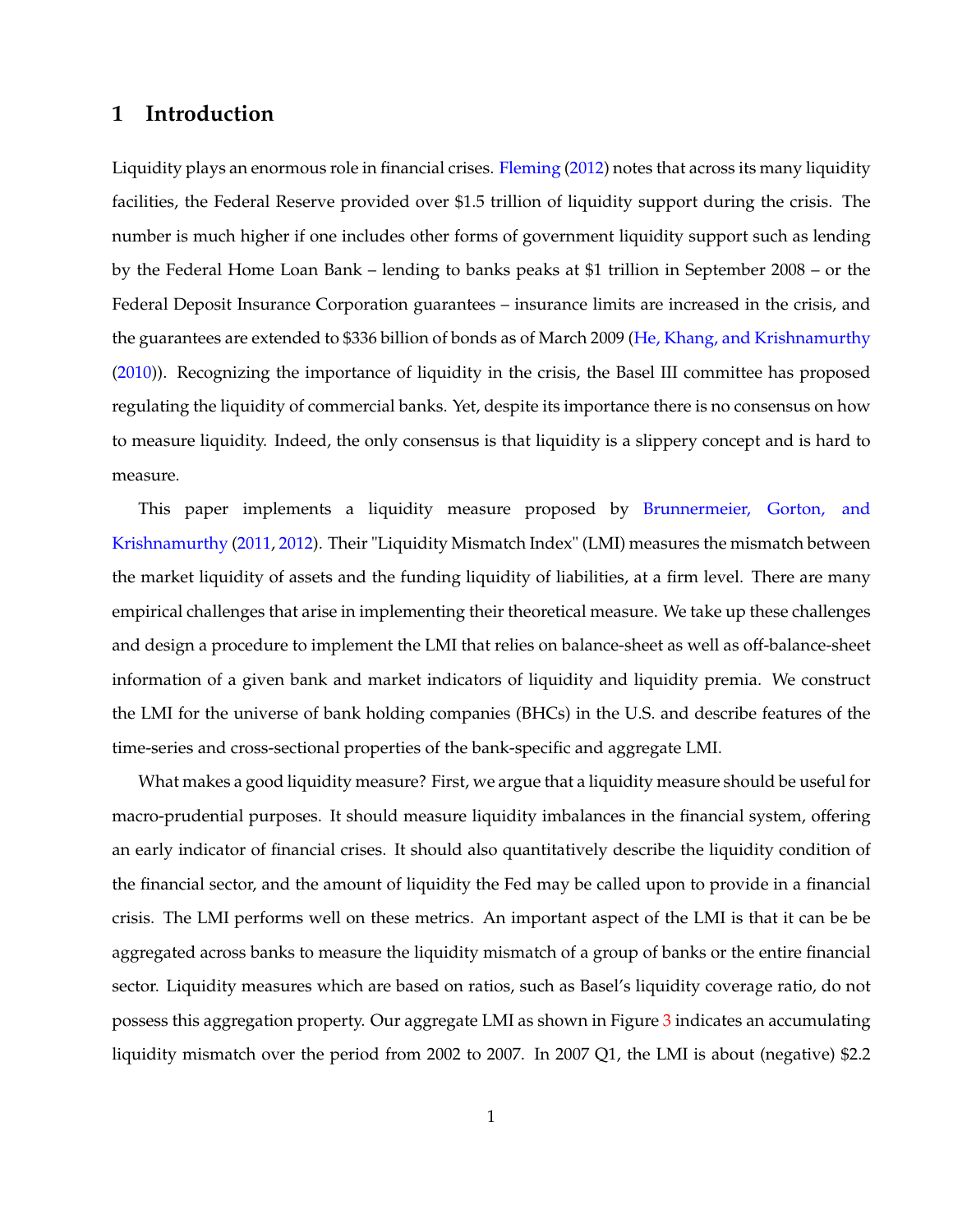trillion. Thus, had the LMI been computed in 2007, the Fed would have expected that in the event of an aggregate liquidity crisis, it may need to provide \$2.2 trillion of liquidity to completely mitigate the liquidity-run aspect of the financial crisis.<sup>[1](#page-0-0)</sup> Moreover, the LMI reverses course from 2008 to mid-2009, coincident with the Fed's liquidity injections, returning to its 2002 level. Finally, we show that the LMI methodology can naturally be used to administer a liquidity stress test by a regulator, and present the results of such a stress test at various time points.

Our second benchmark arises from micro considerations. We argue that an efficient liquidity measure should describe liquidity risk in the cross-section of banks, identifying which banks carry the most liquidity risk. We show that our measure performs well in this dimension. When marketwide liquidity conditions deteriorate, a firm with a worse LMI should be more negatively affected. We examine the cross-section of banks and show that banks with a worse LMI have lower stock returns during the 2008 financial crisis. We also find that across event dates corresponding to a worsening of liquidity conditions, the low LMI banks experience more negative stock returns. Across event dates corresponding to an increase in Fed liquidity provision, the low LMI banks experience more positive stock returns. Our cross-sectional analysis also reveals interesting patterns in the way that firms manage liquidity. We find that banks with high liquidity mismatch (low LMI value) have high stock returns before and after the crisis, when aggregate liquidity conditions were good. Moreover, we find that the banks that have the lowest LMI (i.e. the most liquidity shortfall) are the largest banks, perhaps suggesting a strategy of exploiting the too-big-to-fail backstop. We also find that the banks with the most negative LMI, measured before the crisis, borrow the most from Federal Reserve facilities and receive the largest TARP injections. The LMI thus helps to describe the cross-section of liquidity risk in the financial sector. For regulatory purposes, the cross-sectional LMI can help identify systemically important institutions, but here using a liquidity metric.

These two dimensions, the macro and the micro, appear to us to be the most important dimensions on which to evaluate a liquidity measure. One contribution of the paper is to offer these metrics. This is particularly important going forward because there are in principal many ways to measure liquidity

<sup>&</sup>lt;sup>1</sup>One theoretical rationale to justify liquidity injections by the Fed is an inter-bank market freeze, as modelled in [Acharya](#page-31-2) [and Skeie](#page-31-2) [\(2011\)](#page-31-2). Another reason is the stigma of borrowing at the discount window. See [Ennis and Weinberg](#page-32-2) [\(2012\)](#page-32-2) for a a signaling model of this stigma. A liquidity injection also prevents coordination failures that can lead to bank insolvency, as in fundamental bank runs models a la [Rochet and Vives](#page-33-0) [\(2004\)](#page-33-0).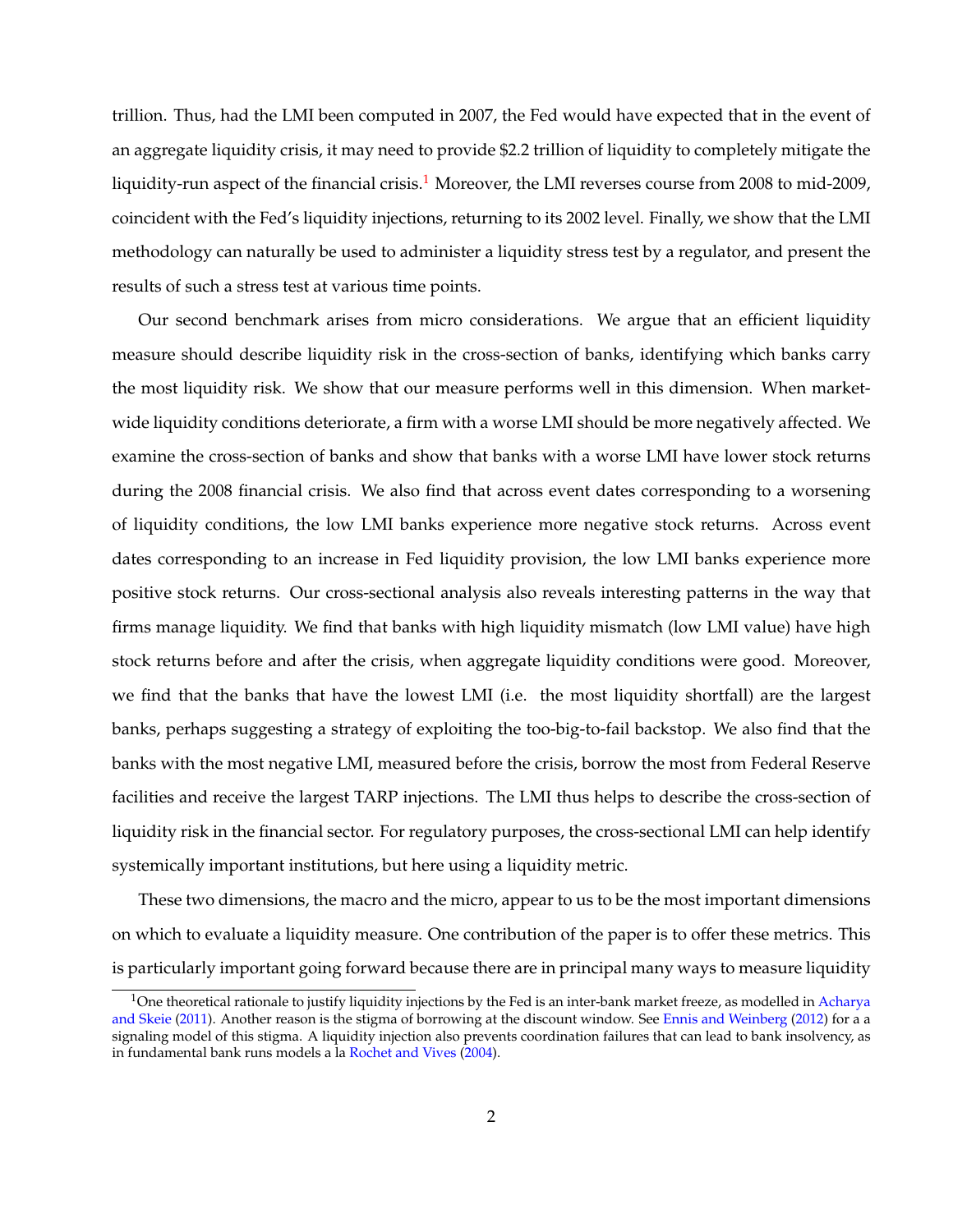and what is needed are benchmarks that can be used to discriminate across measures.

#### **Related Literature**

Our paper is related to a small literature on how to measure liquidity. On the practitioner side, there are a number of different metrics that firms use to manage liquidity, ranging from the accounting 'quick' ratio to more sophisticated measures. On the policy side, several central bank studies including [Banerjee](#page-31-3) [\(2012\)](#page-31-3), [de Haan and End](#page-32-3) [\(2012\)](#page-32-3) investigate measures for bank liquidity regulation in response to Basel III. The pioneering paper in the academic literature is [Berger and](#page-31-4) [Bouwman](#page-31-4) [\(2009\)](#page-31-4), which is the first paper to recognize the importance of measuring liquidity and propose a theoretically-motivated liquidity measure. [Berger and Bouwman](#page-31-4) [\(2009\)](#page-31-4) measure the liquidity mismatch at the bank level and explore the cross-sectional and time-series properties of this liquidity mismatch measure. The principal theoretical difference between the LMI and the Berger-Bouwman measure is that the LMI incorporates information from market measures of liquidity and liquidity premia.<sup>[2](#page-0-0)</sup> In the language of Berger and Bouwman, our liquidity weights are time-varying, while their liquidity weights are only asset and liability specific. Time variation in these liquidity weights is important in capturing liquidity stress during a financial crisis. Another contribution of our paper is in discussing and evaluating the LMI against the benchmarks we have suggested. These benchmarks are important because they help us to calibrate the liquidity weights, which are hard to pin down on purely theoretical grounds.

There is also a banking and corporate finance literature that explores the determinants of liquidity holdings on a firm's balance sheet, for example, [Heider, Hoerova, and Holhausen](#page-32-4) [\(2009\)](#page-32-4), [Acharya](#page-31-5) [and Merrouche](#page-31-5) [\(2013\)](#page-31-5) and [Acharya and Rosa](#page-31-6) [\(2013\)](#page-31-6). In most of this literature, liquidity is defined as the cash or liquid assets held on the asset side of the balance sheet. In our approach, liquidity is constructed from both asset and liability side of the balance sheet (as in [Berger and Bouwman](#page-31-4) [\(2009\)](#page-31-4)), and is furthermore dependent on market-wide liquidity conditions. Each asset and each liability contributes to the liquidity position of the bank. We leave it for future work to revisit this literature using our more comprehensive liquidity measure.

In comparing the stock returns of banks that hold more liquidity on their balance sheet to those

<sup>&</sup>lt;sup>2</sup>There is an alternative measure in [Berger and Bouwman](#page-31-4) [\(2009\)](#page-31-4) that sets the weights on bank loans to vary with the amount of securitization. In our paper, the time-varying feature is generalized to every item on and off balance sheet.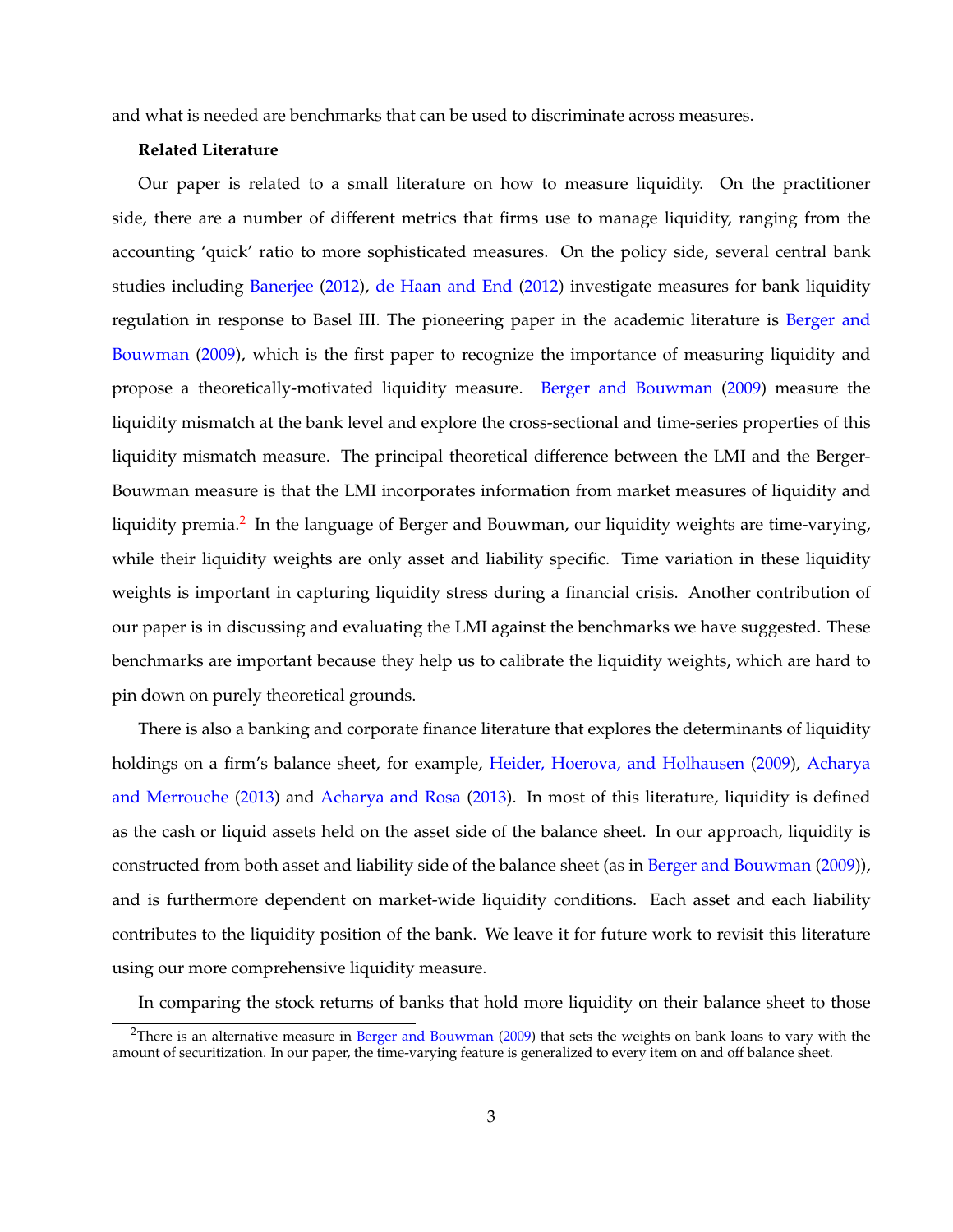holding less liquidity, we find that the former underperform during non-crisis periods. This may be because holding liquidity is on average costly, carrying insurance benefits that are only reaped in crisis periods (as in [Holmstrom and Tirole](#page-32-5) [\(1998\)](#page-32-5)). It will be interesting to link our findings with a welfare analysis and study the benefits and costs of holding liquidity. It will also be interesting to see if our empirical analysis offers clarity on the optimal regulation of bank liquidity (see e.g., [Stein](#page-33-1) [\(2013\)](#page-33-1)).

The paper proceeds as follows. The next section builds up a theoretical model for the liquidity mismatch measure and Section [3](#page-13-0) constructs the empirical measure. Section [4](#page-19-0) evaluates the LMI in the macro dimension while Section [5](#page-24-0) evaluates the LMI in the micro dimension. Section [6](#page-30-0) concludes the paper and discuss future work.

### **2 Liquidity Mismatch Index: Theoretical Framework**

The Liquidity Mismatch Index (LMI) of [Brunnermeier, Gorton, and Krishnamurthy](#page-31-0) [\(2011,](#page-31-0) [2012\)](#page-31-1) provides one approach to measure a bank's liquidity. They define the LMI as the "cash equivalent value" of a firm in a given state assuming that:

- i Counterparties act most adversely. That is, parties that have contracts with the firm act to extract as much cash as possible from the firm under the terms of their contracts. This defines the liquidity promised through *liabilities.*
- ii The firm computes its best course of action, given the assumed stress event, to raise as much cash against its balance sheet as it can to withstand the cash withdrawals. That is, the firm computes how much cash it can raise from asset sales, pre-existing contracts such as credit lines, and collateralized loans such as repo backed by assets currently held by the firm. The computation assumes that the firm is unable to raise unsecured debt or equity. The total cash raised is the *asset-side liquidity.*

Central to this definition is that liquidity is computed based on a scenario where counterparties act most adversely. To understand why the worst-case is appropriate, consider defining liquidity for a hypothetical Diamond-Dybvig bank that is subject to a bank run. Suppose that the bank owns 100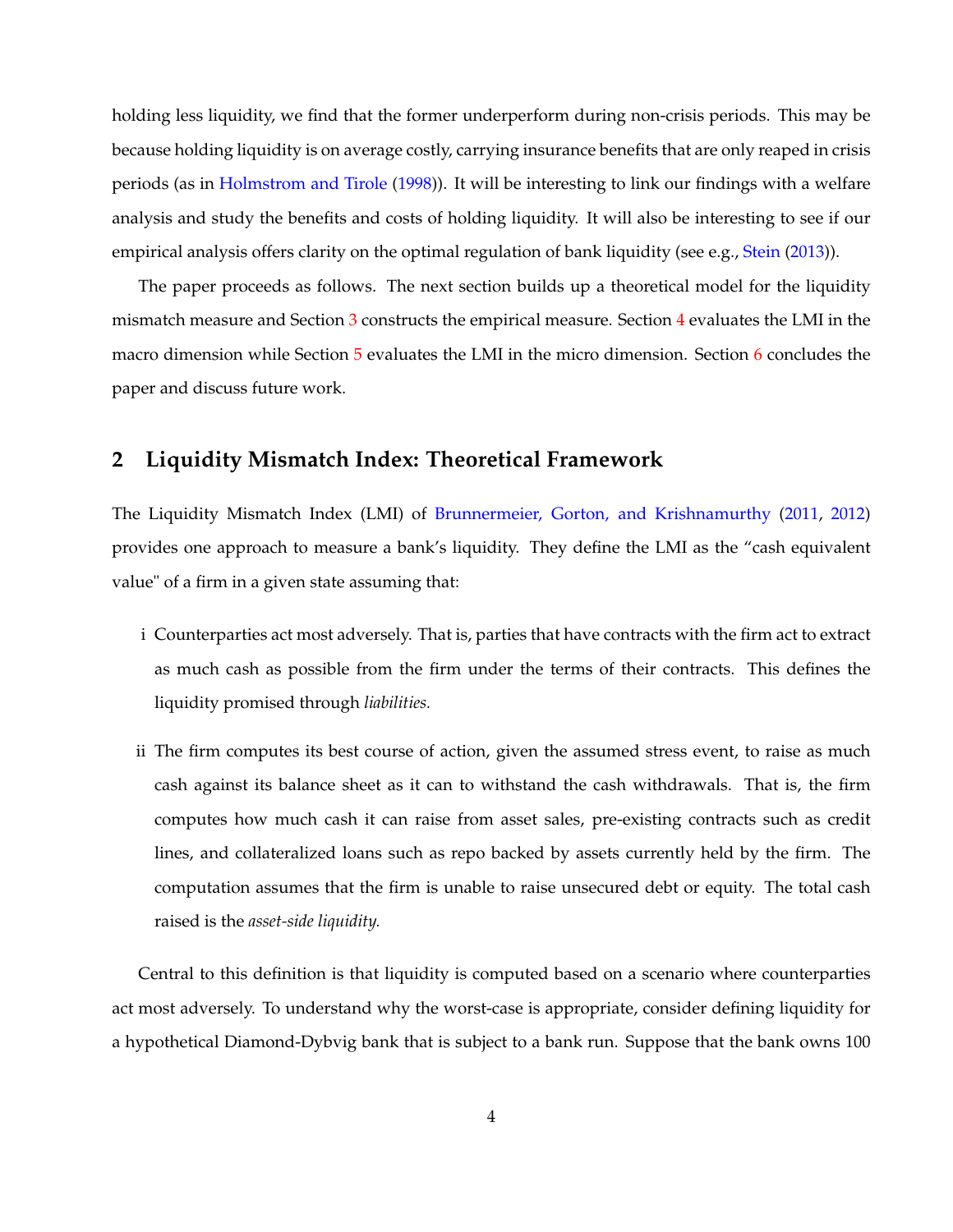long-term illiquid assets where early liquidation generates 50. The bank is financed by 75 of shortterm demandable deposits and 25 of equity. The liquidity stress that the bank is exposed to is the coordination failure whereby depositors withdraw funds expecting every other depositor to withdraw funds. For this case, the LMI is −25, being the net of 75 and 50. More broadly, the definition of the LMI is based on the idea that liquidity stress always involves coordination failure, which is captured by the scenario that parties with contracts with the bank extract as much cash as possible under the terms of the contract.

The LMI for an entity *i* at a given time *t* is the net of the asset and liability liquidity, defined as,

<span id="page-6-0"></span>
$$
LMI_t^i = \sum_k \lambda_{t,a_k} a_{t,k}^i + \sum_{k'} \lambda_{t,l_{k'}} l_{t,k'}^i.
$$
\n<sup>(1)</sup>

Assets  $(a_{t,k}^i)$  and liabilities  $(l_{t,k'}^i)$  are balance sheet counterparts, varying over time and by asset or liability class (*k*, *k'*). The liquidity weights,  $\lambda_{t,a_k} > 0$  and  $\lambda_{t,l_{k'}} < 0$ , are key items to compute. Points (i) and (ii) offer some guidance on these weights, but leave considerable latitude. The main contribution of our paper is to propose liquidity weights  $\lambda_{t, a_k}$  and  $\lambda_{t, l_{k'}},$  following a derivation based on banks' optimization through choosing their liquidity mismatch.

#### **2.1 Bank Optimization Problem and LMI Derivation for Liabilities**

We first focus on computing the liability side LMI,  $\sum_{k'} \lambda_{t,l_{k'}} l_{t,k'}^i$ . It is easier to explain our methodology by moving to a continuous maturity setting, although we implement the LMI based on a sum of discrete liability classes as in formula [\(1\)](#page-6-0). We use *T* to denote the maturity of liability class *k* 0 . Thus, let  $l_{t,T}^i$  be the liability of the bank i due at time *T*, where the notation  $\{l_{t,T}^i\}$  denotes the stream of maturity-dated liabilities.

We are interested in summarizing the stream  $\{l^i_{t,T}\}$  as a single number,  $LMI(\{l^i_{t,T}\},t)$ , that captures the liquidity features of the liabilities and how it enters into a bank's decision problem. Our measurement system satisfies a recursive principle: given the  $LMI(\{l_{t,T}^i\},t)$  at some date  $t$ , the LMI at date  $s < t$  is the "discounted value" of  $LMI(\{l_{t,T}^i\}, t)$ . This structure is natural in this case. Consider a bank which has say 200 of overnight debt and 100 of two-day debt that represents no immediate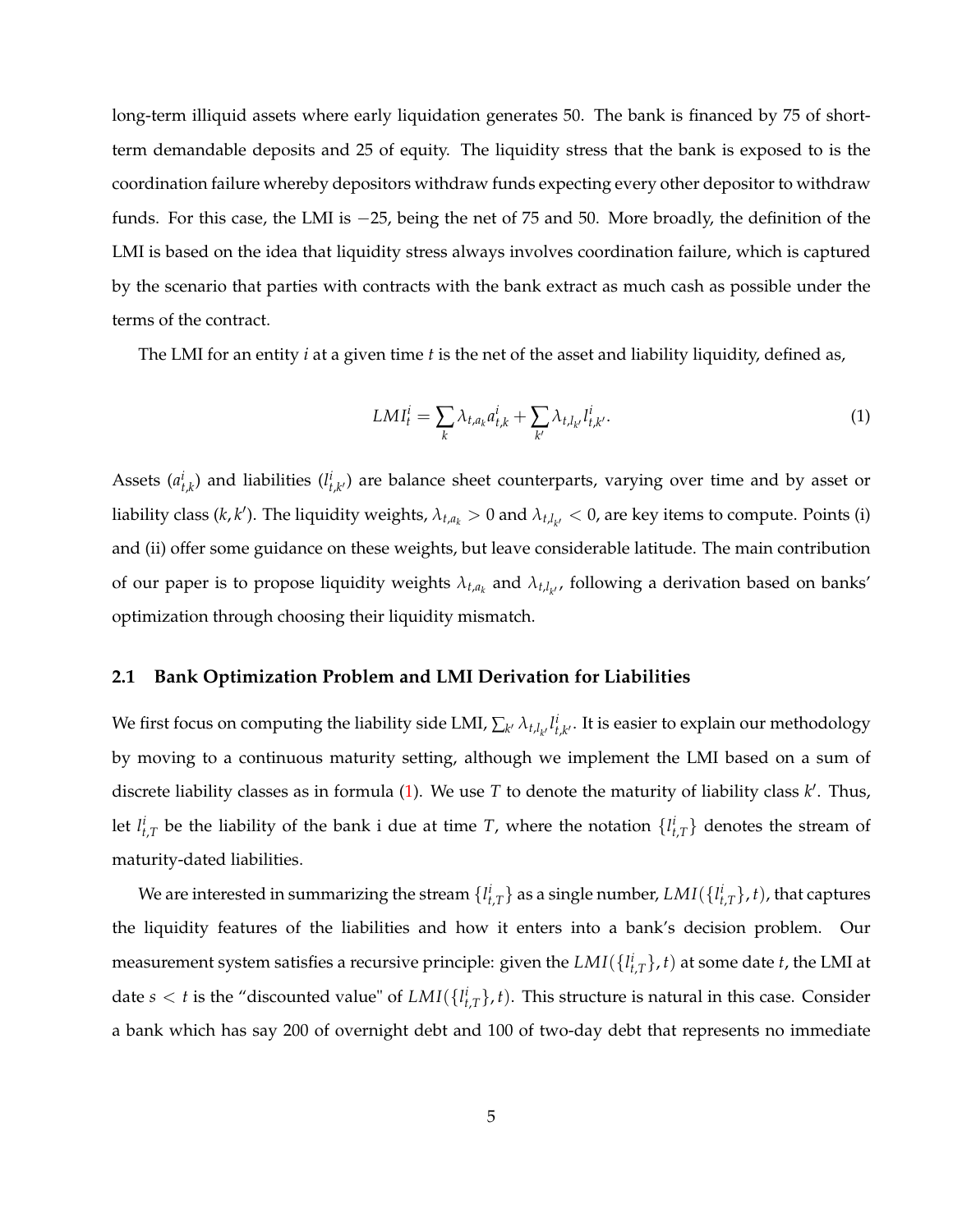liquidity stress. Tomorrow, the 100 of debt will become overnight debt and represent immediate liquidity stress. Our LMI measure treats this shrinking of maturity in a smooth recursive fashion.

Denote  $V^N(\{l^i_{t,T}\},t)$  as the value to the bank of choosing liability structure  $\{l^i_{t,T}\}.$  The bank earns a liquidity premium on its liabilities. In particular,  $\pi_{t,T}$  is a liquidity premium the bank earns by issuing a liability of maturity *T*. The liquidity premium should be thought as the profit on a "carry trade" of issuing liabilities which investor pay a premum  $\pi_{t,T}$  and investing the proceeds in long-term assets. Here  $\pi_{t,S} > \pi_{t,T}$  for  $S < T$ , and  $\pi_{t,T} = 0$  for large *T* (i.e. only short-maturity liabilities earn a liquidity premium). Given this liquidity premium structure, the bank is incentivized to issue short-maturity debt. The cost of short-maturity debt is liquidity stress. The bank chooses its liabilities to solve,

<span id="page-7-0"></span>
$$
V^{N}(\lbrace l_{t,T}^{i}\rbrace,t)=\max_{\lbrace l_{t,T}^{i}\rbrace}G(\lbrace l_{t,T}^{i}\rbrace)+\int_{t}^{\infty}l_{t,T}^{i}\pi_{t,T}dT+\psi^{i}\theta^{i}LMI(\lbrace l_{t,T}^{i}\rbrace,t),
$$
\n(2)

where the function  $G(\cdot)$  represents non-liquidity related reasons for chosing a given liability structure, and the liquidity dimension of liabilities is captured in the remaining terms. Note that in writing this expression, and for all of the derivations that follow, we assume for simplicity that the interest rate is effectively zero.

For our purposes, the key term in equation [\(2\)](#page-7-0) is the last one which represents the cost of liquidity stress. We can think of  $\psi^i$  as the probability of entering liquidity stress, the LMI (a negative number) as the dollar liquidity need in the stress event, and *θ <sup>i</sup>* as the cost of acquiring the liquidity needed to cover the stress. For example, one way to think about  $\theta^i$  is that it reflects the implicit and explicit cost for a bank of going to the discount window. This interpretation is natural for a bank risk manager. We will also think about applying our model for regulatory purposes. In this case, θ<sup>i</sup> can be interpreted as the regulator's cost of having a bank come to the discount window for access. We pursue this latter angle later in this section when discussing the case where there are many banks with correlated liquidity shocks. Finally, an alternative interpretation of *ψ i* is that it is the Lagrange multiplier in a risk management problem for a bank that maximizes value subject to a risk-management or regulatory constraint that  $-LMI(\{l_{t,T}^i\},t) < \overline{LMI}$ , that is, the risk manager imposes a cap on how negative the liquidity mismatch can become.

As an example, if the relevant stress is the failure to rollover \$100 of overnight debt, which happens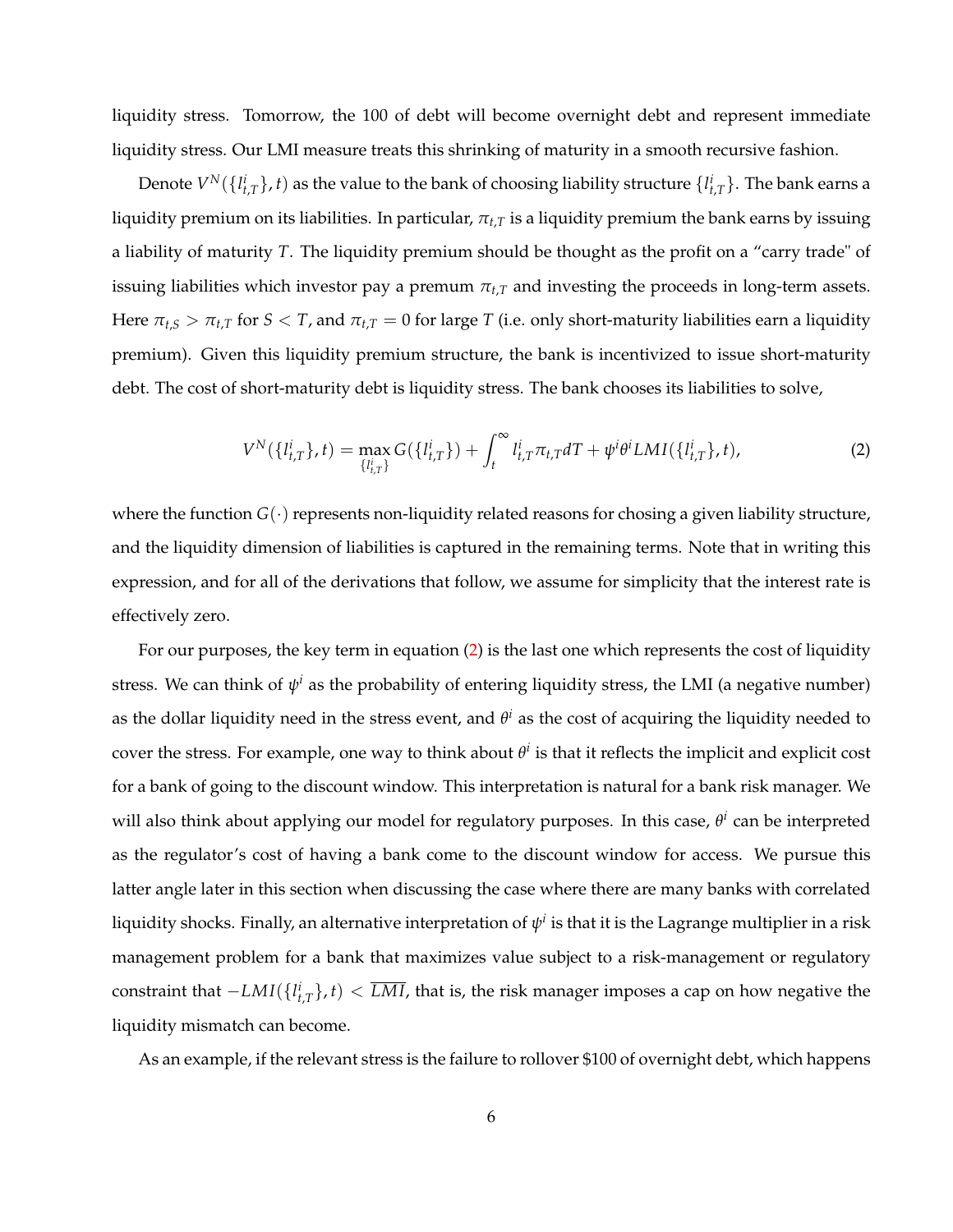with probability 20%, and in which case the bank resorts to the discount window paying an explicit and implicit penalty of 1%, then the numbers are  $\psi = 20\%$ ,  $\theta = 1\%$ , and LMI = -100.

In a liquidity stress episode, all contractual claimants on the bank act to maximally extract cash from the bank. This means that overnight debt holders refuse to rollover debt and the bank has to cover the cash shortfall from this loss of funding. A liquidity stress episode is defined by a horizon. If the stress lasts for two days, then holders of two-day debt may also refuse to rollover funding, and so on. We assume that at any *t*, there is a chance  $\mu dt$  that at date  $t + dt$  the stress episode ends and firm has access to free liquidity. The liquidity need function, LMI, can be defined recursively,

<span id="page-8-0"></span>
$$
LMI(\{l_{t,T}^i\},t) = -l_{t,t}^i dt + (1 - \mu dt)LMI(\{l_{t+dt,T}^i\},t + dt). \tag{3}
$$

This equation reflects a recursive principle: the LMI at date  $t$  is the "discounted value" of LMI at  $t + dt$ .

We look for an LMI function that is maturity-invariant, that is, a function where the liquidity cost measured at time *t* of a liability maturing at time *T* is only a function of *T* − *t*. Thus consider the function,

$$
LMI(\lbrace l_{t,T}^{i}\rbrace,t)=\int_{t}^{\infty}l_{t,T}^{i}\lambda_{T-t}dT
$$
\n(4)

where *λT*−*<sup>t</sup>* is a liquidity weight at time *t* for a liability that matures at time *T*. It captures the marginal contribution of liability  $l_T^i$  to the liquidity pressure on the bank. Substituting the candidate cost function into the recursion equation [\(3\)](#page-8-0) and solving, we find that,

$$
\lambda_{T-t} = -e^{-\mu(T-t)}.\tag{5}
$$

So the liquidity weight is an exponential function of the  $\mu$  and the liability's time to maturity  $T - t$ . A high  $\mu$  implies a low chance of illiquidity, and hence high liquidity. The liquidity weights we have constructed embed the expected duration of liquidity needs. This characterization of liquidity weights is consistent with the description of LMI given in [Brunnermeier, Gorton, and Krishnamurthy](#page-31-1) [\(2012\)](#page-31-1). Their paper considers the following experiment: Suppose that a firm has free access to liquidity (e.g., being able to access equity markets) follows a Poisson process, there is a probability  $\mu$  that the firm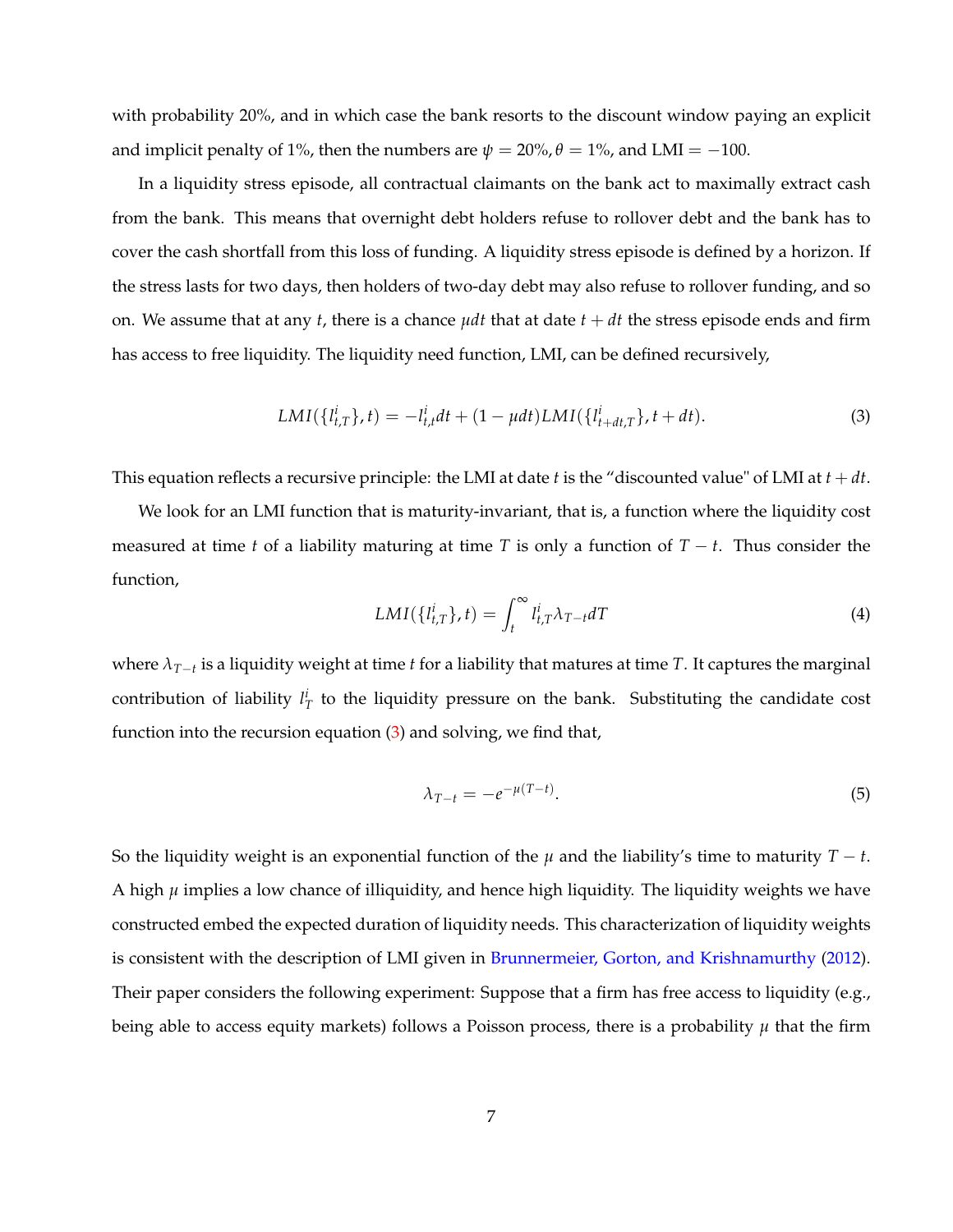is able to raise equity in any given day. Then, the LMI is based on the expected liquidity outflow going forward. Define the function  $f(T, \mu) \in [0, 1]$ , where  $T = 1$  corresponds to one day and  $T = 30$ corresponds to 30 days, as the probability that the firm is unable to access free liquidity by date *T*. The probability is decreasing in *T* at a decay rate governed by the parameter  $\mu$ . Then, the liquidity weight for a given contract  $\lambda_{t,L_{k'}}$  with maturity  $T$  is proportional to  $f(T,\mu)$ . Furthermore, there may be times, say during a crisis, when the liquidity stress is likely to last longer so that  $\mu$  is smaller and  $f(T, \mu)$  is higher. In these periods we would expect  $\lambda_{t,L_{k'}}$  to be even lower.

#### **2.2 Measuring** *µ*

A key variable in the construction of the LMI is  $\mu$ , which measures the expected duration of the stress event. We aim to map  $\mu$  into an observable asset price. Consider a hypothetical bank which makes its decisions only based on liquidity considerations (i.e. for this bank,  $G({l_{t,T}^i}) = 0$ ). The first order condition for the bank in choosing  $l_{t,T}^i$  is:

$$
\pi_{t,T} = \psi^i \theta^i e^{-\mu_t T}.
$$
\n<sup>(6)</sup>

The bank earns a liquidity premium on issuing liabilities of maturity *T*, but at liquidity cost governed by  $e^{-\mu_t T}$ . The FOC indicates a relation between  $\mu_t$  and the liquidity premium, which is governed by the market's desire for liquidity.

We propose to measure the liquidity premium using the term structure of OIS-TBill spreads. We assume that  $\pi_{t,T}$  is proportional to OIS-TBill spread of the given maturity. This assumption says that when investors have a strong desire to own liquid assets, as reflected in the spread between OIS and T-Bill, any financial intermediary that can issue a liquid liability can earn a premium on this liquidity. There is clear evidence (see [Krishnamurthy and Vissing-Jorgensen](#page-33-2) [\(2013\)](#page-33-2) and [Nagel](#page-33-3) [\(2014\)](#page-33-3)), on the relation between the liquidity premia on bank liabilities and market measures of liquidity premia. The OIS-TBill spread is the pure measure of the liquidity premium, as it is not contaminated by credit risk premia. Under this assumption,  $\mu_t$  is proportional to  $ln(OIS-TBill)/T$ . Thus we use time-series variation in the OIS-TBill spread to pin down *µ<sup>t</sup>* .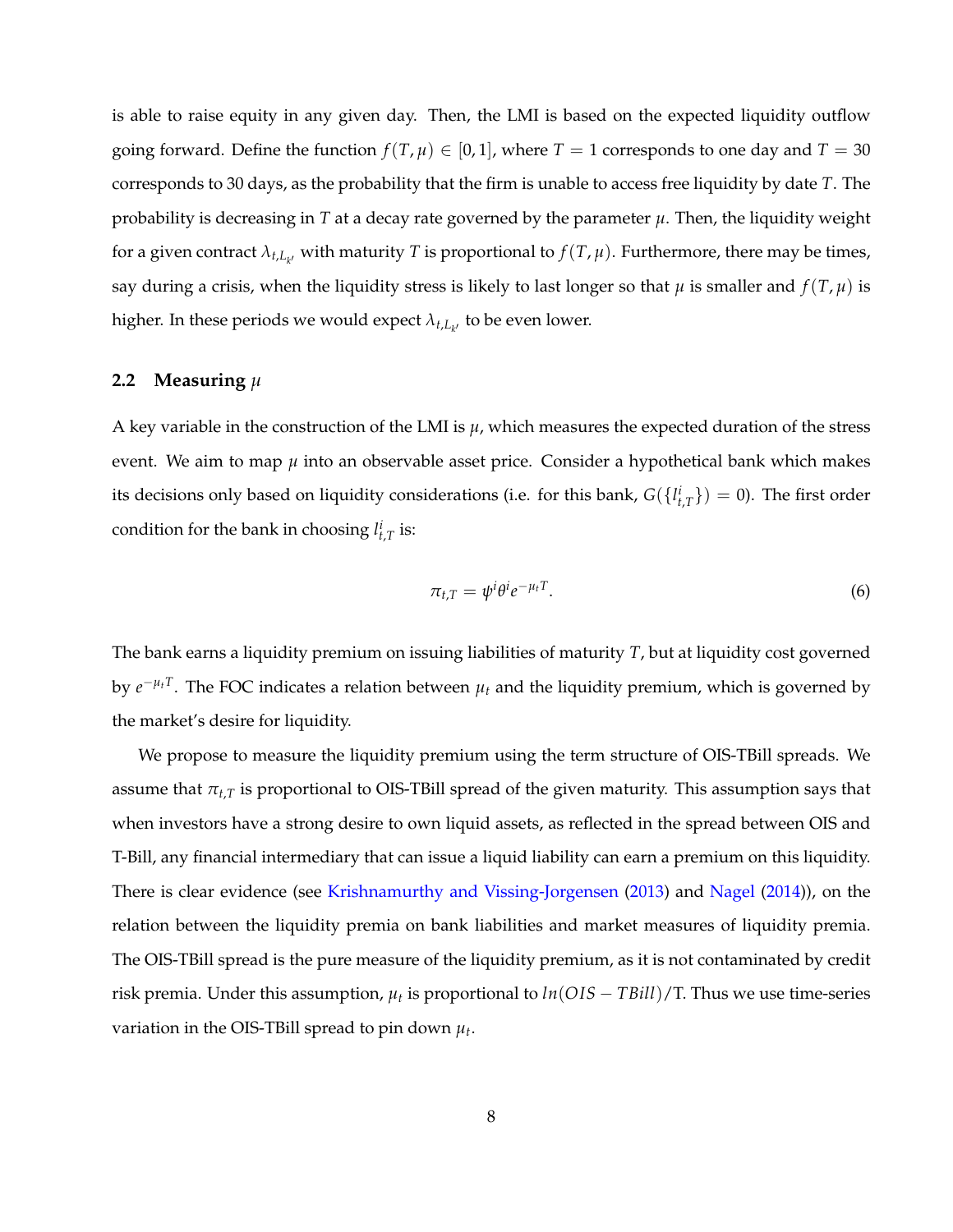The derivation above is carried out with the assumption that  $\mu_t$  varies over time, but is a constant function of *T*. However,  $\mu$  itself has a term structure that reflects an uneven speed of exit from the liquidity event (i.e.,  $\mu_t$  is a function of *T*). The term structure of  $\mu$  is reflected in the term structure of the liquidity premia, which is observable. It is straightforward to see that in the general case with T-dependent  $\mu$ , the liquidity premium at maturity T solves:

$$
\pi_{t,T} = \psi^i \theta^i e^{-\int_t^T \mu_{t,s} ds}.\tag{7}
$$

In our empirical implementation, we assume that this term structure is summarized by two points, a 3-month liquidity spread and a 10 year liquidity spread at every time. Thus we implicitly restrict attention to a two-factor structure for liquidity premia.

#### **2.3 LMI Derivation including Assets**

Let us next consider the asset side equation,  $\sum_k \lambda_{t,a_k} a_{t,k}^i$ . In a liquidity stress event, the bank can use its assets to cover liquidity outflows rather than turning to the discount window (or other sources) at  $\cot\theta^i$  per unit liquidity. The asset side LMI measures the benefit from assets in covering the liquidity shortfall.

For each asset,  $a_{t,k}$ , define its cash-equivalent value as  $(1 - m_{t,k})a_{t,k}$ . Here  $m_k$  is most naturally interpreted as a haircut on a term repurchase contract, so that  $(1 - m_{t,k})a_{t,k}$  is the amount of cash the bank can immediately raise using *at*,*<sup>k</sup>* as collateral. Then the total cash available to the bank is,

$$
w_t = \sum_{k} (1 - m_{t,k}) a_{t,k}^i
$$
 (8)

The bank can use these assets to cover the liquidity outflow. Define the LMI including assets as,  $LMI(\lbrace l_{t,T}^i \rbrace, w_t, t)$ , and note that the LMI satisfies the recursion:

$$
LMI(\{l_{t,T}^i\}, w_t, t) = \max_{\Delta_t \ge 0} \left( -\max(l_{t,t}^i - \Delta_t, 0)dt + (1 - \mu dt)LMI(\{l_{t+dt,T}^i\}, w_t + dw_t, t + dt) \right) \tag{9}
$$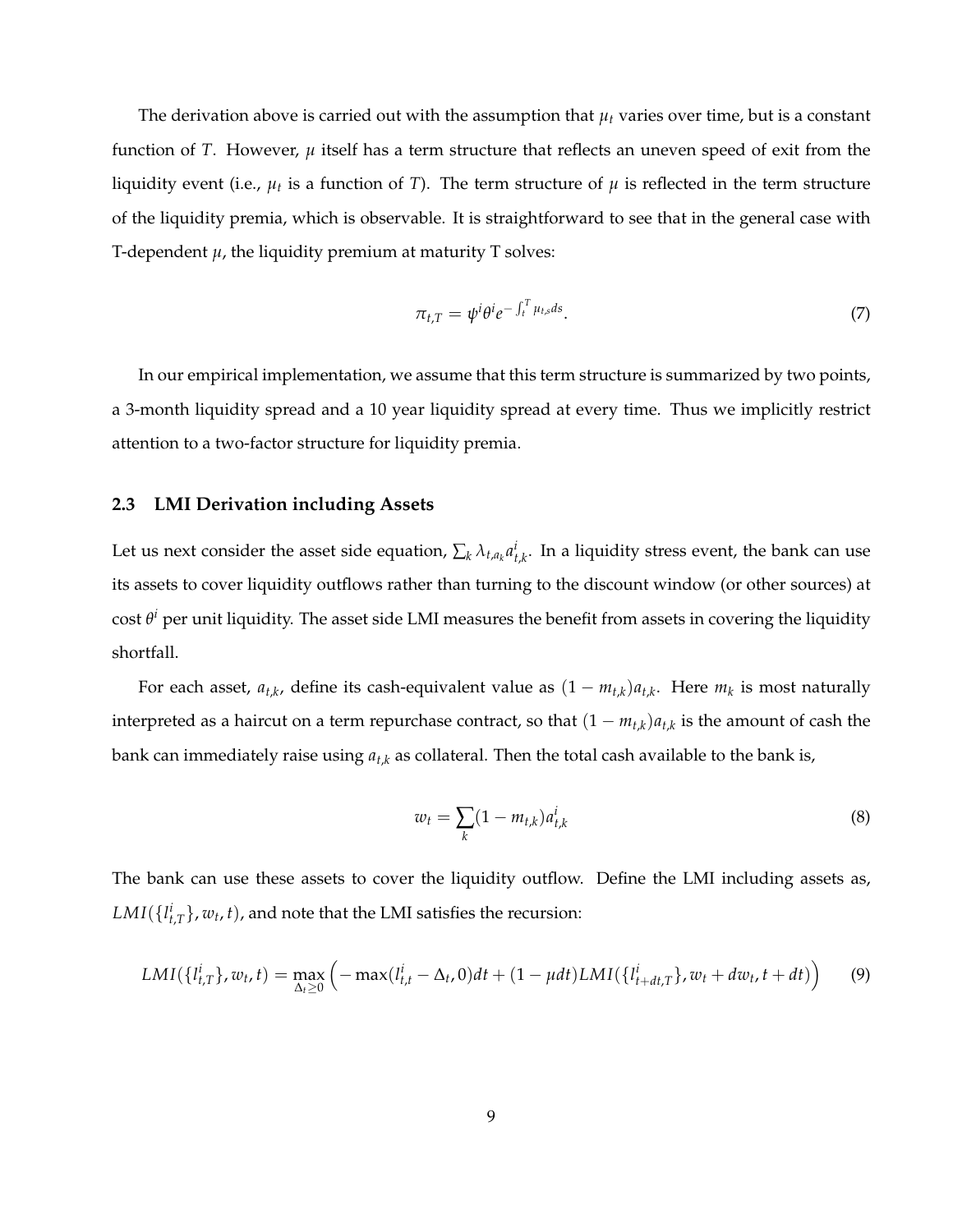where,

$$
dw_t=-\Delta_t.
$$

At every *t*, the bank chooses how much of its cash pool, ∆*<sup>t</sup>* , to use towards covering liability at date *t*, *lt*,*t* . Given that there is a chance that the liquidity stress episode will end at *t* + *dt*, and given that the cost of the liquidity shortfall is linear in the shortfall, it is obvious that the solution will call for  $\Delta_t = l_{t,t}$ as long as  $w_t > 0$ , after which  $\Delta_t = 0$ . We compute the maximum duration that the bank can cover its outflow, *T* ∗ , as the solution to,

<span id="page-11-0"></span>
$$
w_t = \int_t^{T^*} l_{t,T}^i dT.
$$
\n(10)

That is, after T<sup>\*</sup>, the bank will have run down it's cash pool. By using the assets to cover liquidity outflows until date *T* ∗ , the bank avoids costs of,

$$
\psi^i \theta^i \int_t^{T^*} l_{t,T}^i \lambda_{T-t} dT,
$$

which is therefore also the value to the bank of having assets of  $w_t$ .

In implementing our LMI measure, we opt to simplify further. Rather than solving the somewhat complicated equation [\(10\)](#page-11-0) to compute  $T^*$  as a function of  $w_t$  and then computing,  $\int_t^{T^*}$  $\int_t^T l_{t,T}^i \lambda_{T-t} dT$ , we instead assume that the cost avoided of having  $w_t$  of cash is simply  $\psi^i\theta^i w_t$ . This approximation is valid as long as  $T^*$  is small, so that  $\lambda_{T^*-t}$  is near one, in which case,  $\int_t^{T^*}$  $\int_t^{T^*} l_{t,T}^i \lambda_{T-t} dT \approx \int_t^{T^*}$  $t_t^{i}$ <sup>*l*</sup> $t$ </sup>,*T* $dT = w_t$ . For example, in the case where  $T^*$  is one day, the approximation is exact since effectively the cash of  $w_t$  is being used to offset today's liquidity outflows one-for-one, saving cost of  $\psi^i\theta^i w_t$ .

Furthermore, we categorize the liabilities into maturity buckets rather than computing a continuous maturity structure since in practice we only have data for a coarse categorization of maturity. Putting all of this together, the LMI is,

$$
LMI_t^i = \sum_k \lambda_{t,a_k} a_{t,k}^i + \sum_{k'} \lambda_{t,l_{k'}} l_{t,k'}^i.
$$

where, the asset-side weights are

$$
\lambda_{t,a_k} = 1 - m_{t,k},\tag{11}
$$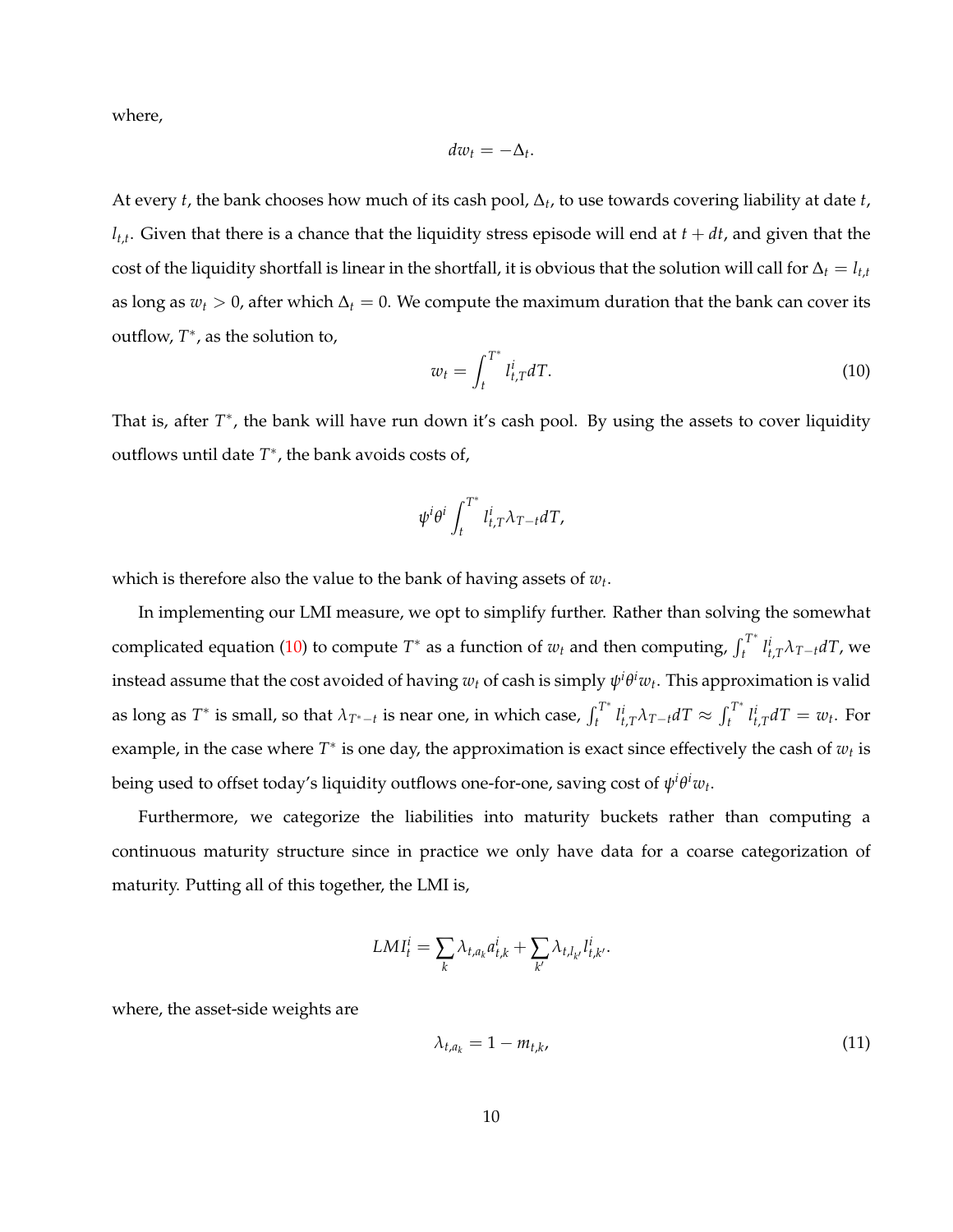and the liability-side weights are

$$
\lambda_{t,l_{k'}} = -e^{-\mu T_{k'}}.\tag{12}
$$

#### **2.4 Aggregation and Correlated Shocks**

Suppose there is a unit measure of banks, indexed by *i*, each choosing assets and liabilities in a market equilibrium. We can define the aggregate LMI as,

$$
\widetilde{LMI}_t = \int_0^1 LMI_t^i di \tag{13}
$$

We want to capture the idea that running a liquidity mismatch for a given bank at a time when many banks are running a large liquidity mismatch is more costly than when many banks are running a small mismatch. For example, a regulator or a risk manager may want to penalize the LMI more in the case of aggregate shocks than idiosyncratic shocks. To this end, we penalize the liquidity weights in simple way to capture the aggregate dependence. We assume that,

$$
\lambda_{t,l_{k'}} = -e^{-\mu T_{k'}} e^{-\gamma \tilde{L} \tilde{M} l_t}
$$
\n(14)

This dependence can be thought as follows:

$$
\lambda_{t,l_{k'}} = -e^{-\hat{\mu}T_{k'}} \quad \text{with,} \quad \hat{\mu} = \mu + \gamma \frac{\tilde{L}\tilde{M}I_t}{T}.
$$

As  $\widetilde{LMI}_t < 0$ , the effective duration parameter,  $\hat{\mu}$  is lower, which translates to a longer duration of the liquidity event. We can think of our modeling as capturing a risk-adjustment to the probability of a liquidity stress, similar to change of measure common in asset pricing. The parameter *γ* ("risk aversion") captures the extent of the risk-adjustment. We likewise assume that,

$$
\lambda_{t,a_k} = (1 - m_{t,k})e^{-\gamma L \overline{M}I_t},\tag{15}
$$

since asset side liquidity is more valuable for a bank facing a more costly liquidity need.

Note that this approach requires us to solve a fixed point problem:  $LMI_t$  is a function of the  $\lambda$ s by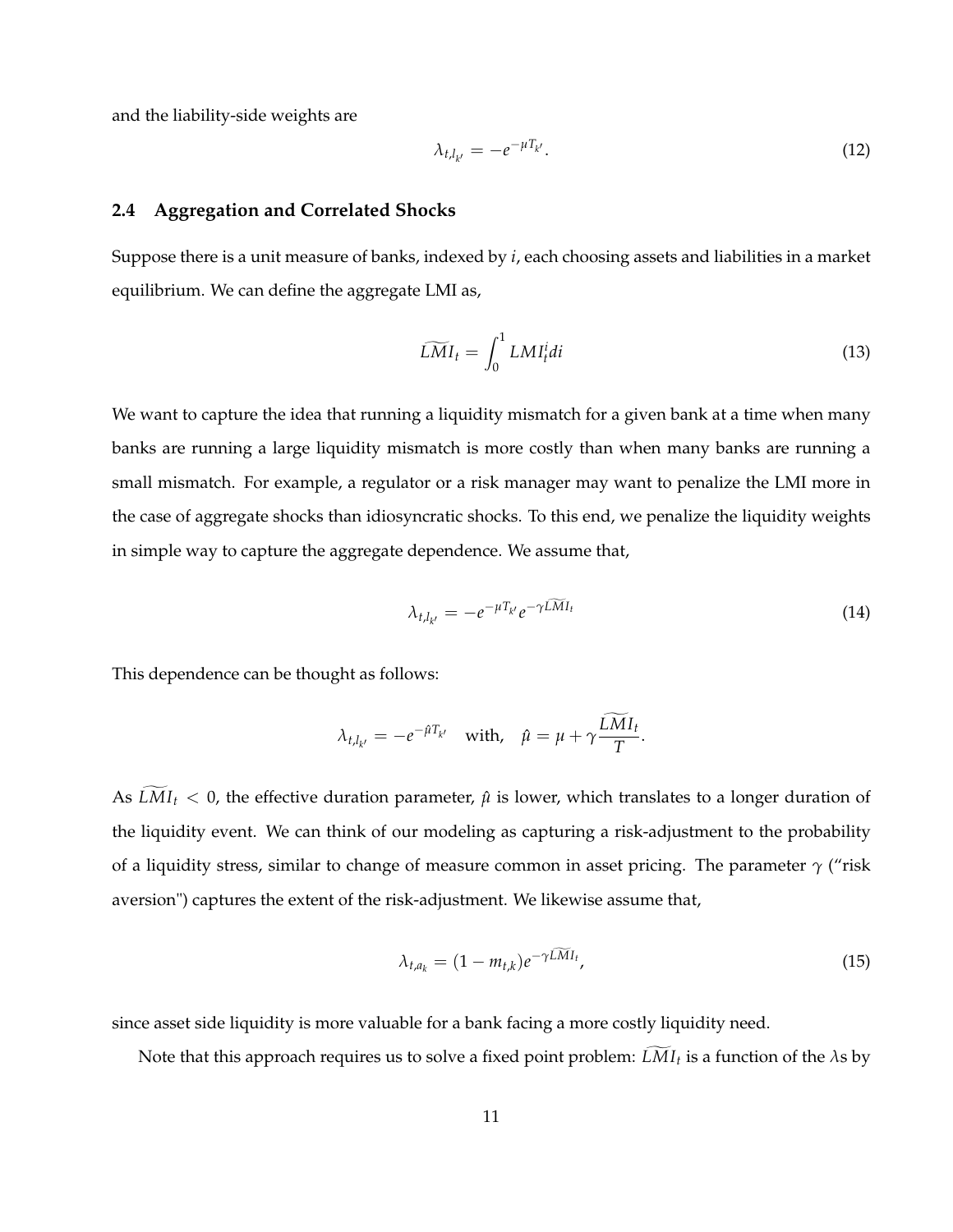the definition of the LMI, and the  $\lambda$ s are a function of  $LMI_t$ . We solve the following equation at every *t*:

$$
\widetilde{LMI}_t = e^{-\gamma \widetilde{LMI}_t} \int_0^1 \left( \sum_k (1 - m_{t,k}) a_{t,k}^i + \sum_{k'} e^{-\mu T_{k'}} l_{t,k'}^i \right) dt.
$$
 (16)

#### **2.5 Equilibrium**

The preceding subsections describe a decision problem that pins down  $\tilde{L}M$ , the aggregate quantity of liquidity supplied by the banking sector. Theoretically, the bank supplied liquidity is part of a general equilibrium in the market for liquidity. Although it is not essential for our measurement exercise, being more explicit in describing this equilibrium may help in providing academic context for the exercise. Following Holmstrom and Tirole (1998), there is a demand for liquidity from the non-financial sector  $D(\pi_T)$ , which is a function of the liquidity premium. The supply of liquidity is comprised of private supplied liquidity  $\int_0^1 LMI_t^i$  and government supplied liquidity  $S_t$ . Thus the market clearing condition is,

$$
D(\pi_T) = S_t + \tilde{L}\tilde{M}I_t
$$
\n(17)

which, along with  $\pi_T = \psi^i \theta^i e^{-\mu T}$ , pins down the price  $\pi_T$  and the aggregate liquidity *LMI*. The *γ* parameter captures the market risk aversion, and the  $e^{-γLMI_t}$  in aggregate LMI can be seen as a change of measure on *µ*.

### <span id="page-13-0"></span>**3 Liquidity Mismatch Index: Empirical Design**

Following our theoretical model, we need to collect assets and liabilities for each bank and define their liquidity weights correspondingly. The asset-side liquidity weights are driven by haircuts of underlying securities, while the liability-side weights are determined by liabilities' maturity structure and easiness of rollover ('stickiness'). Both are affected by the expected stress duration, which is pinned down by market liquidity premium.

[Table [1](#page-34-0) about here]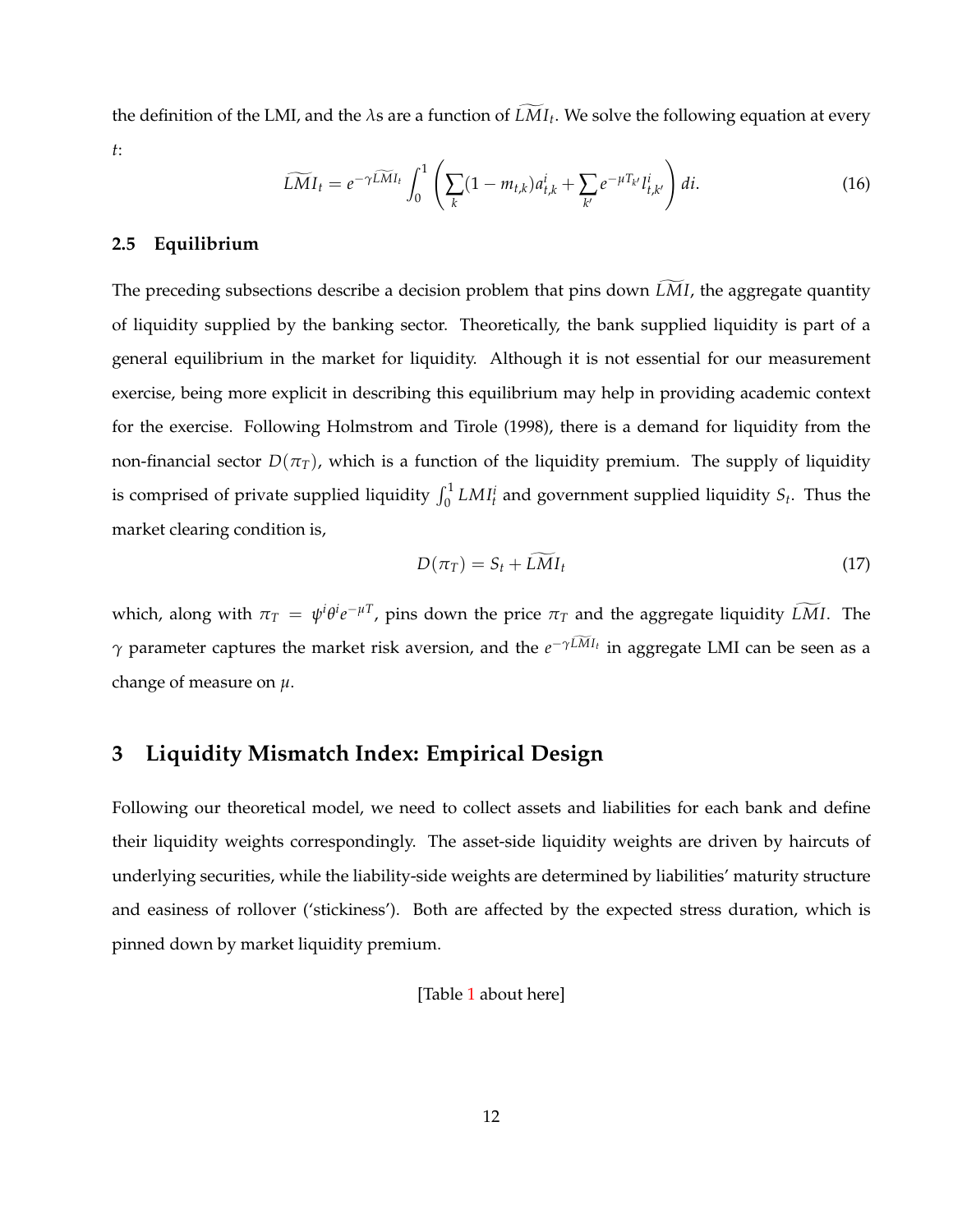We construct the LMI for U.S. bank holding companies  $(BHC)$ .<sup>[3](#page-0-0)</sup> The key source of balance sheet information of BHCs comes from the FRY-9C *Consolidated Report of Condition and Income*, which is completed on a quarterly basis by each BHC with at least \$150 million in total assets before March 2006 or \$500 million since then.<sup>[4](#page-0-0)</sup> The sample period is from 2002:Q1 to 2013:Q1. The dataset includes 2870 BHCs throughout the sample period, starting with 1884 firms in 2002:Q1 and ending with 1176 firms in 2013:Q1. Among 2870 BHCs, there are 41 U.S. subsidiaries of foreign banks, such as Taunus corp (parent company is Deutsche Bank) and Barclays U.S. subsidiary. Table [1](#page-34-0) lists the summary statistics for these BHCs, including Total Assets (in \$mil), Leverage (the ratio of total liability to total asset), Foreign to Total Deposit ratio, Risk adjusted asset (in \$mil), Tier 1 Risk-based Capital Ratio, Total Capital Ratio, and Tier 1 Leverage Ratio (all three are Basel regulatory measures), as well as return on assets (ROA) and return on equity (ROE). Panel B provides a snapshot of the top 50 BHCs, ranked by their total asset values as of March 31, 2006. The top 50 BHCs together have a total asset of 10.58 trillion US dollars, comprising a large fraction of total industry assets.

#### **3.1 Asset-side Liquidity Weight**

The assets of a bank consist of cash, securities, loans and leases, trading assets, and intangible assets. Under a liquidity shock, a bank can raise cash by borrowing against a given asset or by selling that asset. Asset liquidity weight defines the amount of cash a bank can raise over a short-term horizon for a given asset. A good weight spectrum across assets should comply with two criteria: i) reflecting the market price in real time, ii) capturing the liquidity ranks across assets in a consistent way. For example, assets like cash, and federal funds are ultra liquid and hence should have a fixed sensitivity weight value of one, the highest rank. Assets like fixed and intangible assets are extremely difficult or time-consuming to convert into liquid funds and hence should have a fixed weight value of zero. The challenge is to find a measure which can be applied to various types of in-between assets and also

<sup>&</sup>lt;sup>3</sup>Some BHCs have the main business in insurance, for example Metlife. We exclude them to make the cross-sectional comparison more consistent, given that they have different business models.

<sup>4</sup>The Y-9C regulatory reports provide data on the financial condition of a bank holding company, based on the US GAAP consolidation rules, as well as the capital position of the consolidated entity. The balance sheet and income data include items similar to those contained in SEC filings; however, the regulatory reports also contain a rich set of additional information, including data on regulatory capital and risk-weighted assets, off-balance sheet exposures, securitization activities, and so on.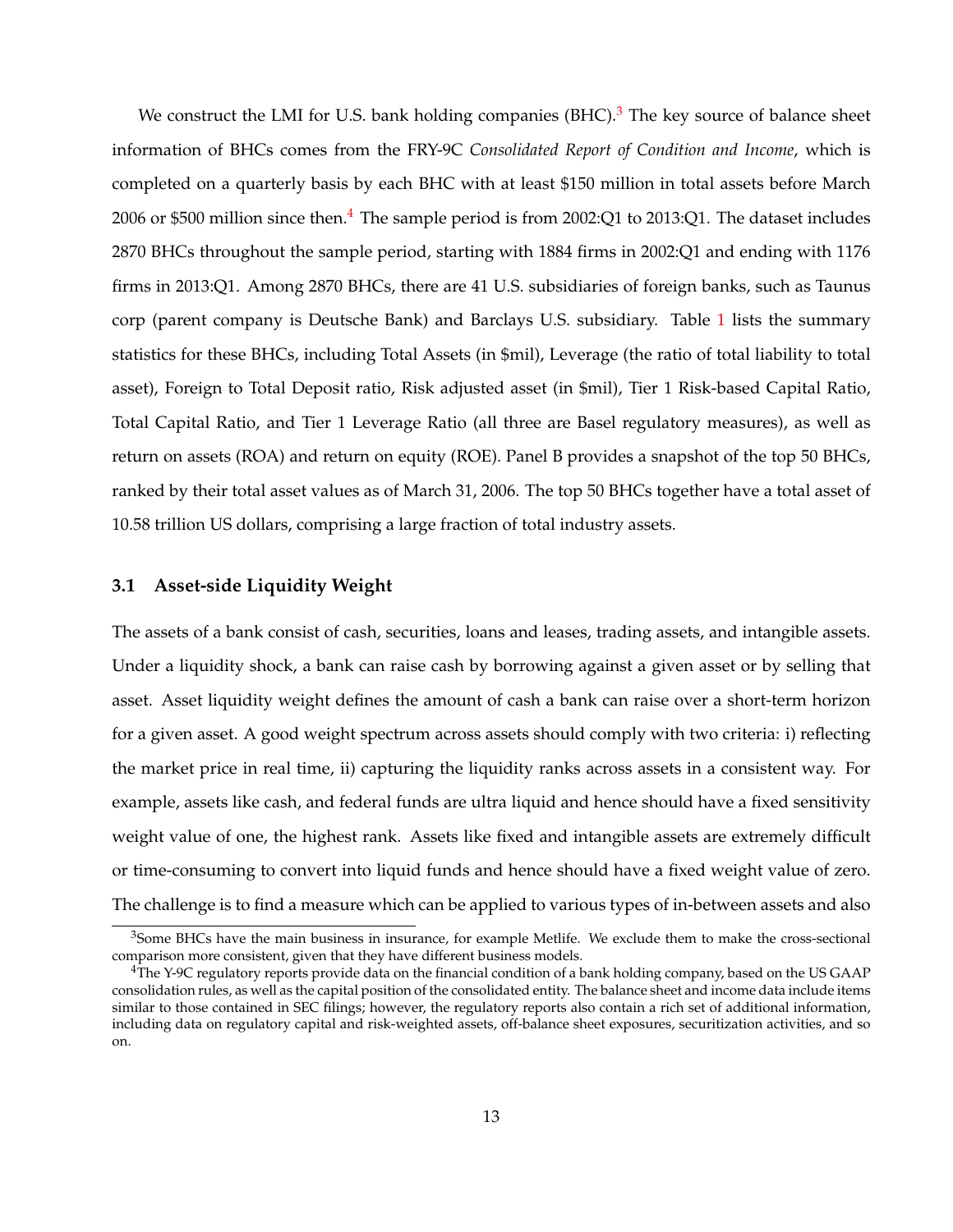reflect their time-varying market prices.

Implied from our theoretical model, we construct asset liquidity weights from haircut data on repo transactions. (Appendix [A](#page-51-0) shows the details.) One minus the haircut in a repo transaction directly measures how much cash a firm can borrow against an asset, so that the haircut is a natural measure of asset liquidity sensitivity. In addition, the haircuts change over market conditions and hence can reflect the real-time market prices. The haircut is also known to vary with measures of asset price volatility and tail risk for a given asset class, which are commonly associated with market liquidity of the asset. Thus, the haircut is particularly attractive as a single measure of asset liquidity.

We collect haircut data based on repo transactions reported by the Money Market Fund (MMF) sector, which is the largest provider of repo lending to banks and dealers.<sup>[5](#page-0-0)</sup> According to the Flow of Funds data of September 2011, US Money Market Funds have \$458 billion of holdings in repo contracts, representing 46% of the total volume of repo lending in the US. The list of the 145 largest prime institutional Money Market Funds is obtained from Peter Crane intelligence. Our approach follows [Krishnamurthy, Nagel, and Orlov](#page-32-6) [\(2014\)](#page-32-6). For each fund, we further parse forms N-Q, N-CSR and N-CSRS from the SEC Edgar website. We obtain the following details for each repo loan at the date of filing: collateral type, collateral fair value, notional amount, repurchase amount at maturity, and the identities of borrower and lender. Using this information, we compute the haircut from the collateral fair value *P* and the notional amount *D* as  $m = 1 - P/D$ .

#### [Table [2](#page-35-0) about here.]

Between the extreme liquid (cash) and illiquid (intangible) assets, two main categories, securities and trading assets, share the same components. These components resound with the collateral classes

<sup>&</sup>lt;sup>5</sup>The MMF data measures haircuts in what is known as the tri-party repo market (see [Krishnamurthy, Nagel, and Orlov](#page-32-6) [\(2014\)](#page-32-6) for details). It is apparent that haircuts in the tri-party market were much more stable than in the bilateral repo market (see [Copeland, Martin, and Walker](#page-31-7) [\(2010\)](#page-31-7) and [Gorton and Metrick](#page-32-7) [\(2012\)](#page-32-7)), which leads to the concern that triparty haircuts may not accurately capture market liquidity conditions. We conduct a robustness check by calculating the asset-side liquidity sensitivity using the bilateral repo haircuts recovered from our tri-party repo data and the differences of haircut between bilateral and trip-party repo documented in [Copeland, Martin, and Walker](#page-31-8) [\(2011\)](#page-31-8).(We thank the authors for providing the data on the differences of bilateral and tri-party repo haircuts.) The resulting liquidity sensitivity weights remain almost unchanged for high-quality assets such as Treasury and agency bonds, but become more variable during the crisis for low-quality assets such as asset-backed securities, corporate debt, and foreign debt. However, when using the bilateral repo haircuts, the impact on the calculation of liquidity mismatch index is not much different from that using the tri-party repo data.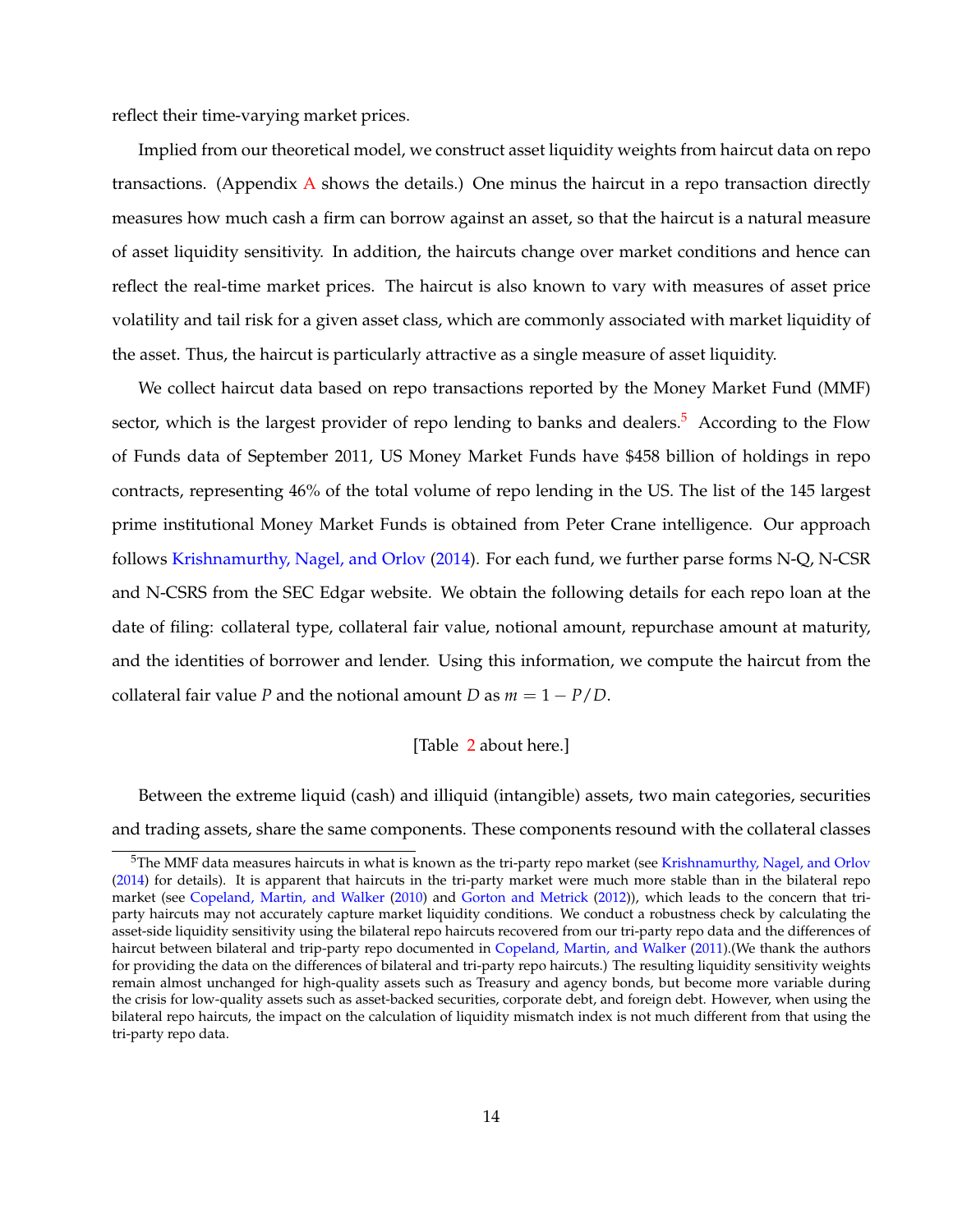in repo transactions: Treasuries, agencies, commercial paper, municipals, corporate debt, foreign debt, structured Finance, and equity. Table [2](#page-35-0) shows the distribution of haircut rates across collateral types in our sample. It is clear that Treasury bills and bonds have the lowest haircuts when serving as collateral, with an average rate of 2.3%. Agency bonds have the second lowest haircut, on average of 2.6%. Commercial paper and municipal bonds have relatively lower liquidity, and hence slightly higher haircuts, with an average of 2.9% and 3.9% respectively. Structured finance assets, corporate debt and foreign debt have higher haircuts around 5%.

Though sharing similar components, different categories serve as different purposes on the balance sheet. For example, securities categories can be further divided into held-to-maturity securities and available-for-sale securities. Together with securities in trading assets category, these securities should claim different liquidity sensitivity weights depending on their purposes. When facing a liquidity shock, securities in the trading assets category are often the first to be sold, whereas similar securities in the available-for-sale category are the second in the selling consideration, and those in the heldfor-maturity category are often untouched unless in an emergency. To accommodate this concern, we assign a constant that scales the liquidity sensitivity weights depending on the purpose a security serves on the balance sheet. The scale coefficient is one for securities in the Trading Assets category, 0.75 for Available-for-Sale Securities, and 0.50 for Held-to-Maturity Securities.

One remaining category undiscussed yet important is bank loans. Ideally, we should use the loan transaction data to compute loan liquidity weights. However, we hesitate to do so for two reasons. First, although our repo market data does not include the collateral class of loans — rather we use the haircut of structural finance repo contract to capture the liquidity of loans secured by real estates, and use the maximum of haircuts across all collateral classes to capture the liquidity of commercial  $\&$ industry loans — our haircuts for loans match the number as shown in [Copeland, Martin, and Walker](#page-31-8) [\(2011\)](#page-31-8) (category 'Whole Loans' in Table 2). More importantly, even if we derive liquidity sensitivity from loan transaction data, there is a challenge on how to match this weight to the weights from other assets. Overall, we need measures that maintain the relative liquidity rankings across asset categories and it is easier to do this using a single liquidity measure such as haircuts.

Clearly, there are subjective judgments that goes into the weights, although this is a general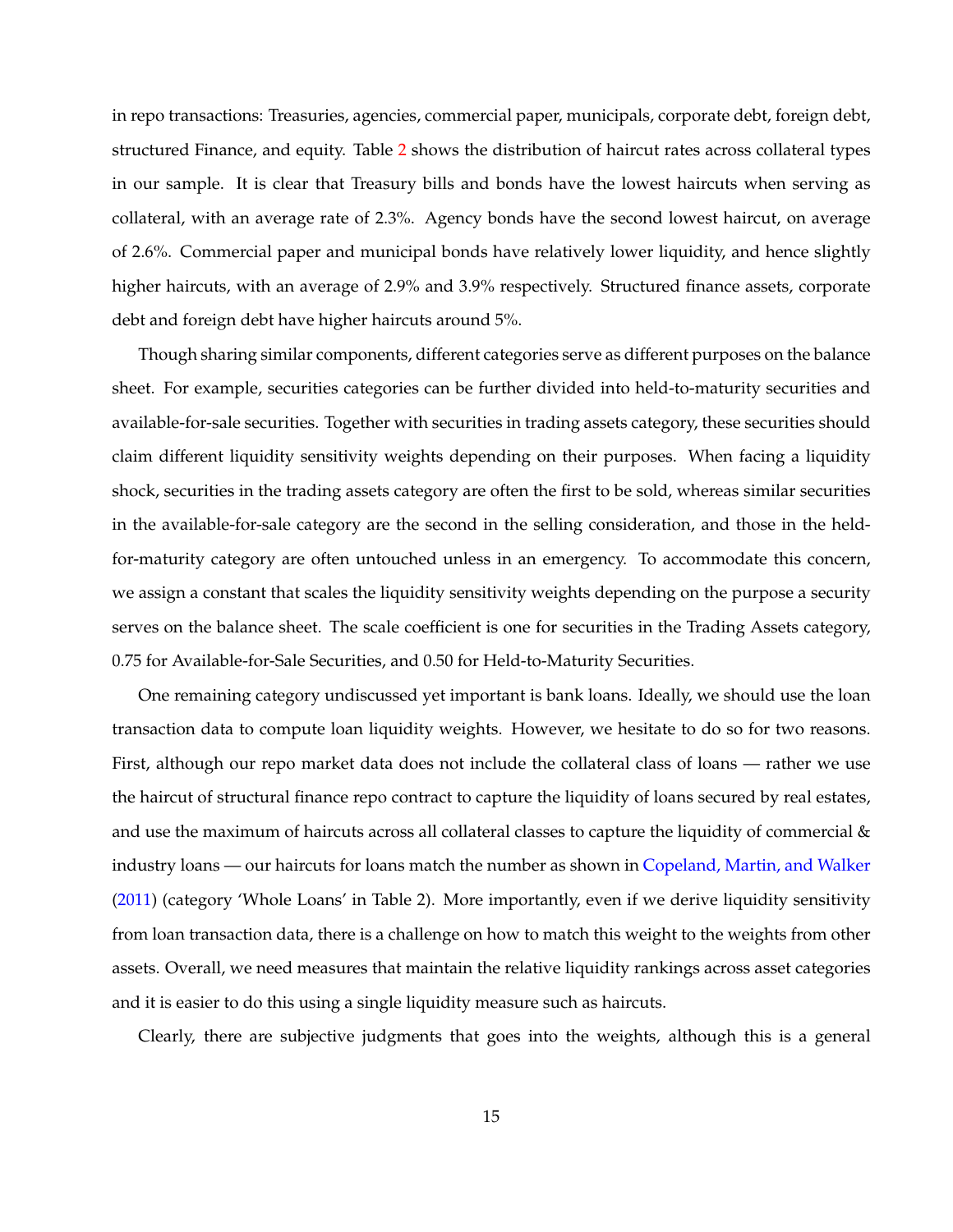feature of this type of exercise (e.g., the liquidity measures in Basel III are also based on judgment). In particular, the constant scales assigned to different asset categories are ad-hoc. This raises the concern that the sensitivity of the scale may affect the calculation of liquidity mismatch index. We do robustness checks by allowing the scale to change 25 percent lower and higher and recalculated the LMI. These checks result in similar time-series and cross-sectional performance of LMI.

#### **3.2 Liability-side Liquidity Weights**

Whereas the asset-side is liquidity inflow, with an exposure to liquidity equal to one minus the haircut, the liability-side is liquidity outflow, carrying negative weights. Liability-side liquidity depends on contract maturity and liability's easiness of rollover. The goal of a bank's liquidity risk management is to balance liquidity inflow and outflow in order to achieve an optimal firm value by minimizing the liquidity stress cost.

We implement the theoretical derivation of liquidity weights as follows, with the details shown in Appendix [A.](#page-51-0) According to our model, the liability-side liquidity weights (putting aside the *γ* feedback for now) are determined jointly by  $\{\mu, T_{k'}\}$ :

$$
\lambda_{T-t}=-e^{\mu T_{k'}}.
$$

The parameter  $\mu$  captures the expected stress duration and we estimate it through the combination of short-term and long-term market liquidity premium:

<span id="page-17-0"></span>
$$
\mu T_{k'} = \mu_{ST} \min(T_{k'}, 1) + \mu_{LT}(T_{k'} - 1) \mathbb{1}_{T_{k'} > 1}.
$$
\n(18)

The literature has considered many proxies to measure the liquidity premium, so that there is no uniformly accepted candidate to measure  $\mu$ . The main drawback of proposed measures such as the Libor-OIS spread and the Treasury-Eurodollar spread is that they are contaminated by credit risk (see [Smith](#page-33-4) [\(2012\)](#page-33-4) for a detailed discussion). We choose to use the spread between OIS swap rates and Treasury bills as our measure, as such a spread is likely to be minimally affected by credit risk. Yet, as Treasury bills are more liquid than overnight federal funds loans, this measure will capture any time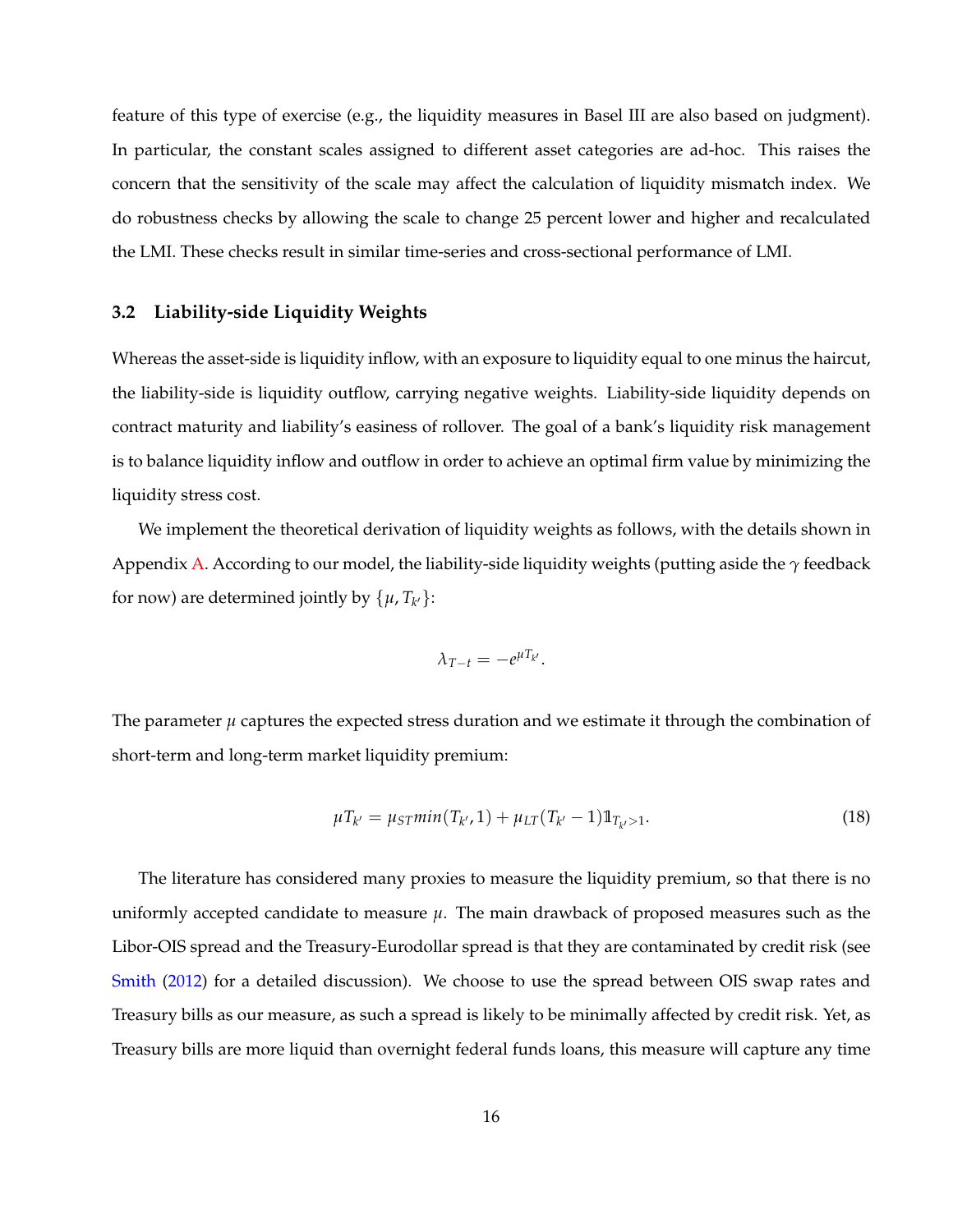variation in the valuation of liquid securities. Furthermore, as opposed to other measures of liquidity premium, say micro-structure measures drawn from stocks or bonds, TOIS is more closely aligned with the funding conditions of financial intermediaries. In equation [\(18\)](#page-17-0), we use the logarithm of 3 month and a constant 10-year OIS-TBill spreads to measure the short-term and long-term liquidity premium,  $\mu_{ST}$  and  $\mu_{LT}$ . Figure [1](#page-41-0) plots the two spreads at daily frequency. We observe that TOIS was volatile and strikingly large since the subprime crisis starting from the summer of 2007, suggesting the deterioration of funding liquidity. It became stable and close to zero since the summer of 2009, reflecting the normalization of liquidity conditions.

#### [Figure [1](#page-41-0) about here]

The parameter  $T_{k'}$  indicates the maturity of liability. For example, overnight financing (federal funds and repo) has a maturity of 0, commercial paper has a maturity of 0.25 year, debt with maturity less or equal than one year has  $T = 1$ , debt with maturity longer than one year has  $T = 5$ , subordinated debts have *T* = 10, equity has a maturity of 30 years. For insured deposit, we assign its maturity proxy as  $T = 10$  while uninsured deposit is more vulnerable to liquidity withdraw hence has a much shorter maturity proxy, say  $T = 1$ . For trading liabilities, we follow the rule for trading assets and use the haircut rates to define corresponding liquidity weights.

Figure [2](#page-41-1) shows the liability-side liquidity weight with respect to the maturity parameter  $T_{k^\prime}$ , conditional on scenarios of market liquidity premium. The left panel shows the case for a longer maturity  $T_{k'}\in(0,15]$  years, and the right panel shows a snapshot for  $T_{k'}\in[0,1].$  In normal times when the OIS-Tbill spread is small (dash blue line, OIS-TBill=0.01), only the very short-term liabilities have high weights. In liquidity crisis (solid black line, OIS-Tbill=0.9), all types of liabilities have significantly larger weights except the very long-duration securities such as equity.

#### [Figure [2](#page-41-1) about here]

We also examine the liquidity sensitivity of off-balance-sheet securities.<sup>[6](#page-0-0)</sup> We label these offbalance-sheet data as *contingent liabilities*, which include unused commitments, credit lines, securities

<sup>6</sup>The off-balance-sheet securities are based on Schedule HC-L (Derivatives and Off-Balance-Sheet Items) and HC-S (Servicing, Securitization, and Asset Sales Activities) in Y-9C report.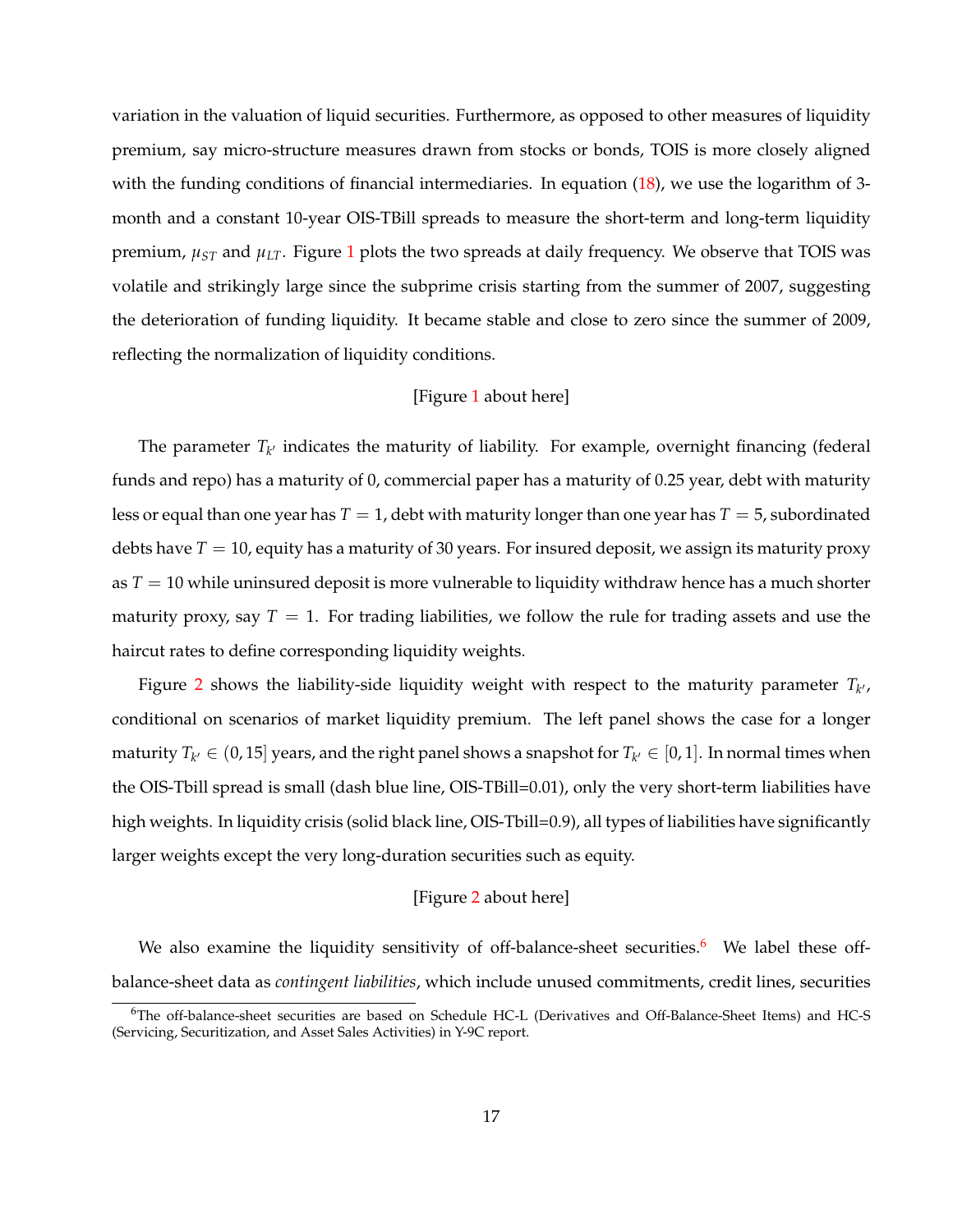lend and derivative contracts. Contingent liabilities have played an increasingly important role in determining a bank's liquidity condition, especially during the financial crisis of 2007 - 2009. Given their relative stickiness to rollover in normal times, we assign a maturity proxy of  $T = 5$  or 10 years.

Sharing the concern in asset-side liquidity weight, we also do the sensitivity analysis on the maturity parameter  $T_{k'}$ . The performance of LMI in next two sections remain unchanged for different sets of reasonable maturity setup.

#### <span id="page-19-0"></span>**4 Macro-Variation in the LMI**

#### **4.1 LMI as a Macro-Prudential Barometer**

The LMI can be aggregated across firms and sectors. This is a property that is not shared by Basel's liquidity coverage measure which is a ratio and hence cannot be meaningfully aggregated. Summed across all BHCs, the aggregate LMI equals the supply of liquidity provided by the banking sector to the non-financial sector. We suggest that this aggregate LMI is a useful barometer for a macroprudential assessment of systemic risk, which is a principal advantage of our method in measuring liquidity. When the aggregate LMI is low, the banking sector is more susceptible to a liquidity stress ("runs"). Indeed, the macro aspect of the aggregate LMI has already played a role in our construction: in the previous section, we computed the funding liquidity stress via a feedback that depends on the aggregate LMI, relying on the notion that the aggregate LMI is a macro-prudential stress indicator.

Figure [3](#page-42-0) plots the aggregate liquidity mismatch over the period from 2002 to 2013. Recall that a negative value of LMI at the firm level indicates a balance sheet that is more vulnerable to liquidity stress (i.e. liability illiquidity is greater than the liquidity that can be sourced from assets). Consistent with [Diamond and Dybvig](#page-32-8) [\(1983\)](#page-32-8) and [Gorton and Pennacchi](#page-32-9) [\(1990\)](#page-32-9), we find that the banking sector carries a negative liquidity position (that is, the banking sector provides more liquidity than it consumes, hence the banking sector creates liquidity) throughout our sample. The magnitude of the LMI is important as it indicates whether our calibration of the liquidity weights are in the right ballpark. The LMI at the start of the crisis is about 3 trillion dollars which is of the same magnitude as the Fed and other government liquidity provision actions in the crisis.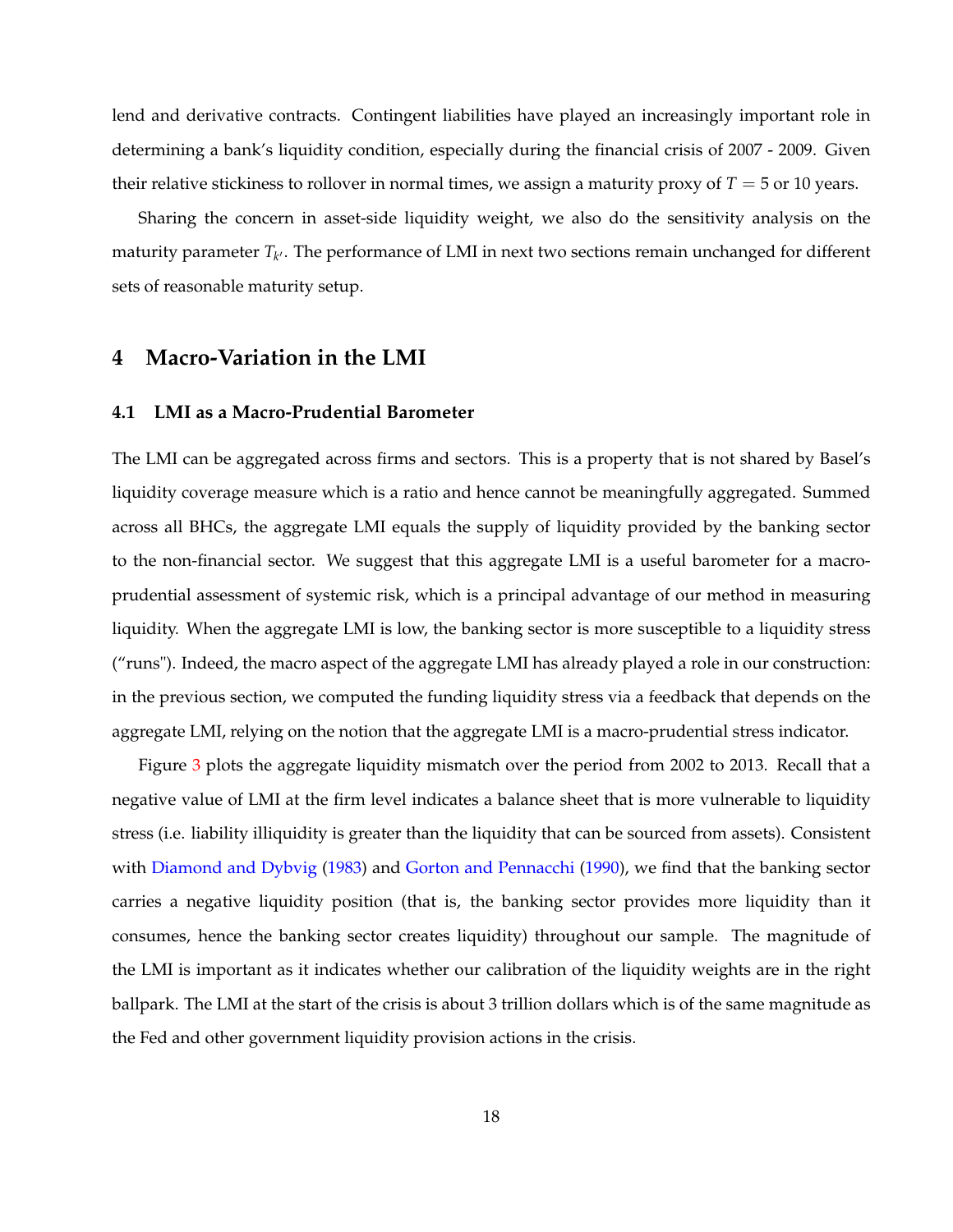#### [Figure [3](#page-42-0) about here.]

The liquidity position evolves markedly over time. At the beginning of our sample, 2002Q1, the total liquidity mismatch was about -0.8 trillion dollars. There was a pronounced increase in the LMI afterwards and an acceleration in 2007. The LMI hit its trough in 2008Q1 when the total mismatch achieved -3.3 trillion dollars, prefacing the financial crisis. The liquidity mismatch reversed with the Fed's liquidity injections and as the crisis faded and recovered to the pre-crisis level by 2009Q1. The trough of the liquidity mismatch occurred two quarters before the Lehman Brothers' bankruptcy and four quarters before the stock market reached its nadir. This suggests that the LMI can serve as a barometer or an early warning signal of a liquidity crisis. The evolution of the LMI is also related to the liquidity intervention by government, which we will discuss further in the next subsection.

Figure [3](#page-42-0) also plots the time-series of aggregate LMI summed over top 50 BHCs. These BHCs were the primary users of the Fed's liquidity facilities from 2007 to 2009. The aggregate LMI of the top 50 BHCs is very close to that of the universe of BHCs, in terms of both the pattern and the magnitude. This evidence suggests that in dollar amount, the US banking sector's liquidity condition is overwhelmingly determined by large banks represented by the top 50 BHCs. The remaining banks have a small impact totaling about  $0 \sim 300$  billion dollars over time.

#### [Figure [4](#page-42-1) about here.]

To understand further the composition of aggregate LMI, we present in Figure [4](#page-42-1) the liquidity mismatch on and off balance sheet. Clearly, the off-balance-sheet liquidity pressure has been alleviated since the end of 2007. The change seems closely related to regulationary rules such as the Dodd-Frank Act on structured financial products.

#### **4.2 LMI and Federal Reserve Liquidity Injection**

We next discuss the impact of the government's liquidity injection on the U.S. banking sector's liquidity mismatch during the crisis. The Fed launched a range of new programs to the banking sector in order to support overall market liquidity. Appendix [B](#page-54-0) provides the background on these programs. The liquidity support began in December 2007 with the Term Auction Facility (TAF) and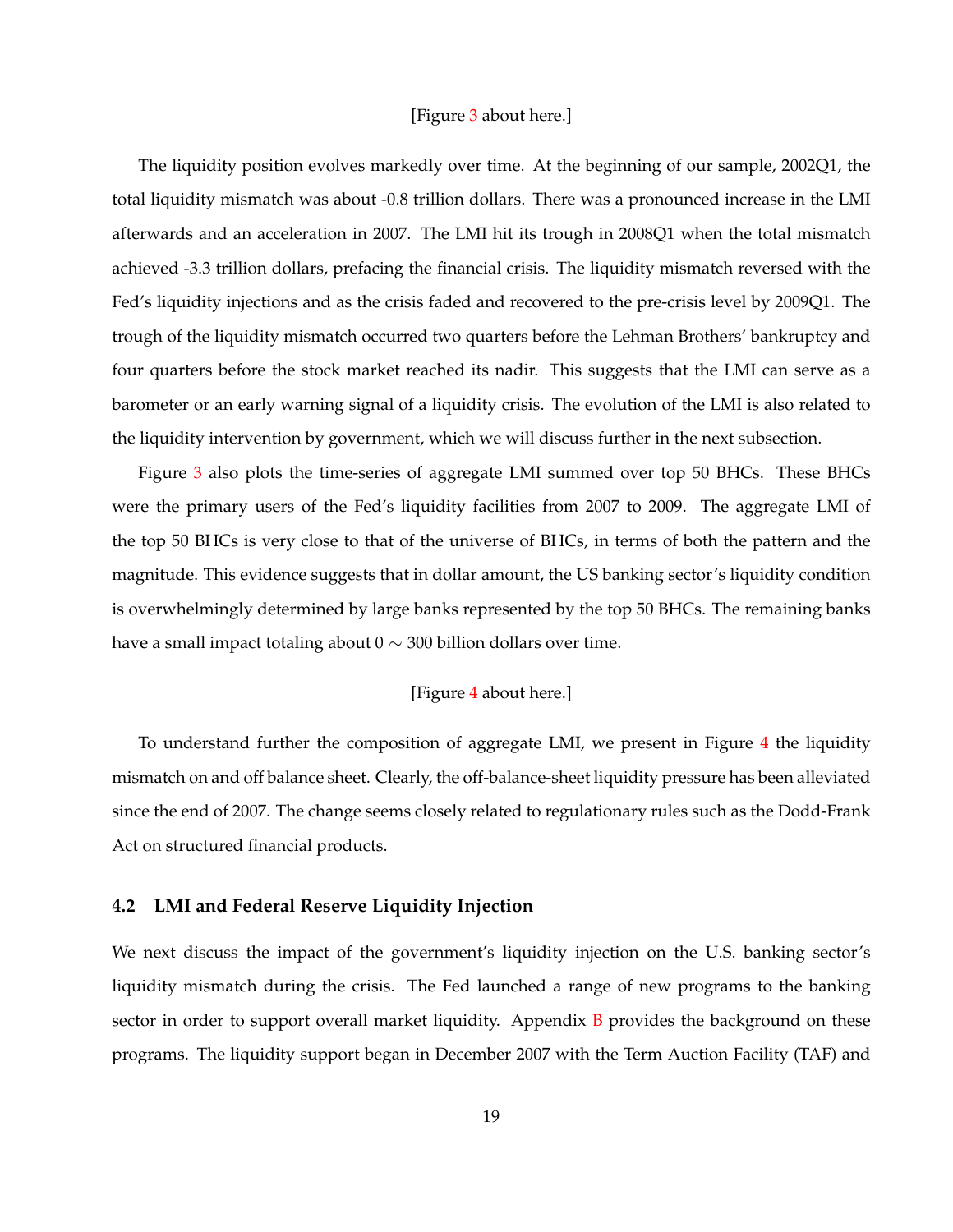continued with other programs. It is apparent from Figure [3](#page-42-0) that the improvement in the aggregate liquidity position of the banking sector coincides with the Fed's liquidity injection. While we cannot demonstrate causality, it is likely that the liquidity injection has played a role in the increase of the aggregate LMI.

We study the effect of the Fed injections on the cross-section of LMI. There are 559 financial institutions receiving liquidity from the Fed,<sup>[7](#page-0-0)</sup> among them there are 87 bank holding companies (those submit Y-9C regulatory reports). These BHCs on average borrowed 95.8 billion dollars, with a median value of 0.7 billion dollars. The bank-level borrowing amount ranges from \$5 million to \$2 trillion. The ten bank holding companies which have received the most liquidity are Citigroup, Morgan Stanley, Bear Sterns, Bank of America, Goldman Sachs, Barclays U.S. subsidiary, JP Morgan Chase, Wells Fargo, Wachovia and Deutsche Bank's US subsidiary, Taunus.

#### [Figure [5](#page-43-0) about here.]

Figure [5](#page-43-0) plots the relation between the Fed liquidity injection and the change in LMI, crosssectionally. The liquidity injection is measured by the log of the dollar amount of loans received by a given BHC, and the change in LMI is measured by the log of the difference in LMI between the post-crisis and the pre-crisis period (Panel A) and between the post-crisis and the crisis period (Panel B). Both panels document a strong positive correlation between the change in LMI and the level of the Fed liquidity injection. This evidence confirms the effect of the Fed's liquidity facilities on improving the banking sector liquidity. $8$ 

<sup>&</sup>lt;sup>7</sup>One parent institution may have different subsidiaries receiving the liquidity injection. For example, AllianceBearnStein is an investment asset management company. Under this company, there are seven borrowers listed in the Fed data such as AllianceBearnStein Global Bond Fund, Inc, AllianceBearnStein High Income Fund, Inc, AllianceBearnStein TALF Opportunities Fund, etc.

 ${}^{8}$ [Berger, Bouwman, Kick, and Schaeck](#page-31-9) [\(2013\)](#page-31-9) shows that capital injections and regulatory interventions have a costly persistent effect on reducing liquidity creation. Taken together, their result and our result advocate for liquidity injections in crisis times as a desirable policy intervention.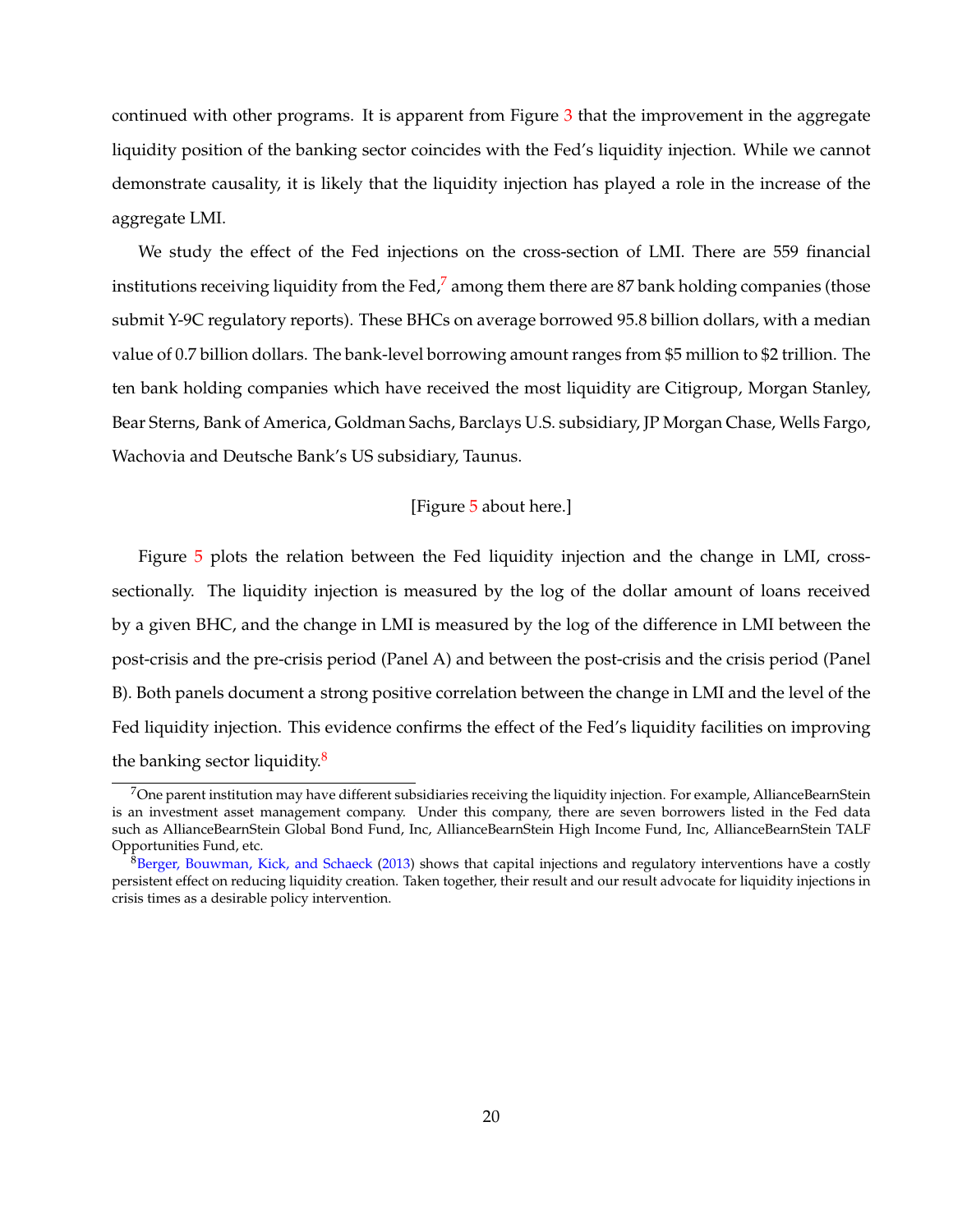#### **4.3 LMI Decomposition: Asset, Liability, and Liquidity Weights**

The LMI depends on assets, liabilities, and liquidity weights. Panels A and B in Figure [6](#page-44-0) show the asset- and liability-side liquidity, scaled by total assets, for top 50 BHCs.<sup>[9](#page-0-0)</sup> The scale of the y-axis is in the same order across two panels (asset-side is [0,1] whereas liability-side is [-1,0]), in order to facilitate a comparison of the relative movement in asset and liability liquidity. The red line is the median value while the shade area depicts the 10th to 90th percentiles. Both asset-side and liability-side liquidity contribute to the movement in the LMI, yet the liability side seems to play a bigger role. During 2008– 2013, banks slightly increase their asset liquidity while have largely reduced liquidity pressure from the liability side. Panel C in Figure [6](#page-44-0) plots the ratio of asset liquidity to liability liquidity (in absolute value) for the top 50 BHCs. The movement in the median ratio is consistent with our findings of the time-series pattern in the aggregate LMI.

#### [Figure [6](#page-44-0) about here.]

Asset liquidity and liability liquidity can be related. Banks that have a more negative liabilityside liquidity (e.g., are more short-term debt funded) are likely, for liquidity management reasons, to hold more liquid assets and thus carry a more positive asset-side liquidity. [Hanson, Shleifer, Stein,](#page-32-10) [and Vishny](#page-32-10) [\(2014\)](#page-32-10) present a model in which commercial banks, who are assumed to have more stable funding, and thus a less negative liability-side liquidity, own more illiquid assets, while shadow banks, which are assumed to have more runnable funding, and thus a more negative liability liquidity, hold more liquid assets. The table below verifies the prediction of their model. We run a panel regression using all Top50 BHCs (ranked by total asset within each quarter) during 2002Q1 - 2013Q1 (therefore we have N=2250(=50\*45Q)), regressing asset LMI on liability LMI (we take the absolute value of the liability LMI). The first two columns present regressions with no time/bank dummies and with only time dummies. In both of these cases, we see that a one-dollar increase in liability LMI is correlated with a roughly 0.40 dollars increase in asset LMI. The last column includes bank dummies, in which case the coefficient shrinks to near zero, indicating that the relation we document comes primarily from cross-sectional variation across banks. Note that [Hanson, Shleifer, Stein, and Vishny](#page-32-10) [\(2014\)](#page-32-10)

 $9$ The result remains robust if we extend the analysis to the universe of BHCs. For brevity, we here only report the results for Top 50 banks, given the fact that they dominate the aggregate LMI and hence should be the target of our research.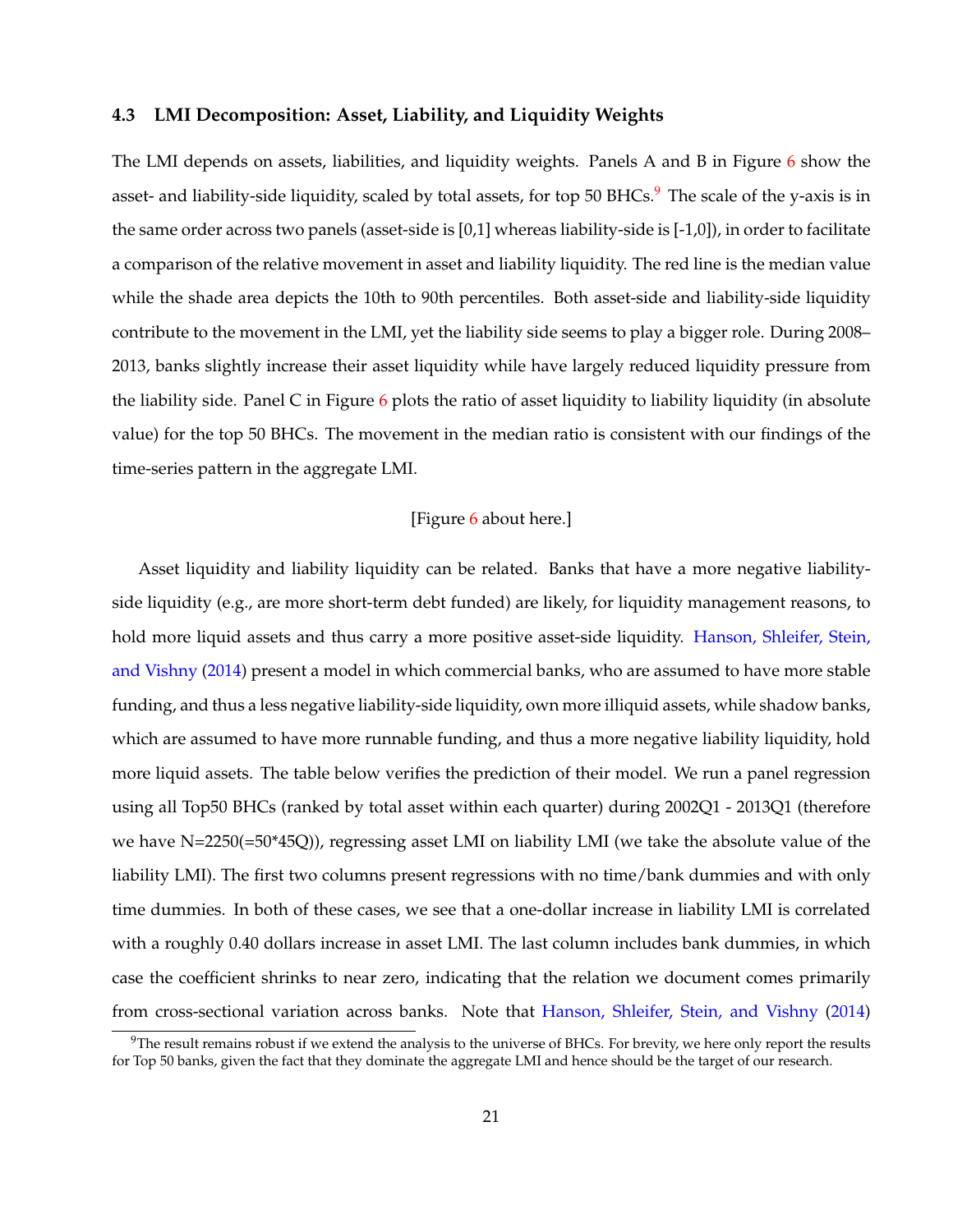present an empirical analysis that is similar in spirit but using far less data and a less refined measure of liquidity.

| Liab_LMI <sup>net</sup> | $0.37***$ | $0.41***$ | $0.04***$ |
|-------------------------|-----------|-----------|-----------|
|                         | (0.01)    | (0.01)    | (0.01)    |
| Constant                | $0.20***$ | $0.18***$ | $0.42***$ |
|                         | (0.01)    | (0.02)    | (0.02)    |
| Time FE                 | N         | Υ         | Υ         |
| Bank FE                 | N         | N         | Υ         |
| N                       | 2250      | 2250      | 2250      |
| R-squared               | 0.29      | 0.34      | 0.95      |

 $\Delta$ *sset*\_*LMI*<sup>*net*</sup></sup> =  $\alpha + \beta |$ *Liab*\_*LMI*<sup>*net*</sup></sup> | +  $\varepsilon$ <sup>*i*</sup> (19)

∗*p* < 0.10, ∗ ∗ *p* < 0.05, ∗ ∗ ∗*p* < 0.01

#### [Figure [7](#page-45-0) about here.]

We next turn to explaining how the changing liquidity weights contribute to movements in the LMI. Figure [7](#page-45-0) plots the LMI under three weighting schemes: the blue line is our baseline case with time-varying weights; the green dashed line uses a fixed set of weights as of 2006Q1 (before the financial crisis); and the red dashed line uses weights as of 2008Q1 (the trough of the LMI). All three lines use the same contemporaneous balance sheet information. The three variations show that the time-varying weights contribute to a difference in liquidity of approximately 3 trillion dollars in the trough of 2008Q1, compared with using the pre-crisis weight as of 2006Q1. This figure also highlights the importance of adopting a time-varying weight linked to market conditions in terms of accurately delineating the banking sector liquidity.

#### **4.4 Liquidity Stress Test**

The Federal Reserve has recently engaged in liquidity stress tests which are designed to examine banks' ability to withstand a given liquidity stress event. The liquidity stress test is an addition to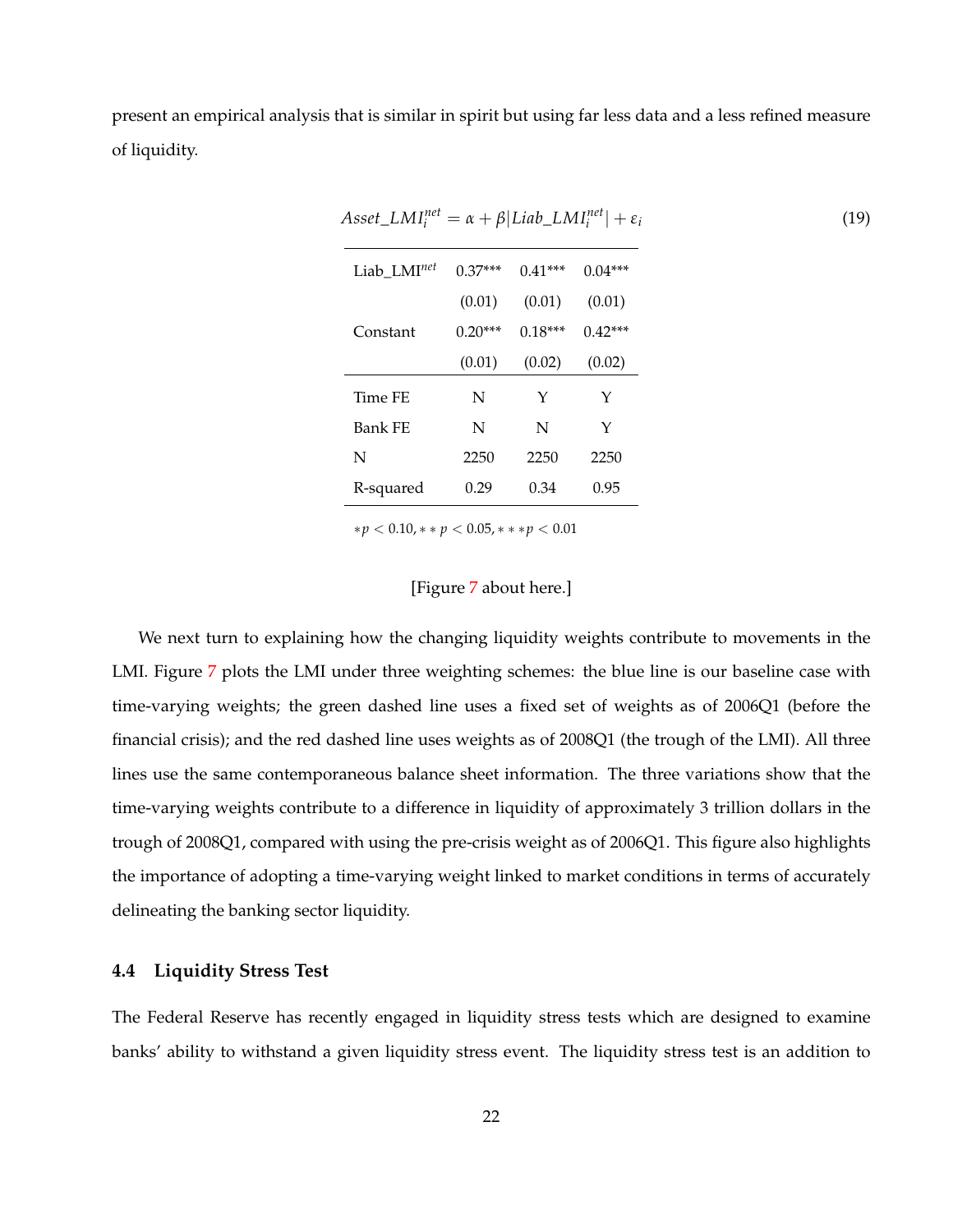the Supervisory Capital Assessment Program (SCAP), which has become a standard process to test if a bank has sufficient capital to cover a given stress event. The decomposition of Figure [7](#page-45-0) indicates a simple methodology to run a liquidity stress test within our measurement framework. The only difference across the three lines in Figure [7](#page-45-0) are the liquidity weights, which in turn are determined by the time-varying repo haircuts  $m_t$  and the funding liquidity factor  $(\mu_t)$ . We suggest that a liquidity stress test can be implemented as a set of realizations of the funding liquidity factor or repo haircut, and these realizations can be traced through the liquidity weights to compute the stress effects on the liquidity of a given bank.

#### [Table [3](#page-36-0) about here.]

We run a liquidity stress test at three time points: 2006Q1 (before the crisis), 2008Q1 (liquidity trough) and 2012Q4 (Fed's first liquidity stress test). Table [3](#page-36-0) reports the results. Consider the first column corresponding to 2008Q1. The first row in the benchmark, denoted as "T", corresponds to the LMI value as of 2008Q1. The next line, denoted as "[0,T]", reports the historical average LMI up to this time point. We then compute the LMI under stress scenarios. The first line of the funding liquidity scenario reports the LMI based on assets and liabilities as of 2008Q1, but using liquidity weights that are based on one standard deviation (1-sigma) from the historical mean value of the funding liquidity state variable. We similarly report numbers over the next few rows based on weights when funding liquidity factor  $\mu_t$  or haircut  $\bar{m}_t$  is 1, 2, and 6 sigmas away from historical mean values.

In 2006Q1, the aggregate liquidity mismatch was -2.09 trillion and its 2 sigma scenario under *µ* predicts the liquidity condition as of 2008Q1, the most severe liquidity dry-up period.

## <span id="page-24-0"></span>**5 LMI and the Cross-Section of Banks**

The previous section presented one benchmark for evaluating the LMI, namely its utility from a macro-prudential viewpoint. We now consider another benchmark for evaluating the LMI. If the LMI contains information regarding the liquidity risk of a given bank, then changes in market liquidity conditions will affect the stock returns of banks differentially depending on their LMI. That is, as market liquidity conditions deteriorate, a firm with a worse liquidity position (lower LMI) should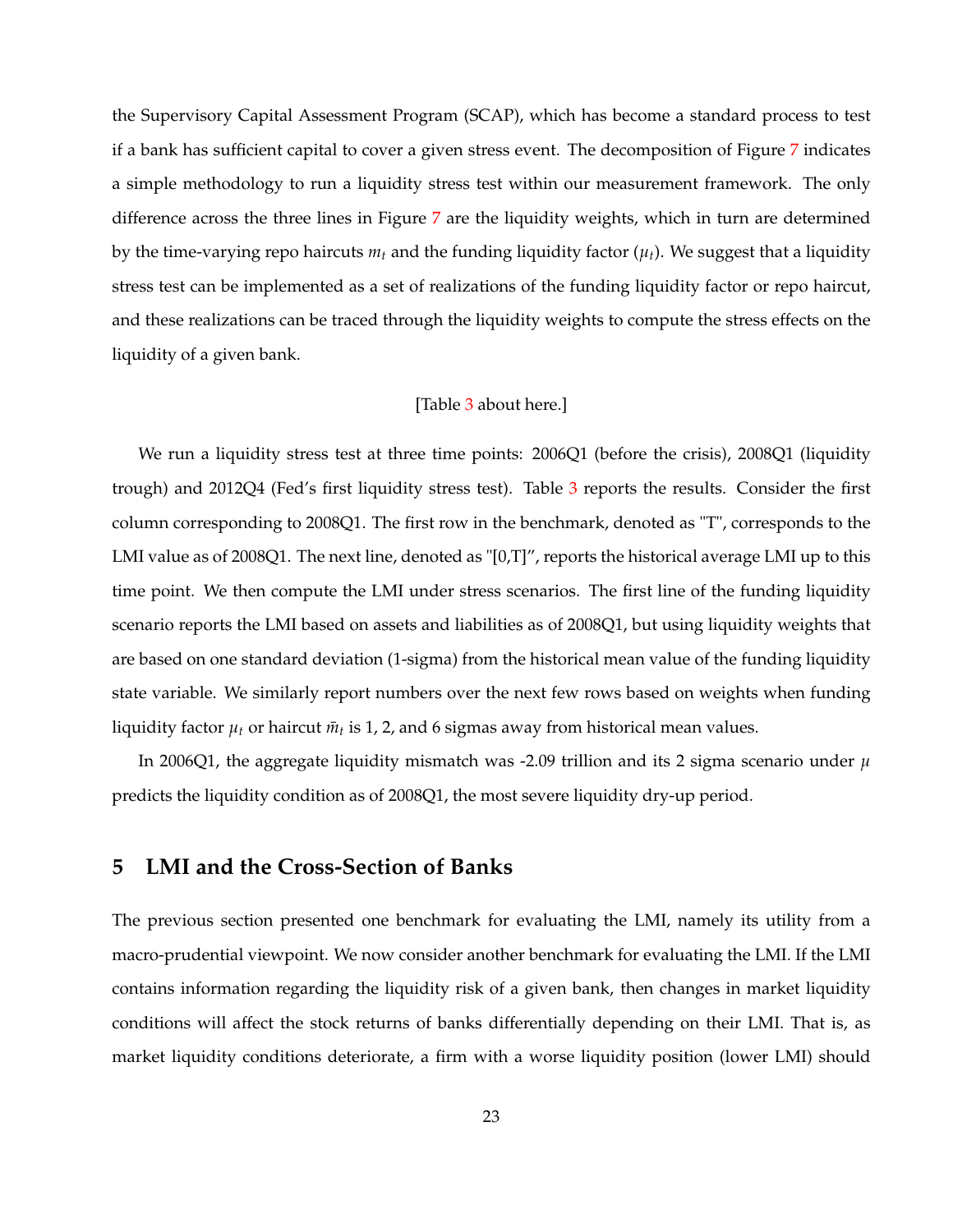experience a more negative stock return. Moreover, in the financial crisis, we would expect that firms with a worse ex-ante LMI would depend more on liquidity support from the government.

We begin this section descriptively. We first show how the LMI of different banks varies over time, and what characteristics of banks correlate with their LMI. We then examine the informativeness of the LMI in a number of dimensions.

#### **5.1 Cross-Sectional LMI**

Figure [8](#page-46-0) plots the cross-sectional distribution of the LMI over the universe of BHCs, with Panel A for the LMI scaled by total assets and Panel B for the LMI in absolute dollar amount. The red solid line is the median value while the shade area depicts the 10th to 90th percentiles.

#### [Figure [8](#page-46-0) about here.]

The median value of the scaled LMI in Panel A follows the aggregate pattern in Figure [3.](#page-42-0) The shaded region (10th and 90th percentiles) is also stable suggesting that bank holding companies tend to have a stable cross-sectional distribution of liquidity. The version in Panel B, where LMI is not scaled rather in dollar amount, tells a different story and indicates a vast heterogeneity across banks' liquidity condition. The figure suggests that bank size (as measured by total assets) plays an important role in differentiating the absolute amount of liquidity mismatch across banks. At the beginning of the sample, the BHCs have a small dispersion in their liquidity conditions. The dispersion widens noticeably after 2007, likely because of the development of structured financial products. After the financial crisis, the dispersion narrowed again as some of these products are unwound, but remains wider than in the early 2000s.

We plot the time-series LMI for twelve representative banks in Figure [9,](#page-47-0) with Panel A for LMI scaled by total assets and Panel B for LMI in dollar amount. The LMI is negative for most of the bank holding companies, illustrating the pervasive liquidity mismatch of the banking sector during the crisis. For banks such as JPMorgan Chase, Bank of America, Wells Fargo, the LMI dramatically deteriorated during the crisis, but improved steadily from 2009 onwards, yet remained negative throughout the sample. For other banks like Goldman Sachs and Morgan Stanley, the LMI was also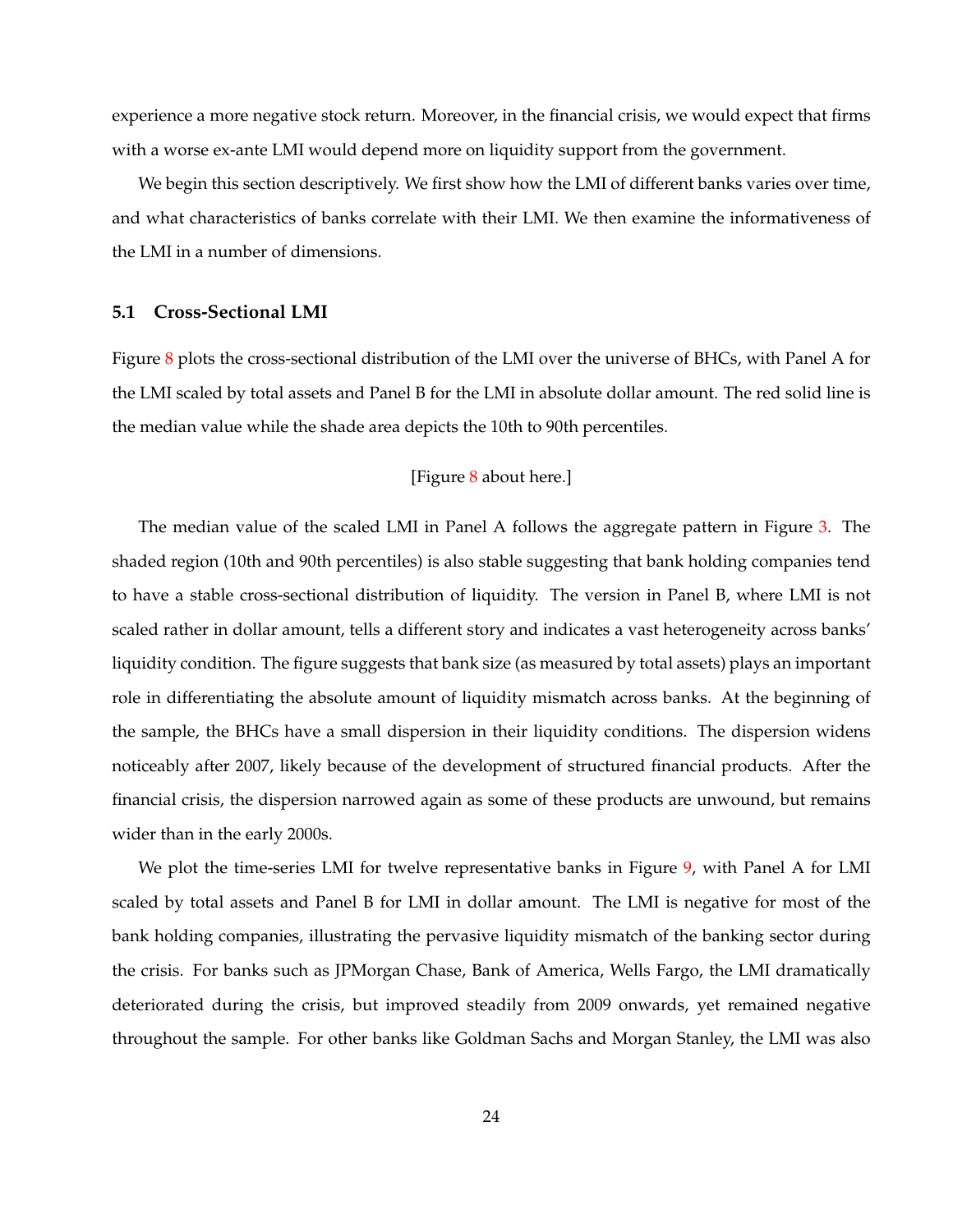negative but much smaller in magnitude.<sup>[10](#page-0-0)</sup> For banks like Citibank and Northern Trust, the LMI was negative in the beginning but switched the sign after the crisis, indicating a liquidity-surplus condition.

#### [Figure [9](#page-47-0) about here.]

The absolute level of the LMI may be useful as an indicator of systemic importance (i.e. "SIFI" status). For this purpose, we plot the bank-level LMI in dollar amount in Panel B, with the same yaxis scale to allow comparison. In the cross-section, banks have strikingly different liquidity levels. Banks like JP Morgan Chase, Bank of America, and Citigroup have large liquidity shortfall during the crisis whereas banks like State Street Corp, Northern Trust have a far smaller liquidity shortfall.

We report the top 12 banks with the most significant liquidity mismatch in Table [4,](#page-37-0) based on the average absolute LMI level over the whole sample. Banks with the most liquidity shortfall also correspond with common notions of the "too-big-to-fail" banks: Bank of America, Citigroup, JP Morgan Chase, Wachovia, and Wells Fargo taking the top positions. These banks experience their most stressed liquidity conditions in 2008Q1. American Express (ranked tenth) had the largest liquidity shortfall in the first quarter of 2009. The mortgage-related financial institution, Countrywide, saw it biggest liquidity mismatch in 2006Q2, one year before the subprime crisis. We also report the top 5 banks with the best average liquidity condition. They are smaller banks, although still among the top 50 BHCs.

#### [Table [4](#page-37-0) and [5](#page-38-0) about here.]

We investigate the relationship between the LMI and bank characteristics for the universe of BHCs. Table [5](#page-38-0) shows the results of regressing scaled-LMI and absolute LMI (in dollar amount), on a set of bank characteristics, which are collected from the Y-9C reports. The univariate specifications suggest that banks tend to have lower scaled LMI (worse liquidity condition) when they have larger riskweighted assets, or more profitability (measured by return on asset (ROA)), or lower capital ratio. The multivariate specification (4) shows that these results are robust after the inclusion of other BHC

 $10$ The data for Goldman Sachs and Morgan Stanley begin in 2009Q1 given that these investment banks converted to bank holding companies after the Lehman event in September 2008.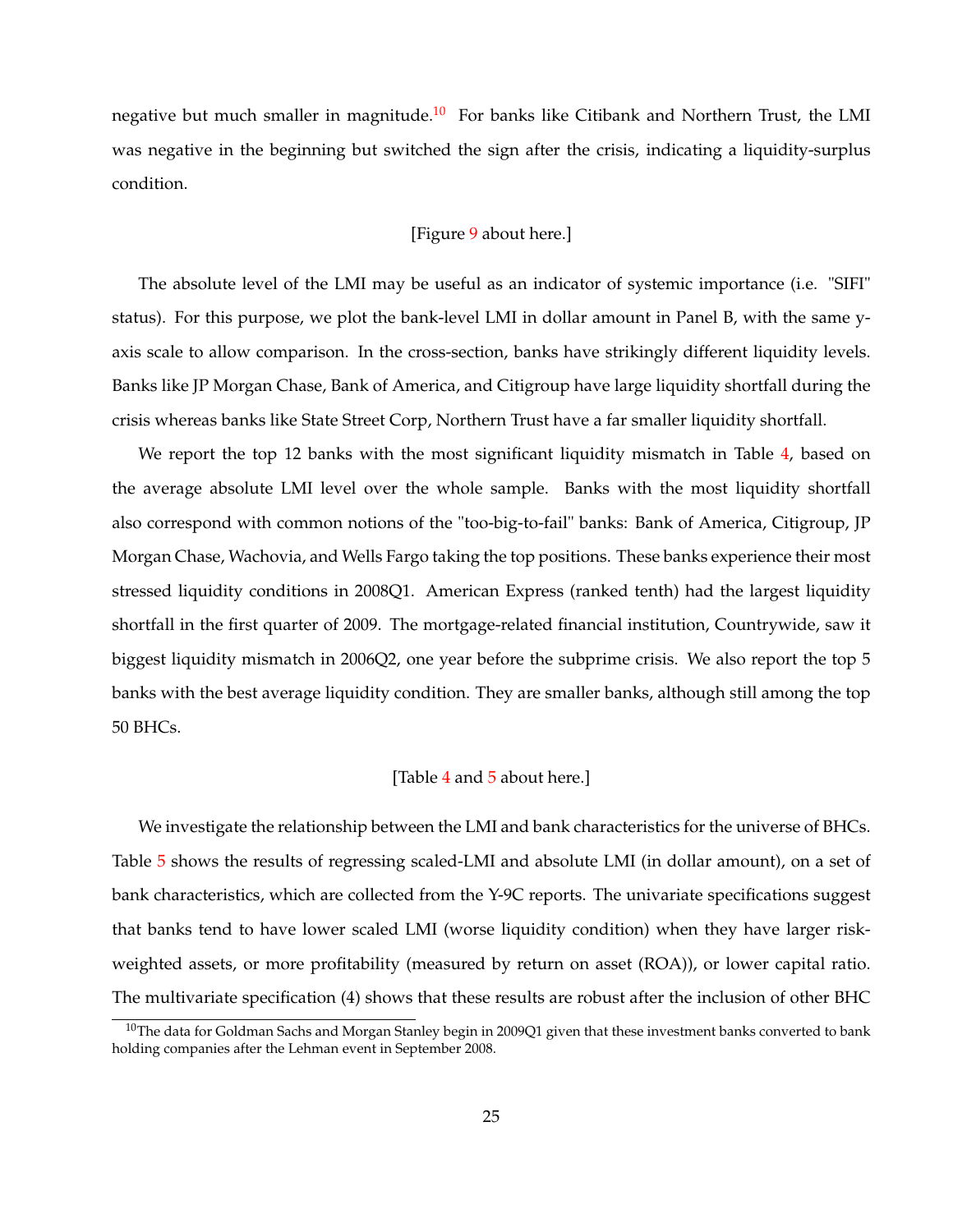characteristics. Specifications (5)-(8) show the similar results using the absolute LMI as dependent variable. Among all bank characteristics, risk-adjusted asset has the most explanatory power on bank liquidity condition.

#### **5.2 The Informativeness of LMI for Stock Market Performance**

We first investigate the correlation between LMI and stock market performance.<sup>[11](#page-0-0)</sup> To this end, we sort BHCs and construct two portfolios: LMI High and LMI Low, based on their scaled LMI values averaged over the episode up to 2006Q1. Note that the unscaled LMI is driven almost entirely by bank size, hence it is less suitable when we study the relationship between bank liquidity and stock market performance (although as we have shown, the scaled LMI also correlates positively with size). The High LMI portfolio contains 100 BHCs with the highest LMI (best liquidity condition), and the Low LMI portfolio contains 100 BHCs with the lowest LMI (worst liquidity condition), in the universe of public BHCs during the pre-crisis period. Table [6](#page-39-0) describes the summary statistics of the banks forming each of the two portfolios.

#### [Table [6](#page-39-0) and Figure [10](#page-49-0) about here.]

Figure [10](#page-49-0) presents the cross-section of market performance, where equity market performance is measured by the market capitalization of the portfolio normalized by its level as of 2006Q1. As shown in the figure, the Low LMI portfolio of BHCs outperformed the High LMI portfolio before the crisis. This pattern reversed in the crisis, when banks with a larger liquidity shortfall (the Low LMI portfolio) experienced lower stock returns. The gap between Low and High portfolios continued widening till 2009Q1 (the episode when stock market tumbled to record low point), then narrowed down. The pattern reversed again with the better performance of the Low LMI portfolio in the post-crisis period, though the reverse lasts shortly.

One possible explanation for our finding is that hoarding liquidity is costly, and only generates benefits in crises periods. Thus the low LMI banks are systematically more risky and more exposed to crises than the high LMI banks. [Berger and Bouwman](#page-31-4) [\(2009\)](#page-31-4) show that banks which are the

 $11$ Given that the balance sheet information of foreign banks' U.S. subsidiaries cannot match their parent companies' stock market price, we exclude all foreign banks' U.S. subsidiaries in this analysis.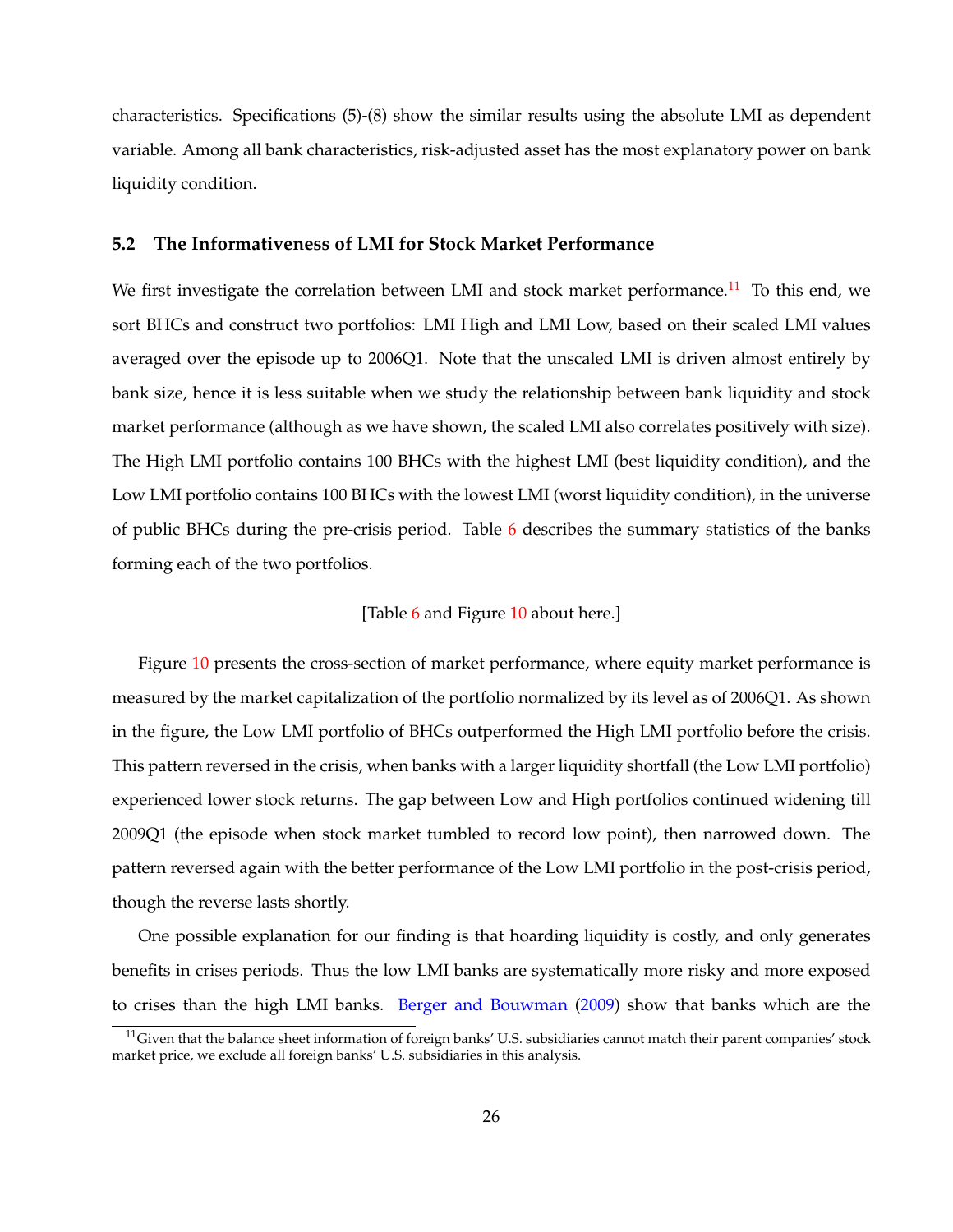most active in liquidity creation are rewarded by the stock market. We show that this correlation is dramatically reversed in crisis times. This result provides support to the hypothesis that the banking sector actively creates liquidity in good times (pre-crisis) but at the expense of building fragility, an idea that is tested in the aggregate by [Berger and Bouwman](#page-31-10) [\(2012\)](#page-31-10). Our cross-sectional approach identifies that the banks that create the most liquidity are the most vulnerable to financial crises.

#### **5.3 The Informativeness of LMI for Bank Borrowing**

We ask whether banks with a worse liquidity condition rely more on the Federal Reserve and TARP funding during the crisis. That is, is the LMI informative for the liquidity stress, and hence reliance on government facilities, of a bank? Table [7](#page-40-0) presents the results. The dependent variable in Panel A is the log of loans from all Federal Reserve facilities (for details on these facilities see section 4.2). The dependent variable in Panel B is of the log of funds from TARP. Independent variables are the log of the absolute value of the LMI, calculated as of 2007Q2, 2008Q1, and 2006Q1. We also include controls for other standard characteristics of banks, including capital and leverage, that may indicate a need to borrow from the government.<sup>[12](#page-0-0)</sup>

The results indicate that the LMI is indeed informative regarding government borrowing, above and beyond standard measures. The log-log specification indicates that a 1% increase in the LMI is correlated with a between 0.51 and 0.86% increase in Fed borrowing. For TARP, the magnitudes range from between 0.50% and 0.82%. We have also investigate a specification where the dependent variable is a dummy indicating borrowing from the Fed. The results are broadly in line with those presented in the table.

#### [Table [7](#page-40-0) about here.]

 $12$ [Bayazitova and Shivdasani](#page-31-11) [\(2012\)](#page-31-11) shows that strong banks opted out of receiving TARP money and equity infusions were provided to banks that had high systemic risk, faced high financial distress costs, but had strong asset quality. We provide additional evidence by linking bank's borrowing decision to their liquidity condition.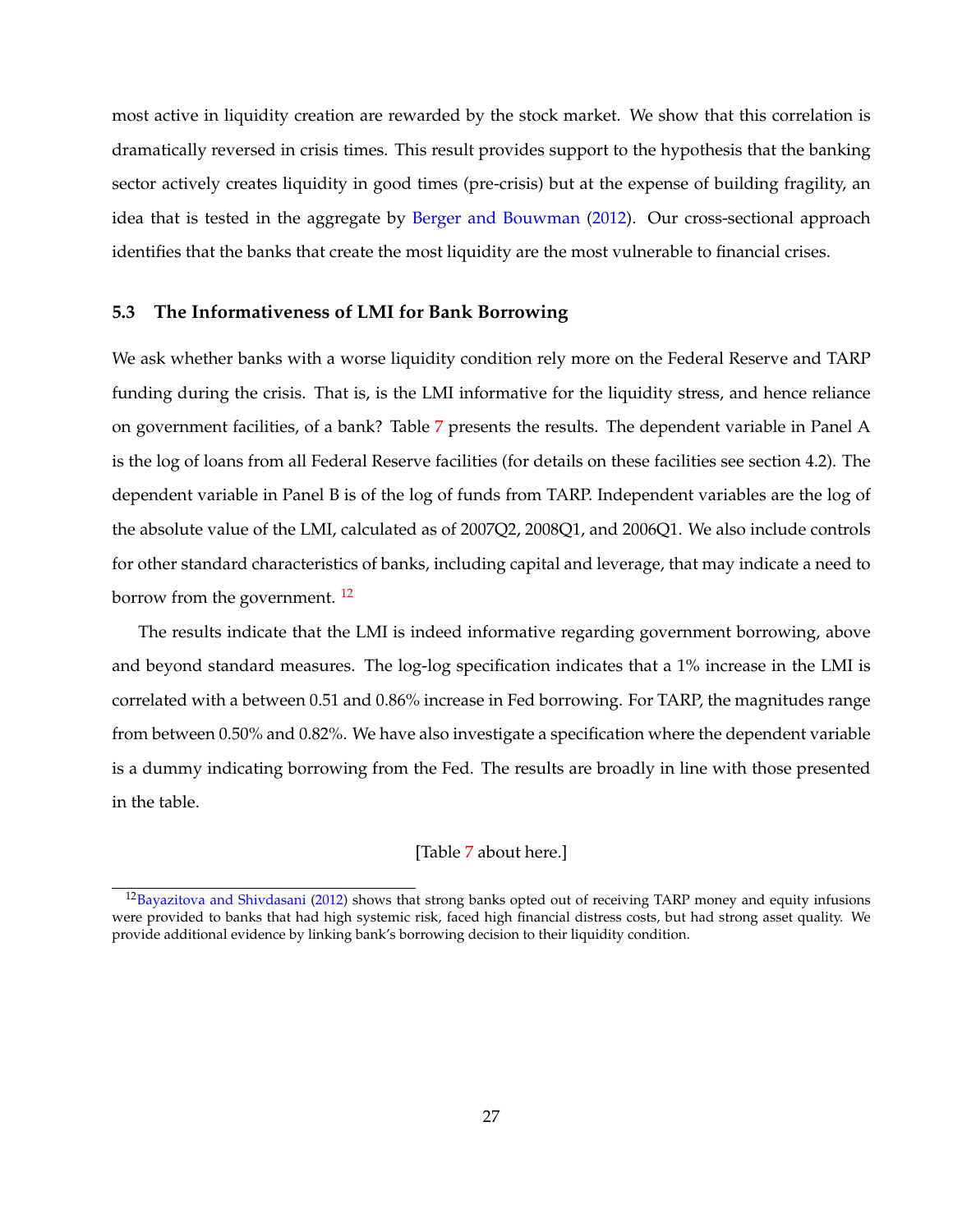#### **5.4 Event Study: LMI and Liquidity Shock**

The LMI is intended to measure the the exposure of a bank to a liquidity stress event. If the LMI is informative in this dimension then we should observe differential performance of banks with different LMI across market-wide liquidity events. In particular, we expect that the banks with low LMI (poor liquidity) to perform worse under a negative liquidity shock whereas it performs better under a positive liquidity shock. We follow an event study methodology to test this hypothesis.

We sort the public BHCs and construct two portfolios according to their LMI values at the end of previous quarter, LMI High and LMI Low. Each portfolio contains value-weighted 100 banks with the highest/lowest LMI value. We use the Fama-French three-factor model to compute expected returns within the estimation window of [t-180, t-30], where t denotes the event day of a liquidity shock.

We then choose significant liquidity events in the sample. These events are chosen based on considering a large move in the TOIS spread as well as economic news such as the announcement of Fed liquidity facilities. Note that events cluster in the crisis and hence obscure the effect of liquidity shock. To identify a clean event, we choose the first event over any consecutive 30 days when the TOIS makes a significant negative jump or when the Fed announces the creation of a liquidity-related facility. We end-up with three events on positive liquidity shocks, PDCF (March 17, 2008), CPFF (October 7, 2008), and TALF (November 25, 2008), as well as three events on negative liquidty shocks, ∆*TOIS*=-59bps (August 20, 2007), ∆*TOIS*=-30bps (October 10, 2008), and ∆*TOIS*=-53bps (September 17, 2008).

#### [Figure [11](#page-50-0) about here.]

Figure [11](#page-50-0) show the cumulative abnormal returns (CAR) during the [-2, 5] event window, with a normalization on the event date  $t = 0$ . We observe that the Low LMI portfolio underperforms the High LMI portfolio in days after a negative liquidity shock, whereas it overperforms the High LMI portfolio after a positive liquidity shock, confirming our hypothesis.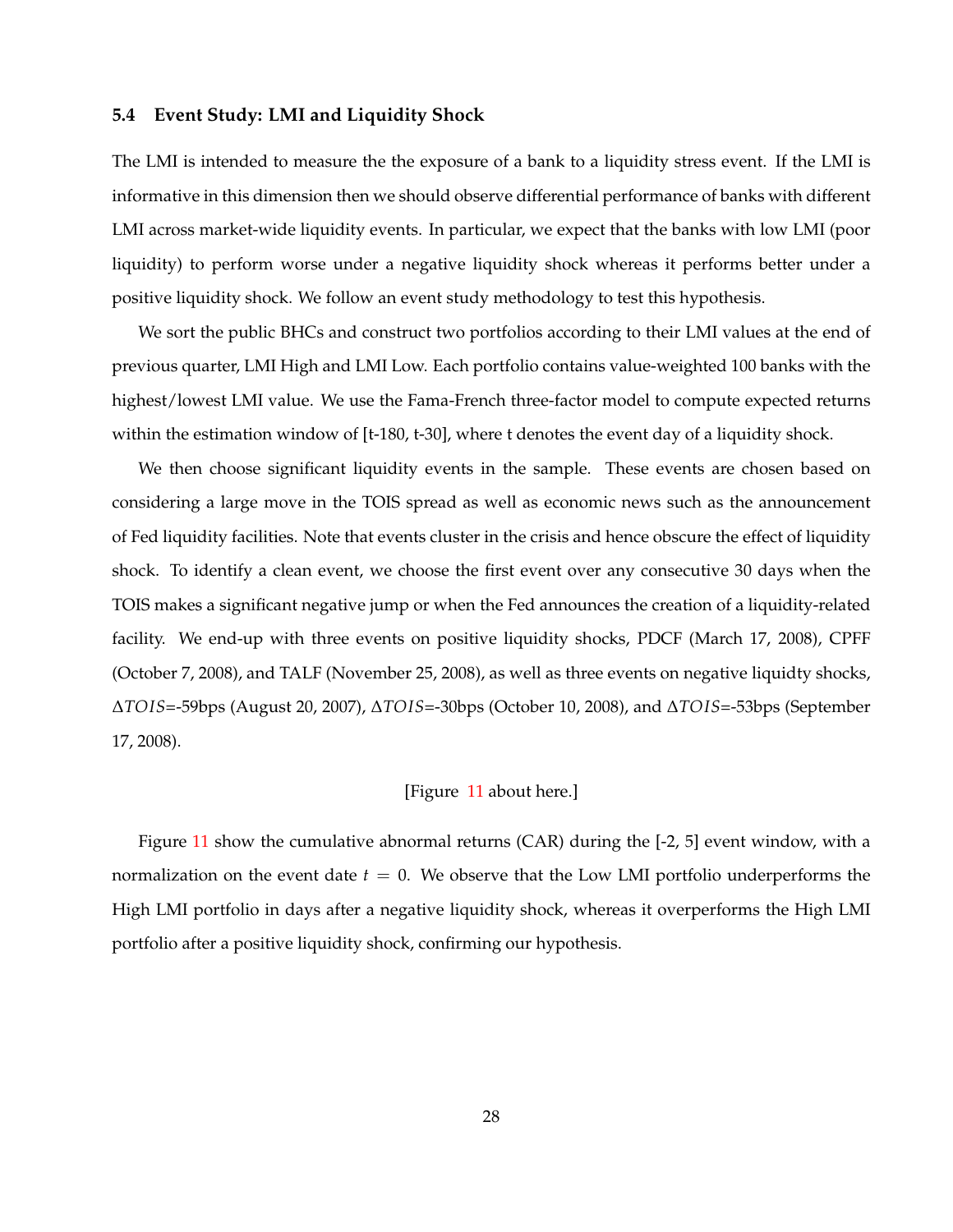## <span id="page-30-0"></span>**6 Conclusion**

This paper implements the liquidity measure, LMI, which evaluates the liquidity of a given bank under a liquidity stress event that is parameterized by liquidity weights.

Relative to the Liquidity Coverage Ratio (LCR) of Basel III (which is conceptually closer to our liquidity measurement exercise than the Net Stable Funding Ratio), the LMI has three principal advantages. First, the LMI, unlike the LCR, can be aggregated across banks and thereby provide a macro-prudential liquidity parameter. Second, the LCR uses an arbitrary liquidity horizon of 30 days. Our implementation of the LMI links the liquidity horizon to market based measures of liquidity premia as well as the aggregate LMI. Thus our measurement has the desirable feature that during a financial crisis when liquidity premia are high, the LMI is computed under a longer-lasting liquidity scenario. Likewise, when the aggregate LMI of the financial sector is high, indicating fragility of the banking sector, the LMI is computed under a longer-lasting scenario. Third, the LMI framework provides a natural methodology to implement liquidity stress tests.

The LMI has a close precedent, the [Berger and Bouwman](#page-31-4) [\(2009\)](#page-31-4) liquidity creation measure. The primary change relative to the Berger-Bouwman measure is that the LMI is based on timeand state-dependent liquidity weights. This is an important modification because it naturally links bank liquidity positions to market liquidity conditions, and thus is better suited to serving as a macroprudential barometer (and a stress testing framework). We have shown that the LMI performs well relative to our macroprudential benchmarks. We have also shown that the LMI contains important information regarding the liquidity risks in the cross-section of banks.

We do not view the LMI measures of this paper as a finished product. We have made choices regarding the liquidity weights in computing the LMI. These weights play a central role in the performance of the LMI against our macro and micro benchmarks. It will be interesting to bring in further data to better pin down liquidity weights. Such data may be more detailed measures of security or funding liquidity drawn from financial market measures. Alternatively, such data may be balance sheet information from more banks, such as European banks, which will offer further data on which to calibrate the LMI. In either case, the approach of this paper can serve as template for developing a better liquidity measure.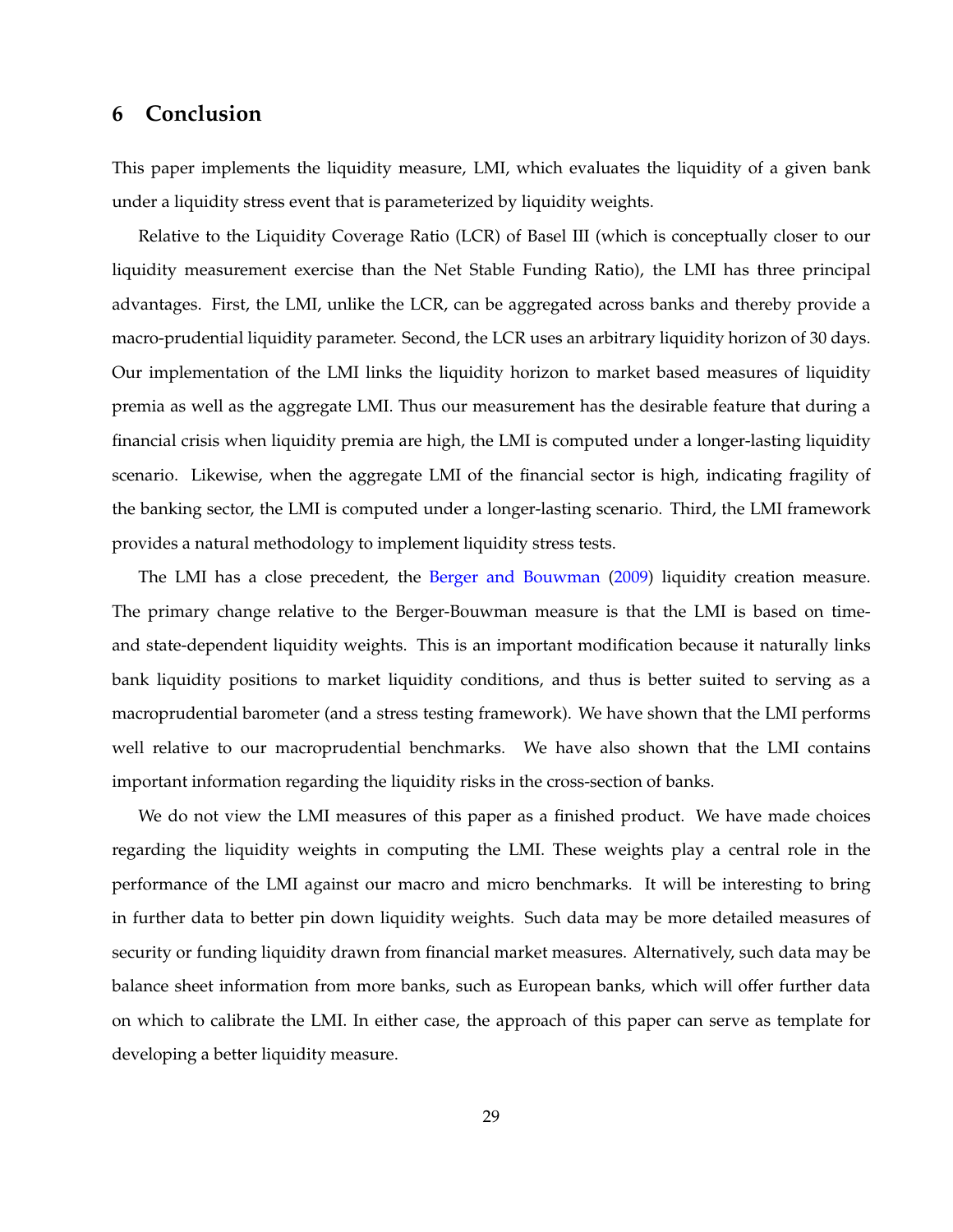# **References**

- <span id="page-31-5"></span>Acharya, V., and O. Merrouche, 2013, "Precautionary Hoarding of Liquidity and Inter-Bank Markets: Evidence from the Sub-prime Crisis," *Review of Finance*, 17(1), 107–160.
- <span id="page-31-6"></span>Acharya, V., and N. Rosa, 2013, "A Crisis of Banks as Liquidity Providers," *Journal of Finance*.
- <span id="page-31-2"></span>Acharya, V., and D. Skeie, 2011, "A Model of Liquidity Hoarding and Term Premia in Inter-Bank Markets," *Journal of Monetary Economics*, 58(5), 436–447.
- <span id="page-31-12"></span>Armantier, O., E. Ghysels, A. Sarkar, and J. Shrader, 2011, "Stigma in Financial Markets: Evidence from Liquidity Auctions and Discount Window Borrowing during the Crisis," *Federal Reserve Bank of New York Staff Reports, no. 483*.
- <span id="page-31-3"></span>Banerjee, R. N., 2012, "Banking Sector Liquidity Mismatch and the Financial Crisis," *Bank of England working paper*.
- <span id="page-31-11"></span>Bayazitova, D., and A. Shivdasani, 2012, "Assessing TARP," *Review of Financial Studies*, 25(2), 377–407.
- <span id="page-31-4"></span>Berger, A., and C. Bouwman, 2009, "Bank Liquidity Creation," *Review of Financial Studies*, 22(9), 3779– 3837.

<span id="page-31-10"></span>, 2012, "Bank Liquidity Creation, Monetary Policy, and Financial Crises," *working paper*.

- <span id="page-31-9"></span>Berger, A., C. Bouwman, T. Kick, and K. Schaeck, 2013, "Bank Risk Taking and Liquidity Creation following Regulatory Interventions and Capital Support," *working paper*.
- <span id="page-31-0"></span>Brunnermeier, M. K., G. Gorton, and A. Krishnamurthy, 2011, "Risk Topography," *NBER Macroeconomics Annual*.

<span id="page-31-7"></span>Copeland, A., A. Martin, and M. Walker, 2010, "The Tri-Party Repo Market before the 2010 Reforms," *Federal Reserve Bank of New York Staff Report*.

<span id="page-31-1"></span><sup>, 2012, &</sup>quot;Liquidity Mismatch Measurement," *NBER Systemic Risk and Macro Modeling*.

<span id="page-31-8"></span><sup>, 2011, &</sup>quot;Repo Runs: Evidence from The Tri-Party Repo Market," *Federal Reserve Bank of New York Staff Report*.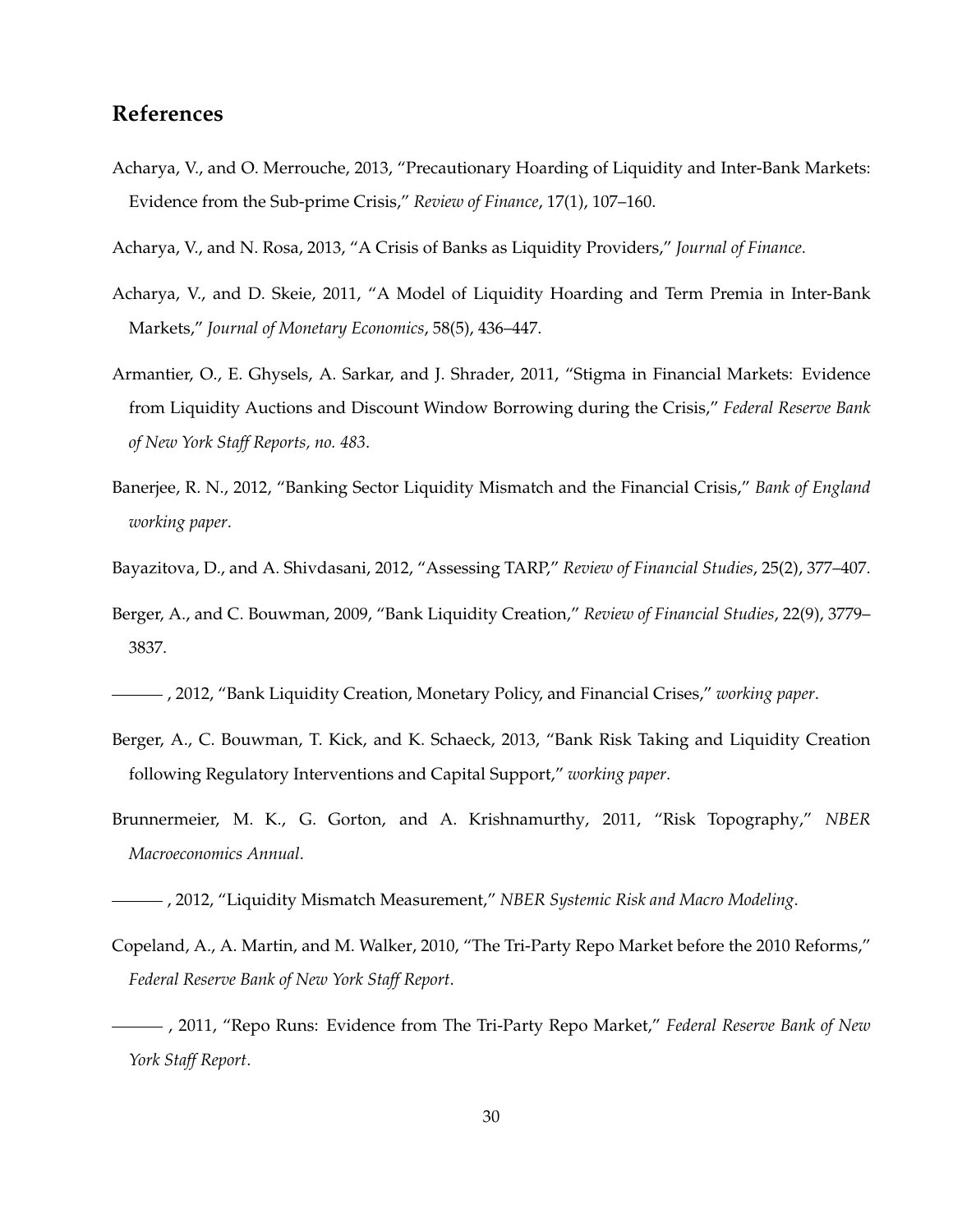- <span id="page-32-3"></span>de Haan, L., and J. W. v. d. End, 2012, "Bank liquidity, the maturity ladder, and regulation," *De Nederlandsche Bank working paper*.
- <span id="page-32-8"></span>Diamond, D., and P. Dybvig, 1983, "Bank Runs, Deposit Insurance, and Liquidity," *Journal of Political Economy*, 91, 401–419.
- <span id="page-32-2"></span>Ennis, H. M., and J. A. Weinberg, 2012, "Over-the-counter Loans, Adverse Selection, and Stigma in the Interbank Market," *Review of Economic Dynamics*.
- <span id="page-32-0"></span>Fleming, M., 2012, "Federal Reserve Liquidity Provision during the Financial Crisis of 2007-2009," *Annual Review of Financial Economics*, 4, 161–177.
- <span id="page-32-11"></span>Furfine, C. H., 2003, "Standing facilities and interbank borrowing: Evidence from the federal reserve's new discount window," *International Finance*, 6, 329–347.
- <span id="page-32-7"></span>Gorton, G., and A. Metrick, 2012, "Securitized Banking and the Run on Repo," *Journal of Financial Economics*, 104(3), 425–451.
- <span id="page-32-9"></span>Gorton, G., and G. Pennacchi, 1990, "Financial Intermediaries and Liquidity Creation," *Journal of Finance*, 45(1), 49–71.
- <span id="page-32-10"></span>Hanson, S. G., A. Shleifer, J. C. Stein, and R. W. Vishny, 2014, "Banks as Patient Fixed Income Investors," *Federal Reserve Board working paper*.
- <span id="page-32-1"></span>He, Z., I. G. Khang, and A. Krishnamurthy, 2010, "Balance Sheet Adjustment in the 2008 Crisis," *IMF Economic Review*, 1, 118–156.
- <span id="page-32-4"></span>Heider, F., M. Hoerova, and C. Holhausen, 2009, "Liquidity Hoarding and Interbank Market Spreads: The Role of Counterparty Risk," *European Central Bank working paper No. 1126*.
- <span id="page-32-5"></span>Holmstrom, B., and J. Tirole, 1998, "Private and public supply of liquidity," *Journal of Political Economy*, 106(1), 1–40.
- <span id="page-32-6"></span>Krishnamurthy, A., S. Nagel, and D. Orlov, 2014, "Sizing Up Repo," *Journal of Finance*.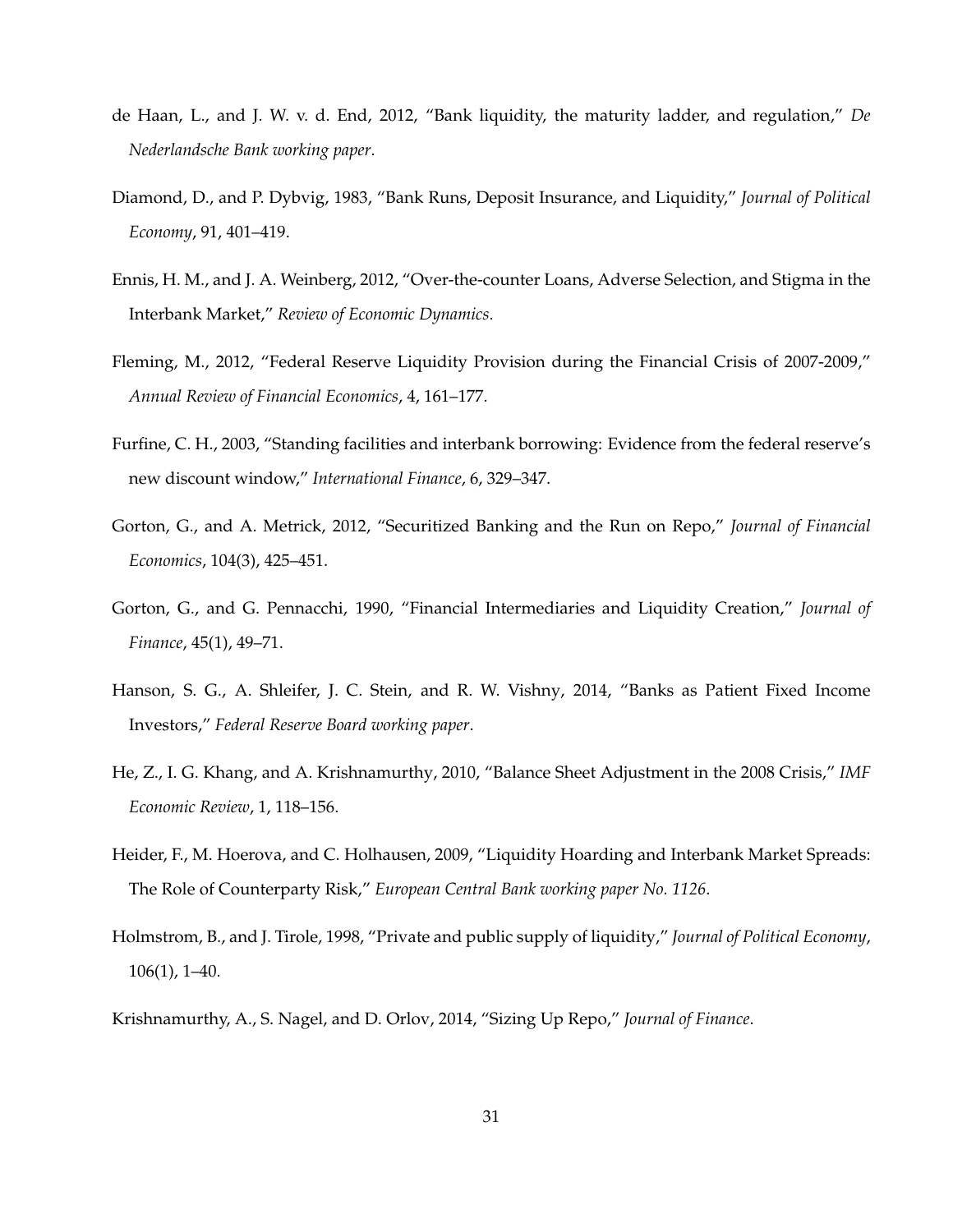- <span id="page-33-2"></span>Krishnamurthy, A., and A. Vissing-Jorgensen, 2013, "The Ins and Outs of Large Scale Asset Purchases," *Kansas City Federal Reserve Symposium on Global Dimensions of Unconventional Monetary Policy*.
- <span id="page-33-3"></span>Nagel, S., 2014, "The Liquidity Premium of Near-Money Assets," *Working paper, University of Michigan*.
- <span id="page-33-5"></span>Peristiani, S., 1998, "The growing reluctance to borrow at the discount window: An empirical investigation," *Review of Economics and Statistics*, 80, 611 – 620.
- <span id="page-33-0"></span>Rochet, J.-C., and X. Vives, 2004, "Coordination Failures and the Lender of Last Resort: Was Bagehot Right After All?," *Journal of the European Economic Association*.
- <span id="page-33-4"></span>Smith, J., 2012, "The Term Structure of Money Market Spreads During the Financial Crisis," *mimeo*.
- <span id="page-33-1"></span>Stein, J. C., 2013, "Liquidity Regulation and Central Banking," *Speech at the "Finding the Right Balance" 2013 Credit Markets Symposium sponsored by the Federal Reserve Bank of Richmond, Charlotte, North Carolina*.
- Taliaferro, R., 2009, ""Where Did the Money Go?" Commitments, Troubled Assets, New Lending, and the Capital Purchase Program," *Harvard Business School working paper*.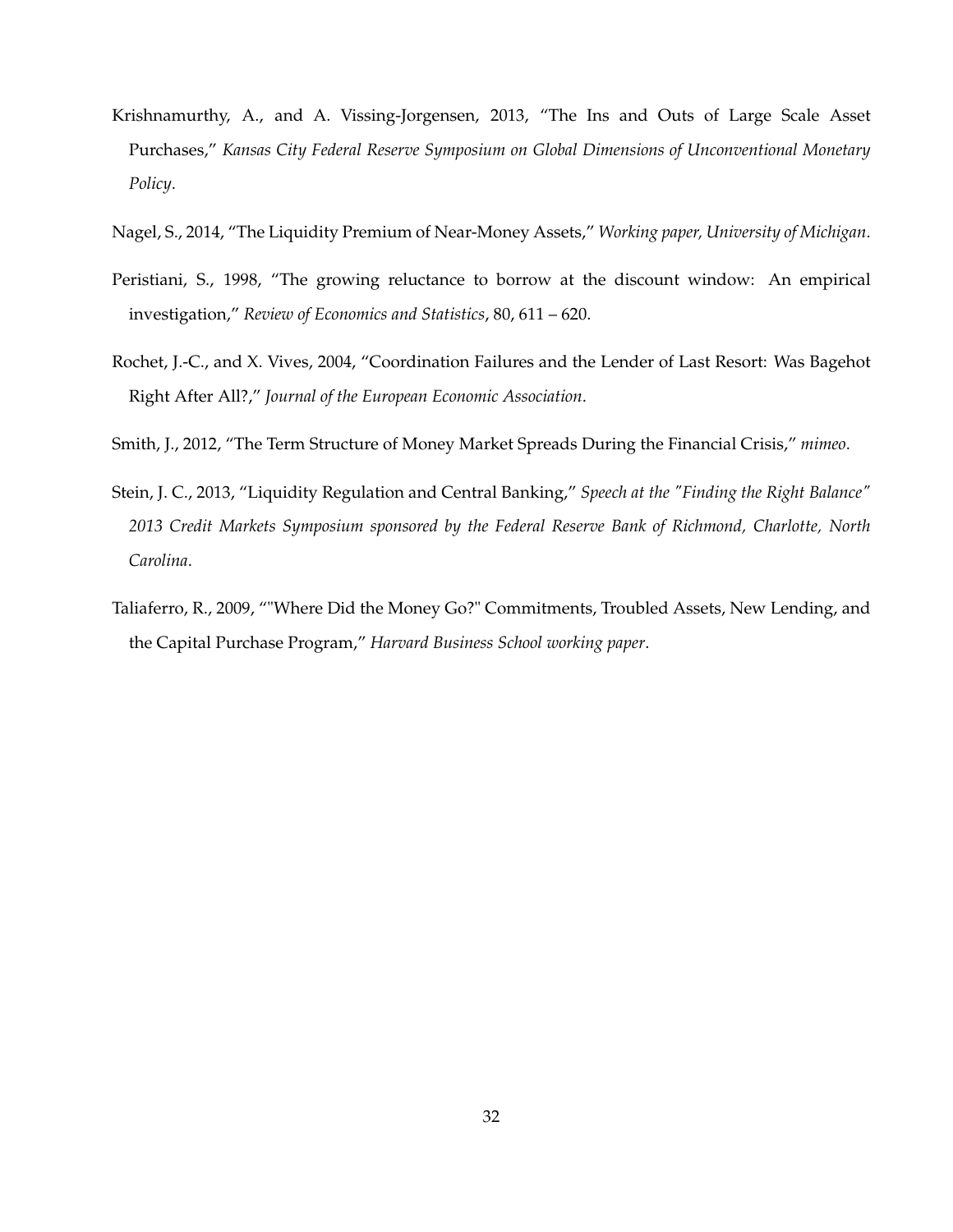<span id="page-34-0"></span>

| Table 1: Summary Statistics of Bank Holding Companies in Y9-C Reports during 2006-2013 |  |  |  |
|----------------------------------------------------------------------------------------|--|--|--|
|                                                                                        |  |  |  |

|                            |       | Universe $(N=1507)$ |       | Public $(N=509)$ |       | Public US (N=481) |        | TOP 50 US |
|----------------------------|-------|---------------------|-------|------------------|-------|-------------------|--------|-----------|
|                            | mean  | std                 | mean  | std              | mean  | std               | mean   | std       |
| Total Asset (\$Mil)        | 14.89 | 120.84              | 35.30 | 204.39           | 34.13 | 205.30            | 360.85 | 619.11    |
| Leverage                   | 0.91  | 0.04                | 0.91  | 0.03             | 0.91  | 0.03              | 0.90   | 0.02      |
| Foreign/Total Deposit      | 0.01  | 0.05                | 0.01  | 0.07             | 0.01  | 0.07              | 0.11   | 0.21      |
| Risk-adj. Asset (\$Mil)    | 9.60  | 74.83               | 22.65 | 126.90           | 22.30 | 127.90            | 233.65 | 380.80    |
| Tier1 Capital Ratio        | 12.59 | 5.66                | 12.30 | 4.01             | 12.35 | 3.96              | 11.19  | 2.63      |
| <b>Total Capital Ratio</b> | 14.20 | 5.56                | 13.89 | 3.84             | 13.93 | 3.79              | 14.04  | 2.54      |
| Tier1 Leverage Ratio       | 9.24  | 3.50                | 9.21  | 2.47             | 9.26  | 2.42              | 8.50   | 1.94      |
| ROA (annualized)           | 1.24  | 4.30                | 0.96  | 3.93             | 0.97  | 3.95              | 1.42   | 3.36      |
| ROE (annualized)           | 18.57 | 49.95               | 16.26 | 44.89            | 16.41 | 45.18             | 19.71  | 33.31     |

#### Panel A

Panel B: Top 50 BHCs (rank is based on total asset values as of 2006:Q1)

|       |                             |                |          | Tier1      | Tier1 Risk-based |  |
|-------|-----------------------------|----------------|----------|------------|------------------|--|
| Rank  | Company                     | $Size($ $Bil)$ | Leverage | Lev. Ratio | Capital Ratio    |  |
|       |                             |                |          |            |                  |  |
| 1     | <b>CITIGROUP</b>            | 1884.32        | 0.93     | 5.16       | 8.59             |  |
| 2     | <b>BANK OF AMER CORP</b>    | 1463.69        | 0.91     | 6.36       | 8.64             |  |
| 3     | <b>JPMORGAN CHASE</b>       | 1351.52        | 0.91     | 6.19       | 8.66             |  |
| 4     | <b>WACHOVIA CORP</b>        | 707.12         | 0.90     | 6.01       | 7.42             |  |
| 5     | <b>METLIFE</b>              | 527.72         | 0.93     | 5.55       | 9.51             |  |
| 6     | <b>WELLS FARGO</b>          | 482.00         | 0.90     | 7.89       | 8.95             |  |
| 7     | <b>HSBC NORTH AMER HOLD</b> | 478.16         | 0.93     | 5.90       | 8.13             |  |
| 8     | <b>TAUNUS CORP</b>          | 430.40         | 0.99     | $-0.82$    | $-3.97$          |  |
| 9     | <b>BARCLAYS GROUP US</b>    | 261.22         | 0.99     | 1.08       | 10.96            |  |
| 10    | US BC                       | 219.23         | 0.90     | 8.16       | 8.75             |  |
| 20    | <b>BANK OF NY CO</b>        | 103.46         | 0.89     | 6.67       | 8.19             |  |
| 30    | UNIONBANCAL CORP            | 52.62          | 0.91     | 8.44       | 8.68             |  |
| 40    | <b>SYNOVUS FC</b>           | 31.89          | 0.88     | 10.64      | 10.87            |  |
| 50    | <b>WEBSTER FNCL CORP</b>    | 17.10          | 0.89     | 7.68       | 9.21             |  |
| Total |                             | 10581.94       | 0.92     | 6.07       | 8.04             |  |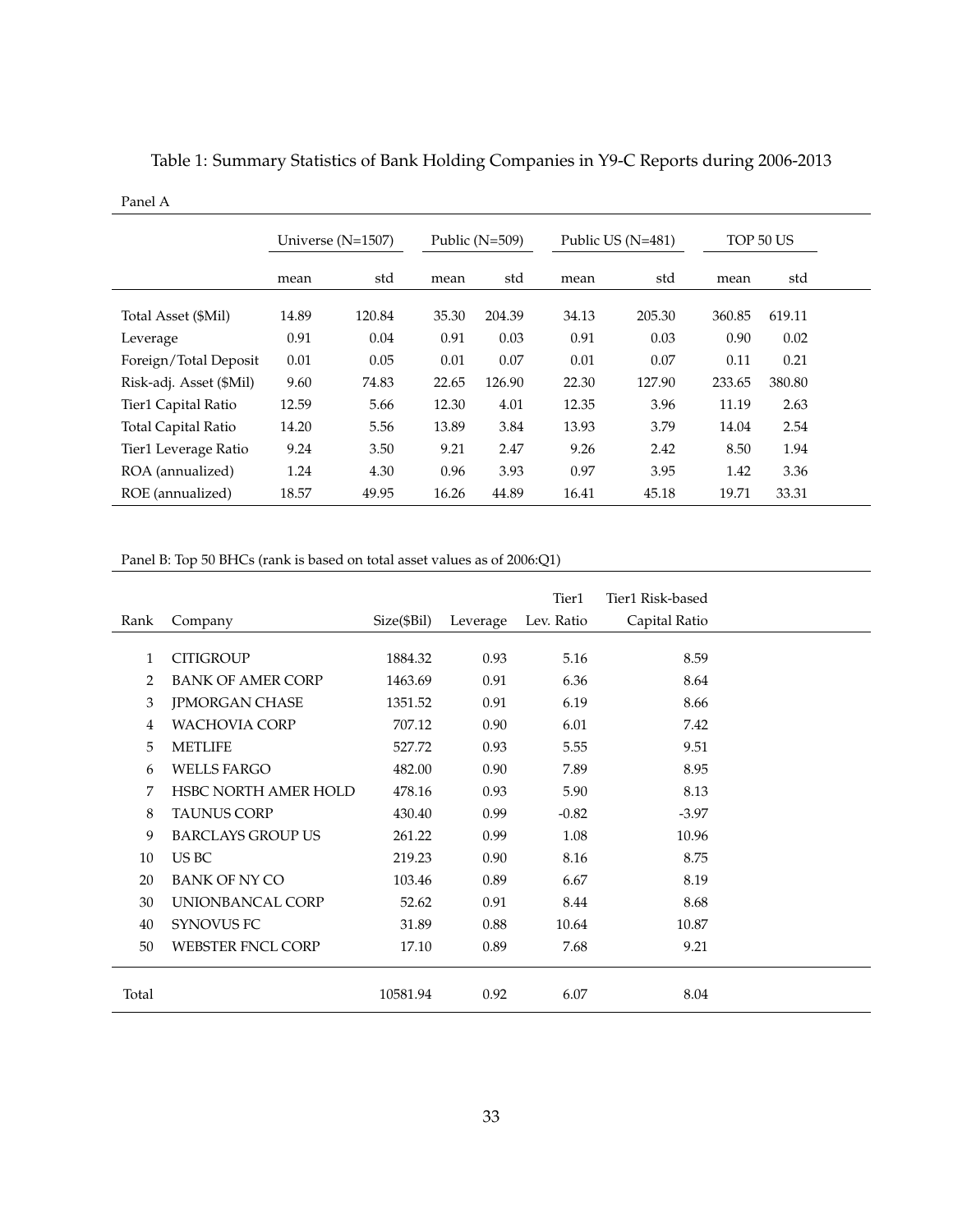| Collateral        | Mean | Std  | <b>P5</b> | P <sub>25</sub> | <b>P50</b> | <b>P75</b> | P95  |
|-------------------|------|------|-----------|-----------------|------------|------------|------|
|                   |      |      |           |                 |            |            |      |
| <b>Treasuries</b> | .023 | .021 | .020      | .020            | .020       | .020       | .029 |
| Agencies          | .026 | .030 | .020      | .020            | .020       | .029       | .033 |
| CommPaper         | .029 | .010 | .020      | .020            | .029       | .033       | .048 |
| Municipals        | .039 | .021 | .020      | .020            | .038       | .048       | .091 |
| StrucFinance      | .046 | .036 | .020      | .020            | .032       | .071       | .091 |
| CorporateDebt     | .048 | .033 | .020      | .029            | .048       | .056       | .085 |
| ForeignDebt       | .055 | .036 | .021      | .030            | .048       | .053       | .106 |
| Equities          | .063 | .020 | .048      | .048            | .048       | .077       | .094 |
|                   |      |      |           |                 |            |            |      |
| Average           | .030 | .030 | .020      | .020            | .020       | .029       | .074 |

<span id="page-35-0"></span>Table 2: **Haircuts by Collateral type**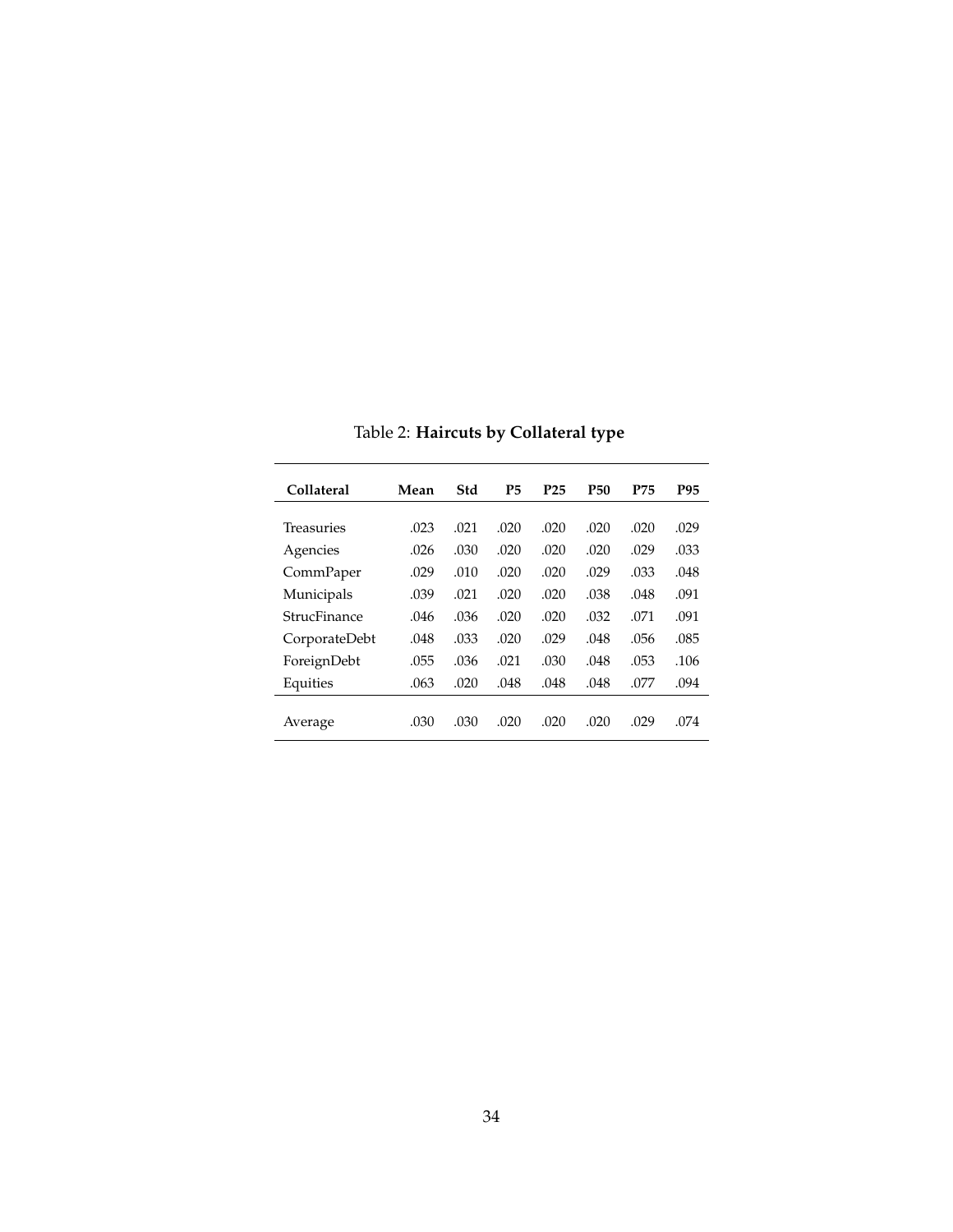|              | <b>IVII</b> | $-0.65$<br>$-1.55$                 | $-1.30$<br>$-2.05$<br>$-5.92$                                                                                                        | $-0.67$<br>$-0.75$<br>$-1.03$                                                                           |
|--------------|-------------|------------------------------------|--------------------------------------------------------------------------------------------------------------------------------------|---------------------------------------------------------------------------------------------------------|
| $T = 2012Q4$ | Benchmark   | [0, T]<br>$\overline{\phantom{0}}$ | $\mu_{[0,T]}-2\sigma_{[0,T]}$<br><b>Stress Scenarios</b><br>$\mu_{[0,T]}-6\sigma_{[0,T]}$<br>$\mu_{[0,T]} - \sigma_{[0,T]}$<br>$\mu$ | $\mu_{[0,T]} + 6\sigma_{[0,T]}$<br>$\mu_{[0,T]}+2\sigma_{[0,T]}$<br>$\mu_{[0,T]}+\sigma_{[0,T]}$<br>ijд |
|              | IMI         | $-1.38$<br>$-2.09$                 | $-2.62$<br>$-3.22$<br>$-5.22$                                                                                                        | $-2.14$<br>$-2.18$<br>$-2.35$                                                                           |
| $T=2006Q1$   | Benchmark   | [0, T]<br>$\overline{\phantom{0}}$ | $\mu_{[0,T]}-2\sigma_{[0,T]}$<br>$\mu_{[0,T]}-6\sigma_{[0,T]}$<br><b>Stress Scenarios</b><br>$\mu_{[0,T]} - \sigma_{[0,T]}$<br>Ħ     | $\mu_{[0,T]} + 6\sigma_{[0,T]}$<br>$\mu_{[0,T]}+2\sigma_{[0,T]}$<br>$\mu_{[0,T]}+\sigma_{[0,T]}$<br>Й   |
|              | <b>INT</b>  | $-3.26$<br>$-1.80$                 | $-4.03$<br>$-6.58$<br>$-4.91$                                                                                                        | $-3.36$<br>$-3.56$<br>$-3.31$                                                                           |
| $T=2008Q1$   | Benchmark   | [0, T]<br>$\overline{\phantom{0}}$ | $\mu_{[0,T]}-2\sigma_{[0,T]}$<br>$\mu_{[0,T]}-6\sigma_{[0,T]}$<br>$\mu_{[0,T]} - \sigma_{[0,T]}$<br><b>Stress Scenarios</b><br>z     | $\mu_{[0,T]} + 6\sigma_{[0,T]}$<br>$\mu_{[0,T]}+2\sigma_{[0,T]}$<br>$\mu_{[0,T]}+\sigma_{[0,T]}$<br>Й   |

<span id="page-36-0"></span>Table 3: Liquidity Stress Test using LMI. The table reports the aggregate LMI (in \$trillion) over all BHCs under stress scenarios when the fundling liquidity factor or the cross-collateral average haircut deviate 1-, 2-, 6- Table 3: Liquidity Stress Test using LMI. The table reports the aggregate LMI (in \$trillion) over all BHCs under stress scenarios<br>when the fundling liquidity factor or the cross-collateral average haircut deviate 1-, 2-, 6  $\sigma$  away from the historical mean up to each time point *T*. All time-series start on 2002q1.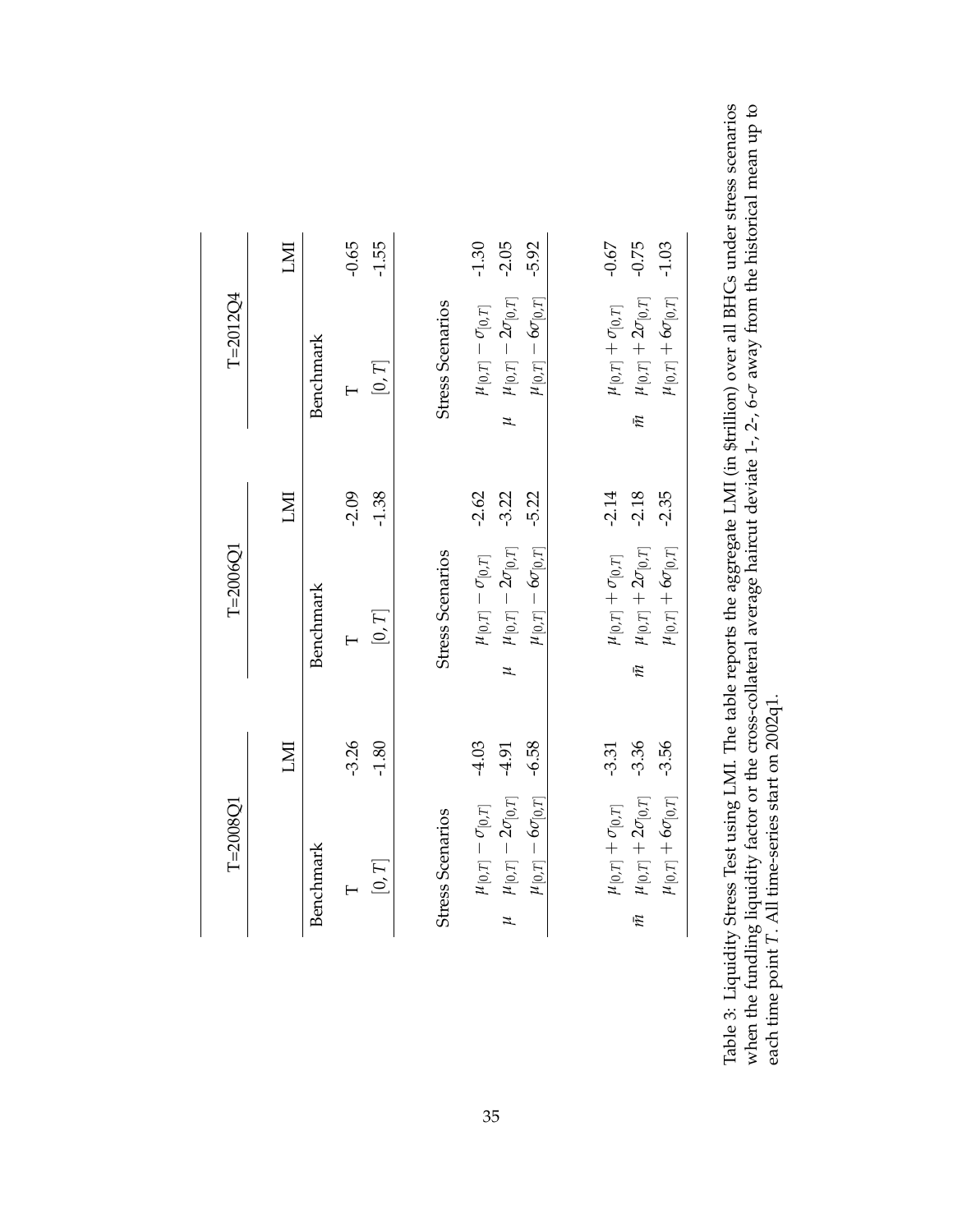#### <span id="page-37-0"></span>Table 4: Banks with the most Significant Liquidity Mismatch

This table shows the LMI summary statistics for selected banks. Panel A presents the summary for banks with the most negative LMI in dollar amount out of the Top 50 banks, ranked by the average LMI values across the sample of 2006Q1 to 2012Q1; Panel B presents the results for banks with the most positive dollar LMI out of the Top 50 banks, that is, with the best liquidity condition. BHC with only one quarterly observation are excluded from the list. **Time** indicates the quarter at which the absolute LMI is the lowest for a given BHC.

|                      |         |        |        | LMI (in \$bil) |        |        |
|----------------------|---------|--------|--------|----------------|--------|--------|
| Name                 | Net LMI | Mean   | Median | Std            | Min    | Time   |
|                      |         |        |        |                |        |        |
| 1. JPMorgan Chase    | $-0.22$ | $-235$ | $-186$ | 142            | $-541$ | 2008O3 |
| 2. Bank of America   | $-0.15$ | $-229$ | $-209$ | 130            | $-505$ | 2008Q1 |
| 3. Citigroup         | $-0.10$ | $-147$ | $-175$ | 209            | $-565$ | 2008O1 |
| 4. Wachovia          | $-0.14$ | -78    | $-82$  | 40             | -165   | 2007O4 |
| 5. Wells Fargo       | $-0.12$ | $-74$  | $-74$  | 37             | $-217$ | 2008O4 |
| 6. Morgan Stanley    | $-0.10$ | -66    | -66    | 12             | $-91$  | 2013Q1 |
| 7. Goldman Sachs     | $-0.07$ | $-53$  | $-50$  | 16             | -78    | 2012O4 |
| 8. US BC             | $-0.15$ | $-38$  | $-41$  | 15             | $-63$  | 2008Q1 |
| 9. Bank of NY        | $-0.32$ | $-32$  | $-30$  | 17             | $-55$  | 2006O4 |
| 10. American Express | $-0.22$ | $-32$  | $-30$  | 6              | $-42$  | 2012Q2 |
| 11. Countrywide      | $-0.23$ | $-29$  | $-28$  | 14             | -48    | 2005O4 |
| 12. Capital One      | $-0.19$ | $-27$  | $-26$  | 13             | $-51$  | 2007O4 |

Panel A: Banks with the most negative dollar LMI (mean)

Panel B: Banks with the most positive dollar LMI (mean)

|                   |         |      |        | $LMI$ (in $$bil$ ) |       |                    |
|-------------------|---------|------|--------|--------------------|-------|--------------------|
| Name              | Net LMI | Mean | Median | Std                | Min   | Time               |
|                   |         |      |        |                    |       |                    |
| 1. E Trade        | 0.13    | 7    | 6      | 1                  | 5     | 201301             |
| $2.$ IMB          | 0.19    | 5    | 5      | $\theta$           | 5     | 2012O1             |
| 3. Northern Trust | 0.03    | 5    | $-1$   | 13                 | $-12$ | 2007O <sub>2</sub> |
| 4. Commerce       | 0.06    | 1    | 1      | 2                  | $-4$  | 2007O4             |
| 5. First Niagara  | 0.00    | 0    | 0      |                    | -1    | 2011O <sub>3</sub> |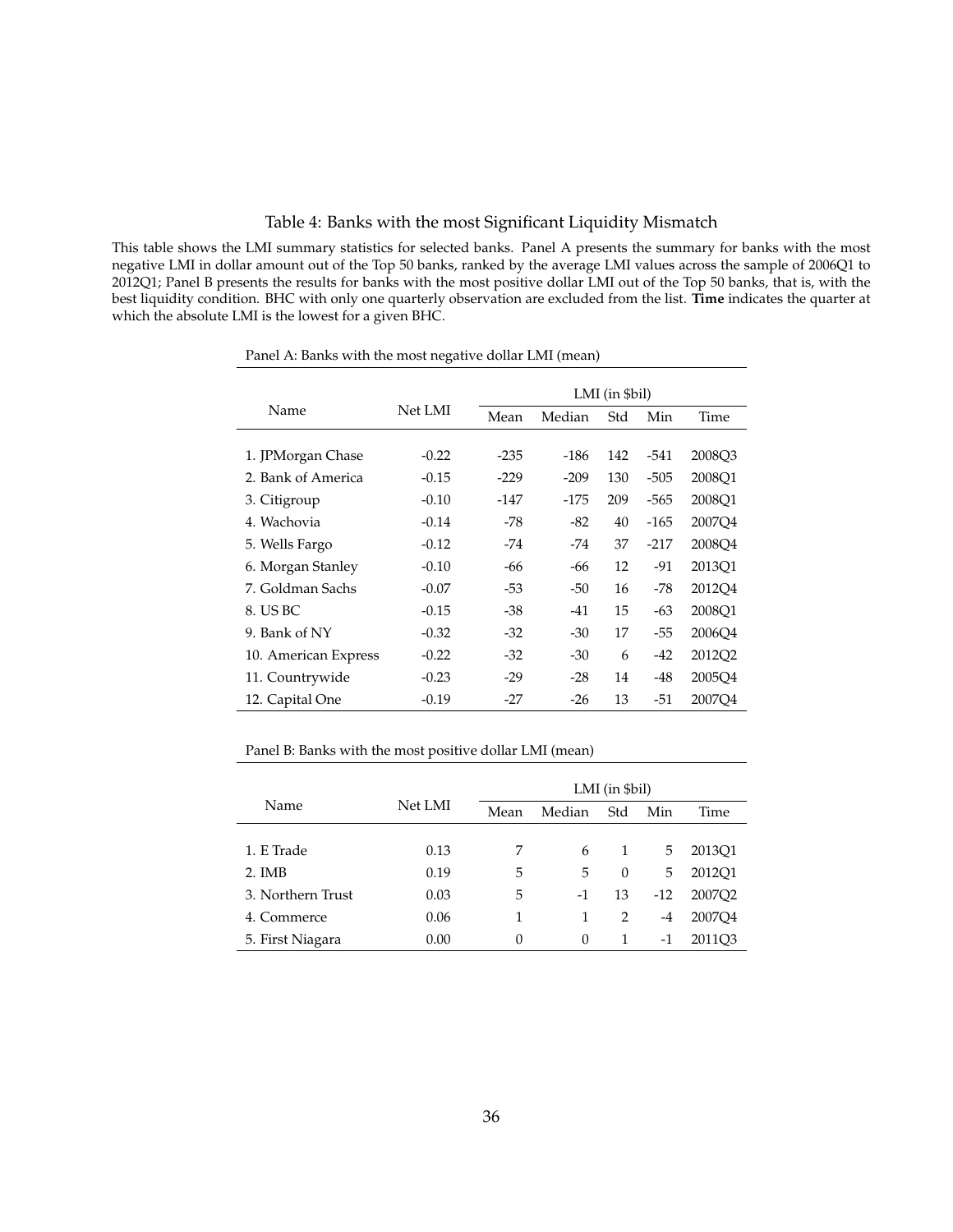|                            |            | Depend variable: Scaled LMI |            |            |            | Depend variable: Unscaled LMI |           |          |
|----------------------------|------------|-----------------------------|------------|------------|------------|-------------------------------|-----------|----------|
|                            | (1)        | (2)                         | (3)        | (4)        | (5)        | (6)                           | (7)       | (8)      |
| Risk-adj. Assets           | $-0.19***$ |                             |            | $-0.14$    | $-0.29***$ |                               |           | $-0.48$  |
|                            | (0.06)     |                             |            | (0.60)     | (0.04)     |                               |           | (0.58)   |
| Tier1 Capital Ratio        |            | $1.36***$                   |            | $1.81*$    |            | $0.14**$                      |           | $-0.45$  |
|                            |            | (0.35)                      |            | (0.93)     |            | (0.06)                        |           | (0.33)   |
| ROA (annualized)           |            |                             | $-0.53***$ | $-0.60***$ |            |                               | $-0.04**$ | $-0.02*$ |
|                            |            |                             | (0.11)     | (0.12)     |            |                               | (0.02)    | (0.01)   |
| <b>Total Assets</b>        |            |                             |            | $-0.03$    |            |                               |           | 0.12     |
|                            |            |                             |            | (0.41)     |            |                               |           | (0.37)   |
| <b>Total Capital Ratio</b> |            |                             |            | 0.88       |            |                               |           | 0.46     |
|                            |            |                             |            | (0.87)     |            |                               |           | (0.33)   |
| Tier1 Leverage Ratio       |            |                             |            | $-2.54***$ |            |                               |           | $0.16*$  |
|                            |            |                             |            | (0.70)     |            |                               |           | (0.10)   |
| ROE (annualized)           |            |                             |            | $-0.02**$  |            |                               |           | $-0.00$  |
|                            |            |                             |            | (0.01)     |            |                               |           | (0.00)   |
| Constant                   | $-0.08***$ | $-0.25***$                  | $-0.08***$ | $-0.18***$ | $-0.00$    | $-0.02**$                     | $-0.01**$ | $-0.02$  |
|                            | (0.01)     | (0.04)                      | (0.01)     | (0.05)     | (0.00)     | (0.01)                        | (0.00)    | (0.02)   |
| $\mathbb N$                | 6055       | 6055                        | 6057       | 6055       | 6055       | 6055                          | 6057      | 6055     |
| R-squared                  | 0.02       | 0.11                        | 0.02       | 0.22       | 0.53       | 0.01                          | 0.00      | 0.54     |

#### <span id="page-38-0"></span>Table 5: The Relationship of LMI with Bank Characteristics

This table presents the results of pooled cross-sectional regression for the universe of public bank holding companies during 2006Q1 to 2012Q1. The standard errors are robust and clustered by bank. All variables are adimensional (ratios) except Total Assets, Risk-adjusted Assets and Unscaled LMI are in billion dollars.

\* p<0.10, \*\* p<0.05, \*\*\* p<0.01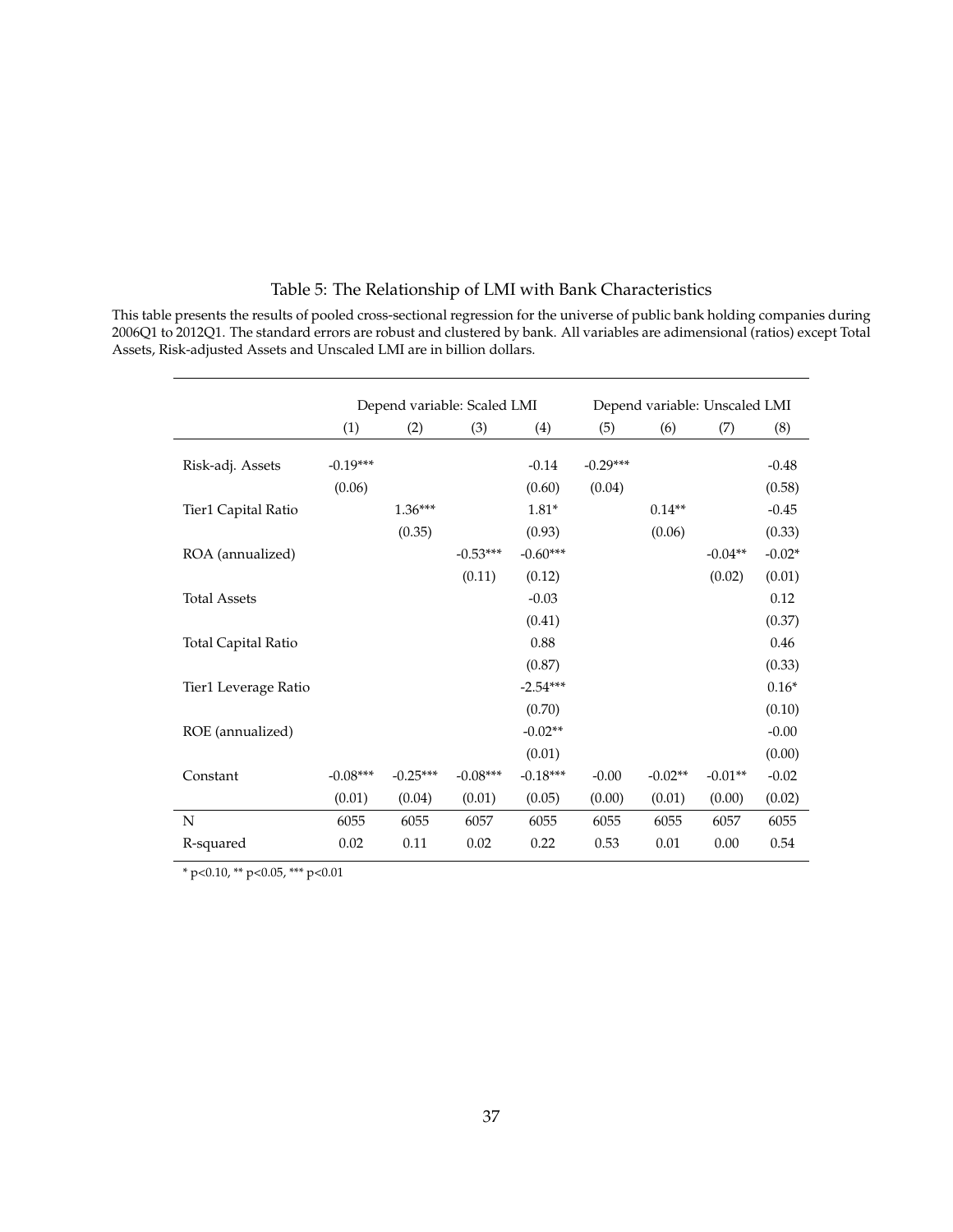Table 6: Characteristics of LMI High/Low Portfolios

<span id="page-39-0"></span>This table tracks the bank characteristics of two portfolios, LMI High MLOW Portfolios<br>sorted based on their scaled LMI values averaged over the pre-crisis episode (2006Q1-2007Q2). The LMI High portfolio contains 100 BHCs This table tracks the bank characteristics of two portfolios, LMI High and LMI Low, in the pre-crisis, the crisis, and the post-crisis period. All public BHCs are sorted based on their scaled LMI values averaged over the pre-crisis episode (2006Q1-2007Q2). The LMI High portfolio contains 100 BHCs with the highest LMI (best liquidity condition), and the LMI Low portfolio contains 100 BHCs with the lowest LMI (worst liquidity condition).

All Public US BHCs (Top100/Bottom100) All Public US BHCs (Top100/Bottom100)

|                        |                                  | Pre-Crisis (2006Q1:2007Q2)                       |       |        |                | Crisis (2007Q3:2009Q2) |       |       |                         | Post-Crisis (2009Q3:2012Q1) |          |                                                     |
|------------------------|----------------------------------|--------------------------------------------------|-------|--------|----------------|------------------------|-------|-------|-------------------------|-----------------------------|----------|-----------------------------------------------------|
|                        |                                  | Low                                              | High  |        |                | Low                    | High  |       |                         | $_{\text{Low}}$             | High     |                                                     |
|                        | mean                             | std                                              | mean  | st     | mean           | std                    | mean  | std   | mean                    | std                         | mean     | std                                                 |
| Total Asset(\$Mil)     | 46.36                            |                                                  | 2.14  | 6.00   | 58.42          | 240.65                 | 2.64  | 8.15  | 74.26                   | 309.68                      | 3.27     | 10.09                                               |
| Leverage               | 0.91                             | 175.69<br>0.03                                   | 0.90  | 0.03   | 0.91           | 0.04                   | 0.90  | 0.03  | 0.90                    | 0.04                        | 0.90     | 0.03                                                |
| Foreign/Total Deposit  | $0.01$<br>$35.32$<br>$10.60$     | 0.04                                             | 0.01  | 0.07   | $0.01\,$       | $0.03\,$               | 0.01  | 0.07  | $0.01\,$                | 0.02                        | $0.01\,$ | 0.06                                                |
| Risk-adj. Asset(\$Mil) |                                  |                                                  | 1.45  | 3.99   | 44.90<br>10.59 | 177.93                 | 1.80  | 5.38  |                         |                             | 2.05     | 6.09                                                |
| Tier1 Cap Ratio        |                                  |                                                  | 14.16 | 4.70   |                | 4.36                   | 13.11 | 3.52  | 51.20<br>12.77<br>14.82 | 206.42<br>4.38              | 14.20    |                                                     |
| Total Cap Ratio        | $12.41$<br>8.97<br>2.41<br>31.12 | $127.49$<br>$2.74$<br>$2.45$<br>$1.78$<br>$1.70$ | 15.37 | 4.57   | 12.51          | 4.13                   | 14.36 | 3.41  |                         | 4.16                        | 15.62    | $\begin{array}{c} 3.81 \\ 3.71 \\ 2.17 \end{array}$ |
| Tier1 Leverage         |                                  |                                                  | 9.79  | 2.26   | 9.01           | 2.80                   | 9.61  | 2.40  | 9.60                    | 3.09                        | 9.45     |                                                     |
| ROA (annualized)       |                                  |                                                  | 2.04  | $1.76$ | 0.29           | 6.33                   | 1.48  | 3.04  | 0.55                    | 4.55                        | 0.96     | 3.75                                                |
| ROE (annualized)       |                                  | 23.76                                            | 24.81 | 22.82  | 8.72           | 18.58                  | 19.37 | 31.20 | 0.73                    | 55.58                       | 14.26    | 42.75                                               |
|                        |                                  |                                                  |       |        |                |                        |       |       |                         |                             |          |                                                     |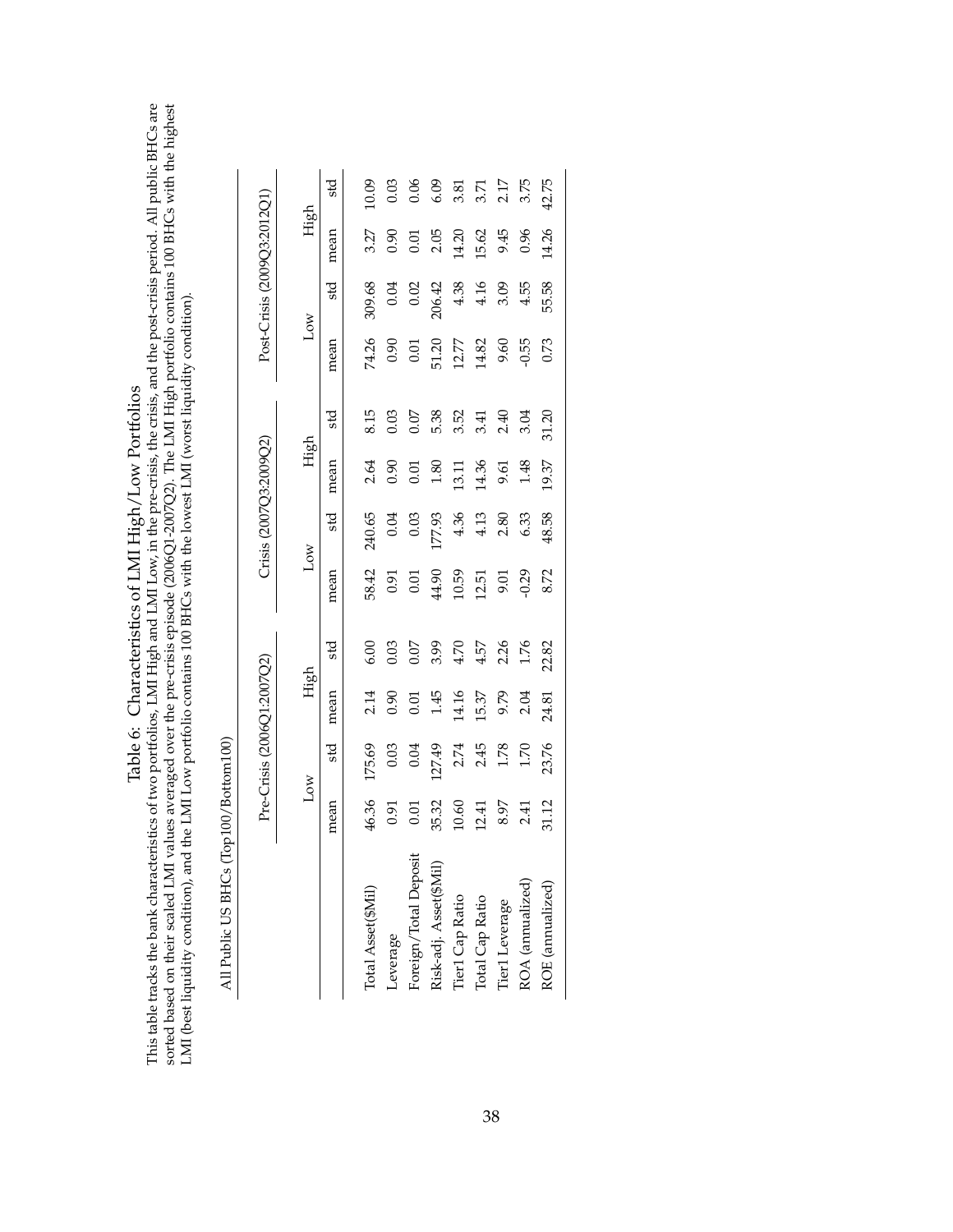<span id="page-40-0"></span>

|                    |             |                         |               |             |                               |           | include a series of capital and liquidity injection by the Federal Reserve System during December 2007 - November 2008. TARP, the Troubled Asset Relief<br>measured by the logarithm of absolute LMI amount. We test three ex ante scenarios, that are LMIs calculated as of 2007Q2, 2008Q1, and 2006Q1. Fed Facilities<br>Program allows the US Treasury to purchase illiquid assets from financial institutions between October 2008 to June 2009. We use the total amount of loans<br>each BHC has accessed through various Fed Facilities, and use the total amount of money banks received through TARP as the dependent variables |                |               |                |           |                                            |            |
|--------------------|-------------|-------------------------|---------------|-------------|-------------------------------|-----------|-----------------------------------------------------------------------------------------------------------------------------------------------------------------------------------------------------------------------------------------------------------------------------------------------------------------------------------------------------------------------------------------------------------------------------------------------------------------------------------------------------------------------------------------------------------------------------------------------------------------------------------------|----------------|---------------|----------------|-----------|--------------------------------------------|------------|
|                    |             | A. Dependant variable:  |               |             | log(Loan) from Fed Facilities |           |                                                                                                                                                                                                                                                                                                                                                                                                                                                                                                                                                                                                                                         |                |               |                |           | B. Dependant variable: log(Loan) from TARP |            |
|                    | $\bigoplus$ | $\widehat{\mathcal{Q}}$ | $\odot$       | $\bigoplus$ | $\widehat{\Theta}$            | $\odot$   |                                                                                                                                                                                                                                                                                                                                                                                                                                                                                                                                                                                                                                         | $\mathfrak{S}$ | $\circledast$ | $\circledcirc$ | (10)      | (11)                                       | (12)       |
| log   LMI   2007Q2 | $0.86***$   | $0.59**$                |               |             |                               |           | log   LMI   2007Q2                                                                                                                                                                                                                                                                                                                                                                                                                                                                                                                                                                                                                      | $0.70***$      | $0.66***$     |                |           |                                            |            |
|                    | (0.10)      | (0.21)                  |               |             |                               |           |                                                                                                                                                                                                                                                                                                                                                                                                                                                                                                                                                                                                                                         | (0.05)         | (0.07)        |                |           |                                            |            |
| log LMI 2006Q1     |             |                         | $0.74***$     | $0.51**$    |                               |           | log   LMI   2006Q1                                                                                                                                                                                                                                                                                                                                                                                                                                                                                                                                                                                                                      |                |               | $0.57***$      | $0.50***$ |                                            |            |
|                    |             |                         | (0.12)        | (0.22)      |                               |           |                                                                                                                                                                                                                                                                                                                                                                                                                                                                                                                                                                                                                                         |                |               | (0.08)         | (0.13)    |                                            |            |
| log LMI 2008Q1     |             |                         |               |             | $0.83***$                     | $0.61***$ | log   LMI   2008Q1                                                                                                                                                                                                                                                                                                                                                                                                                                                                                                                                                                                                                      |                |               |                |           | $0.80***$                                  | $0.82***$  |
|                    |             |                         |               |             | (0.09)                        | (0.12)    |                                                                                                                                                                                                                                                                                                                                                                                                                                                                                                                                                                                                                                         |                |               |                |           | (0.04)                                     | (0.06)     |
| Risk-adj Asset     |             | $0.01***$               |               | 0.00        |                               | $0.01***$ | Risk-adj Asset                                                                                                                                                                                                                                                                                                                                                                                                                                                                                                                                                                                                                          |                | 0.00          |                | 0.00      |                                            | 0.00       |
|                    |             | (0.00)                  |               | (0.00)      |                               | (0.00)    |                                                                                                                                                                                                                                                                                                                                                                                                                                                                                                                                                                                                                                         |                | (0.00)        |                | (0.00)    |                                            | (0.00)     |
| Tier1 Cap Ratio    |             | $0.33*$                 |               | $0.36*$     |                               | $0.36*$   | Tier1 Cap Ratio                                                                                                                                                                                                                                                                                                                                                                                                                                                                                                                                                                                                                         |                | $0.11***$     |                | $0.12***$ |                                            | $0.08**$   |
|                    |             | (0.18)                  |               | (0.19)      |                               | (0.19)    |                                                                                                                                                                                                                                                                                                                                                                                                                                                                                                                                                                                                                                         |                | (0.03)        |                | (0.05)    |                                            | (0.04)     |
| Return on Asset    |             | 0.10                    |               | $1.57*$     |                               | 0.07      | Return on Asset                                                                                                                                                                                                                                                                                                                                                                                                                                                                                                                                                                                                                         |                | 0.48          |                | $1.00\,$  |                                            | 0.09       |
|                    |             | (0.08)                  |               | (0.78)      |                               | (0.28)    |                                                                                                                                                                                                                                                                                                                                                                                                                                                                                                                                                                                                                                         |                | (0.31)        |                | (0.86)    |                                            | (0.18)     |
| Tier1 Lev Ratio    |             | $-0.64**$               |               | $-0.47$     |                               | $-0.52*$  | Tier1 Lev Ratio                                                                                                                                                                                                                                                                                                                                                                                                                                                                                                                                                                                                                         |                | $-0.10**$     |                | $-0.12*$  |                                            | $-0.06*$   |
|                    |             | (0.29)                  |               | (0.36)      |                               | (0.27)    |                                                                                                                                                                                                                                                                                                                                                                                                                                                                                                                                                                                                                                         |                | (0.05)        |                | (0.07)    |                                            | (0.03)     |
| Constant           | $-5.24***$  | 0.41                    | $-3.16*$      | $-1.81$     | $-4.90***$                    | $-1.31$   | Constant                                                                                                                                                                                                                                                                                                                                                                                                                                                                                                                                                                                                                                | $-4.74***$     | $-4.88*$      | $-2.87***$     | $-2.63$   | $-6.20***$                                 | $-6.74***$ |
|                    | (1.44)      | (4.90)                  | (1.73)        | (5.71)      | (1.27)                        | (2.01)    |                                                                                                                                                                                                                                                                                                                                                                                                                                                                                                                                                                                                                                         | (0.65)         | (0.90)        | (0.93)         | (1.67)    | (0.93)                                     | (1.01)     |
| Z                  | 2           | 2                       | $\mathcal{L}$ | \$4         | 89                            | 89        | Z                                                                                                                                                                                                                                                                                                                                                                                                                                                                                                                                                                                                                                       | 168            | 168           | 153            | 153       | 176                                        | 176        |

Adj R-sqr 0.60 0.63 0.57 0.65 0.61 0.63 Adj R-sqr 0.65 0.67 0.50 0.55 0.73 0.73

0.63

 $0.61$ 

 $0.65$ 

 $0.57$ 

0.63

 $0.60$ 

Adj R-sqr

Adj R-sqr

 $0.73$ 

 $0.73$ 

 $0.55$ 

 $0.50$ 

 $0.67$ 

 $0.65$ 

Table 7: The Relationship of ex ante LMI and Bank Borrowing from Regulatory Institutions Table 7: The Relationship of ex ante LMI and Bank Borrowing from Regulatory Institutions This table regresses the log of loans BHCs have borrowed through Fed Facilities (Panel A) or through TARP (Panel B) on banks' ex ante liquidity condition, measured by the logarithm of absolute LMI amount. We test three ex ante scenarios, that are LMIs calculated as of 2007Q2, 2008Q1, and 2006Q1. Fed Facilities include a series of capital and liquidity injection by the Federal Reserve System during December 2007 - November 2008. TARP, the Troubled Asset Relief

This table regresses the log of loans BHCs have borrowed through Fed Facilities (Panel A) or through TARP (Panel B) on banks' ex ante liquidity condition,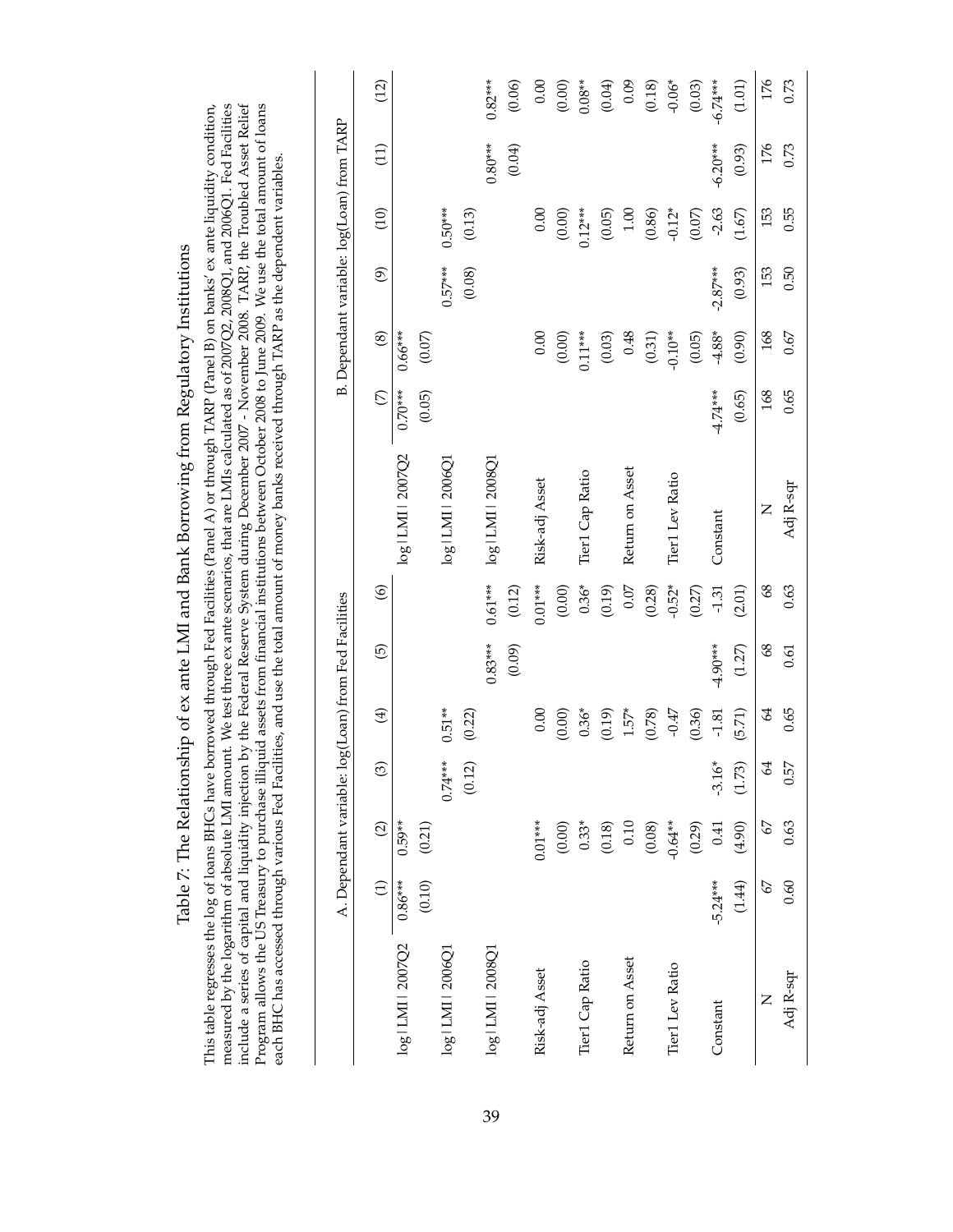

<span id="page-41-0"></span>Figure 1: Funding Liquidity Proxy



<span id="page-41-1"></span>Figure 2: Liability Liquidity Weights as a function of Maturity:  $\lambda_{L_k} = -\exp(-\ln(OIS - Tbill)T_{k'}).$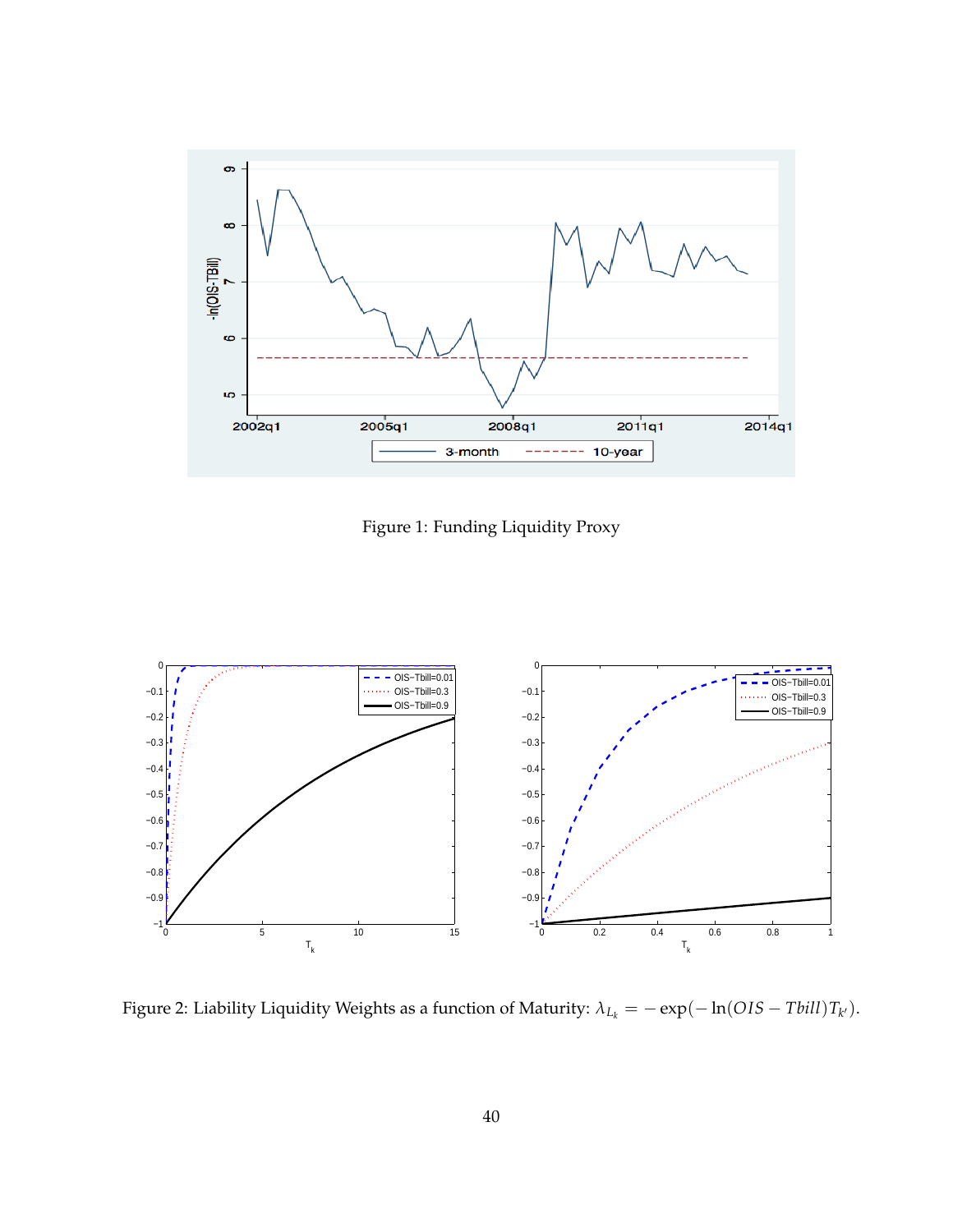

<span id="page-42-0"></span>Figure 3: Aggregate Liquidity Mismatch (\$trillion) for Top 50 and All BHCs



<span id="page-42-1"></span>Figure 4: Liquidity Mismatch On and Off Balance Sheet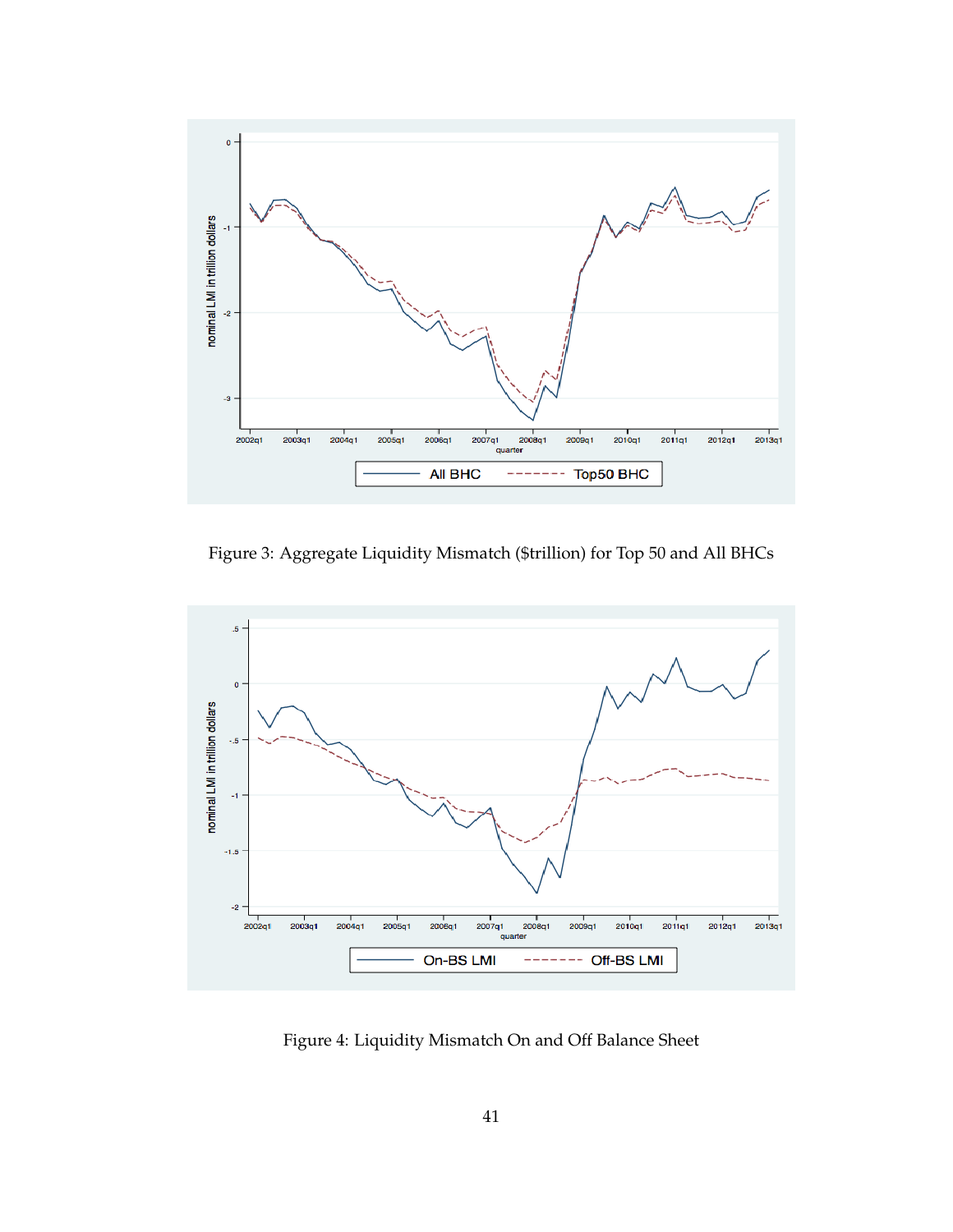

<span id="page-43-0"></span>Figure 5: Correlation between Fed Injections and the Change of LMI (in dollar amount)

 $\begin{array}{c}\n1\overset{\mathstrut\phantom{1}}{5}\n\end{array}$  In<br>( $\Delta$  absolute LMI)

 $\overline{20}$ 

 $\circ$ 

 $10$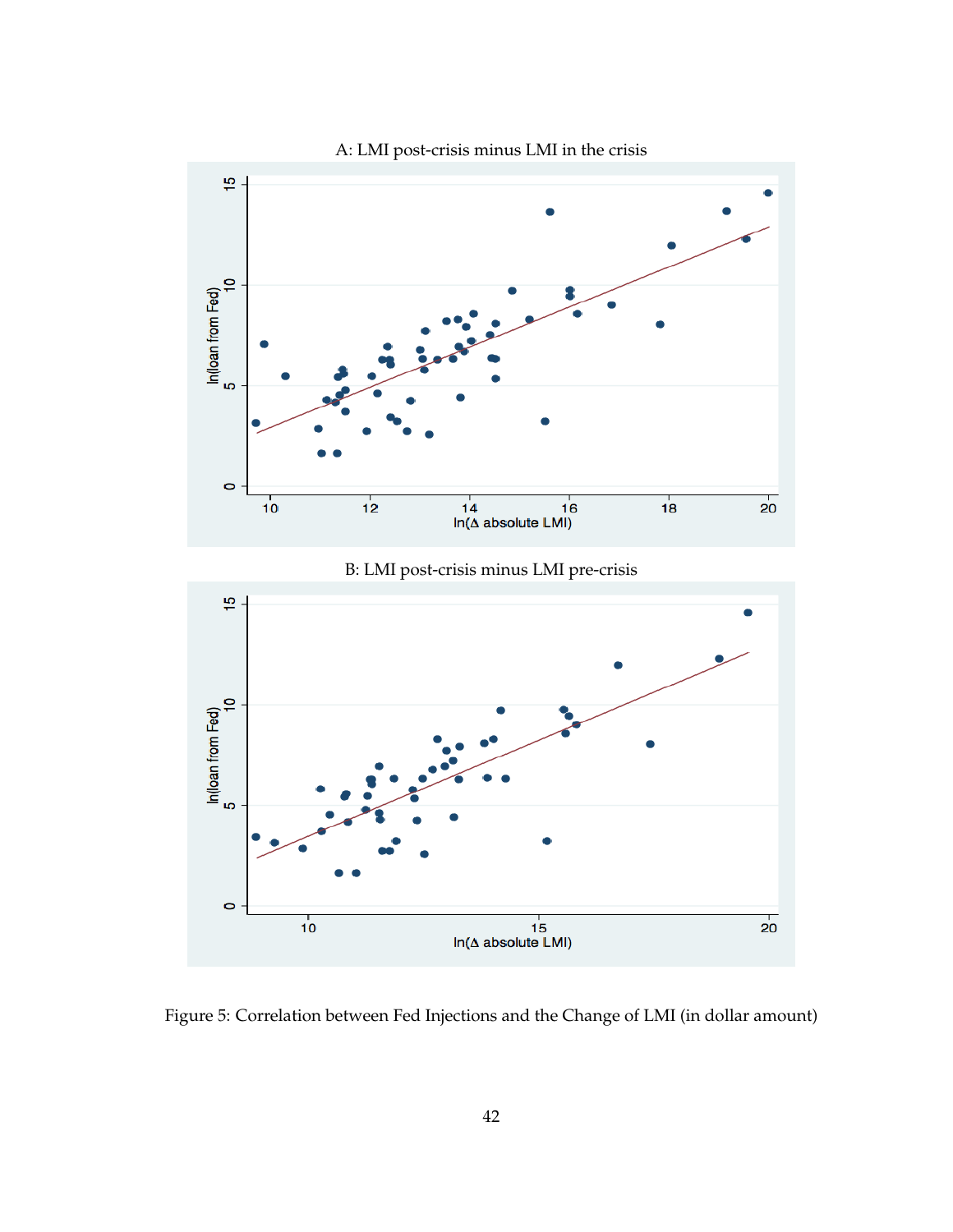

C. Distribution of the Asset/Liability Liquidity Ratio ( $\sum \lambda_{t,A_k} x_{t,A_k}^i/|\sum \lambda_{t,L_{k'}} x_{t,L_{k'}}^i|)$ 



<span id="page-44-0"></span>Figure 6: Decomposition of LMI by Assets and Liabilities for Top 50 BHCs. The red solid line is the median value while the shade area depicts the 10th to 90th percentile.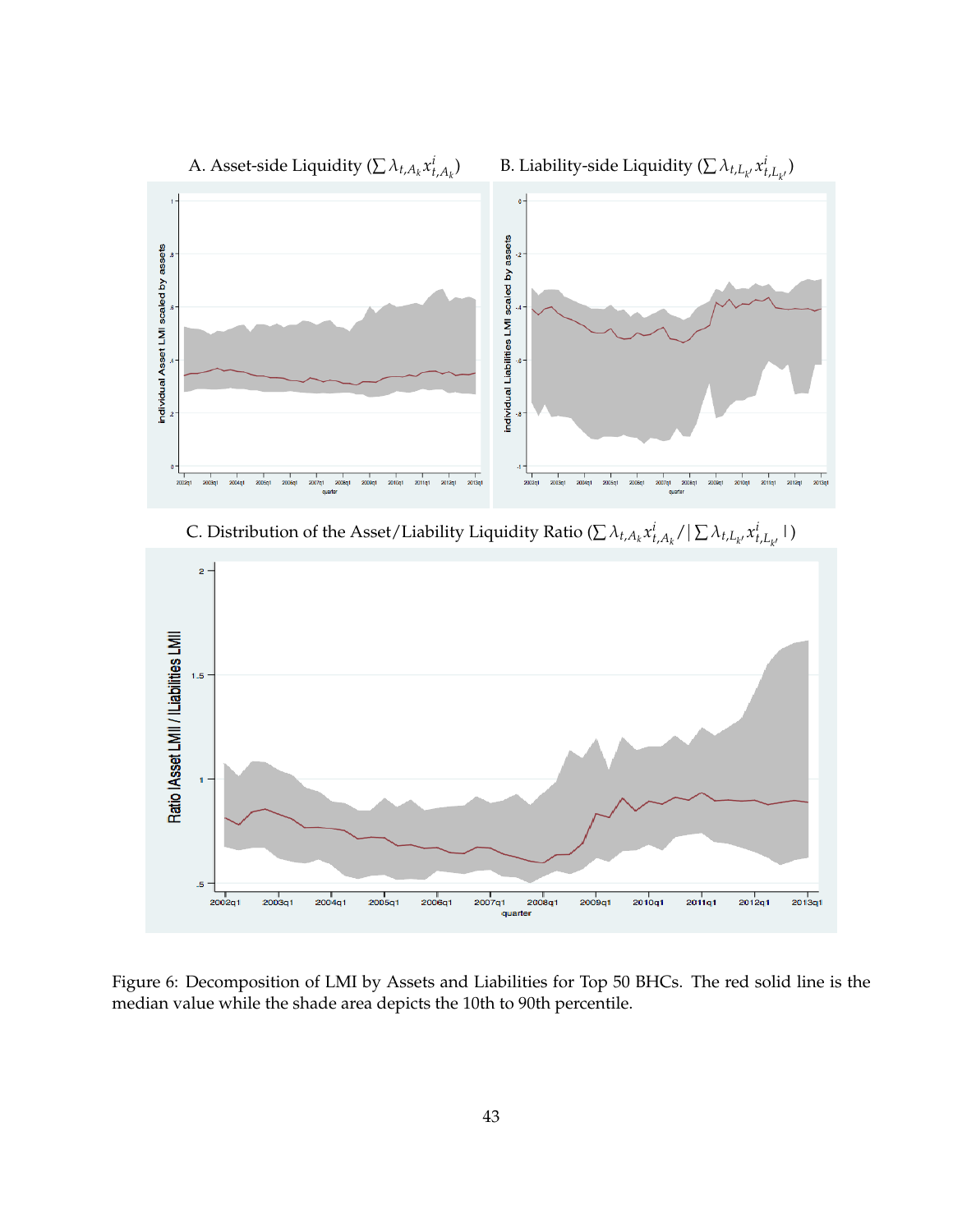

<span id="page-45-0"></span>Figure 7: LMI under various Liquidity Weights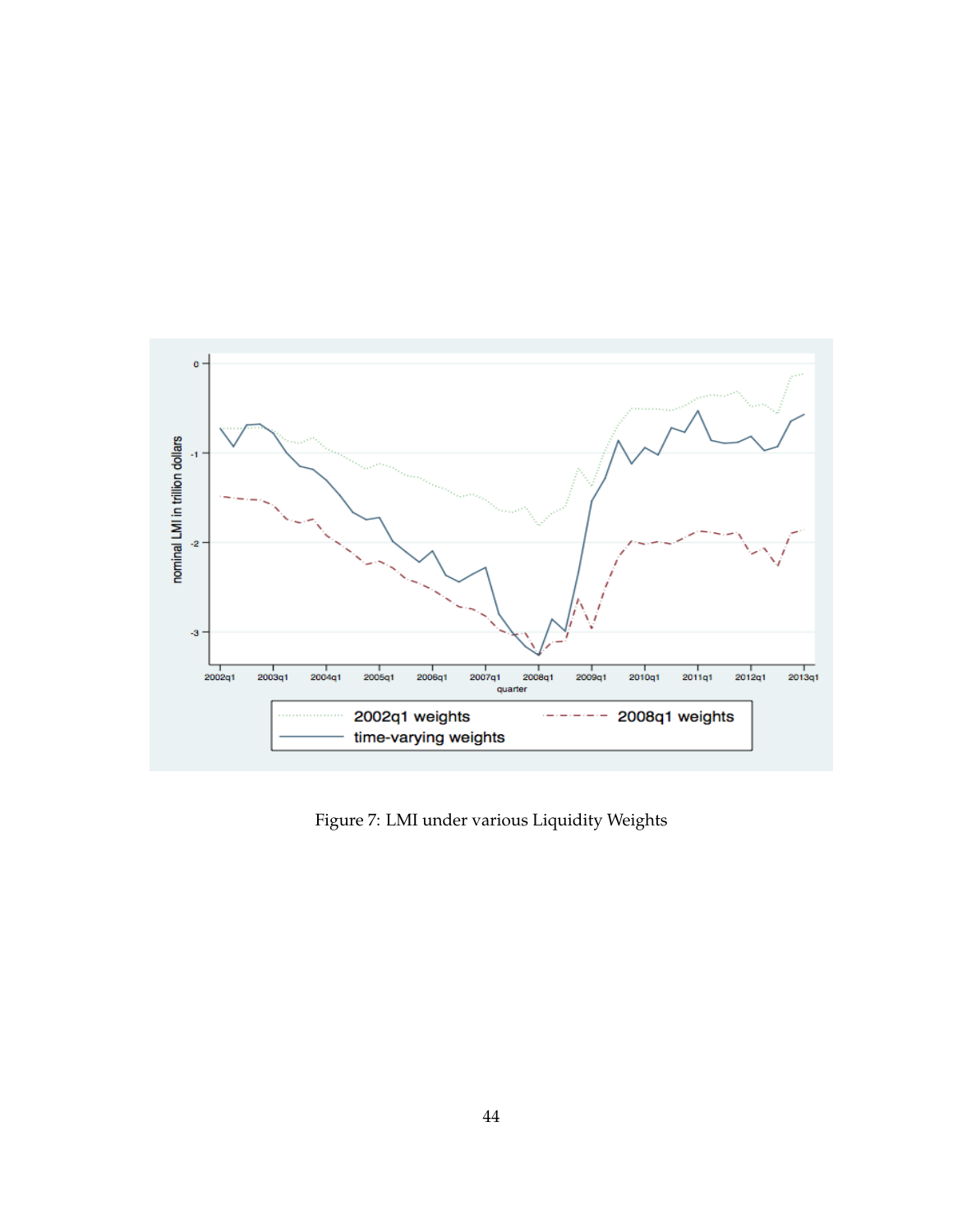



B: LMI in Absolute Dollar Amount (\$Billion)



<span id="page-46-0"></span>Figure 8: Cross-sectional Distribution of Scaled and Dollar LMI for All BHCs. The red solid line is the median value and the shade area depicts the 10th to 90th percentile. The sample is the universe of BHCs filling Y-9C reports.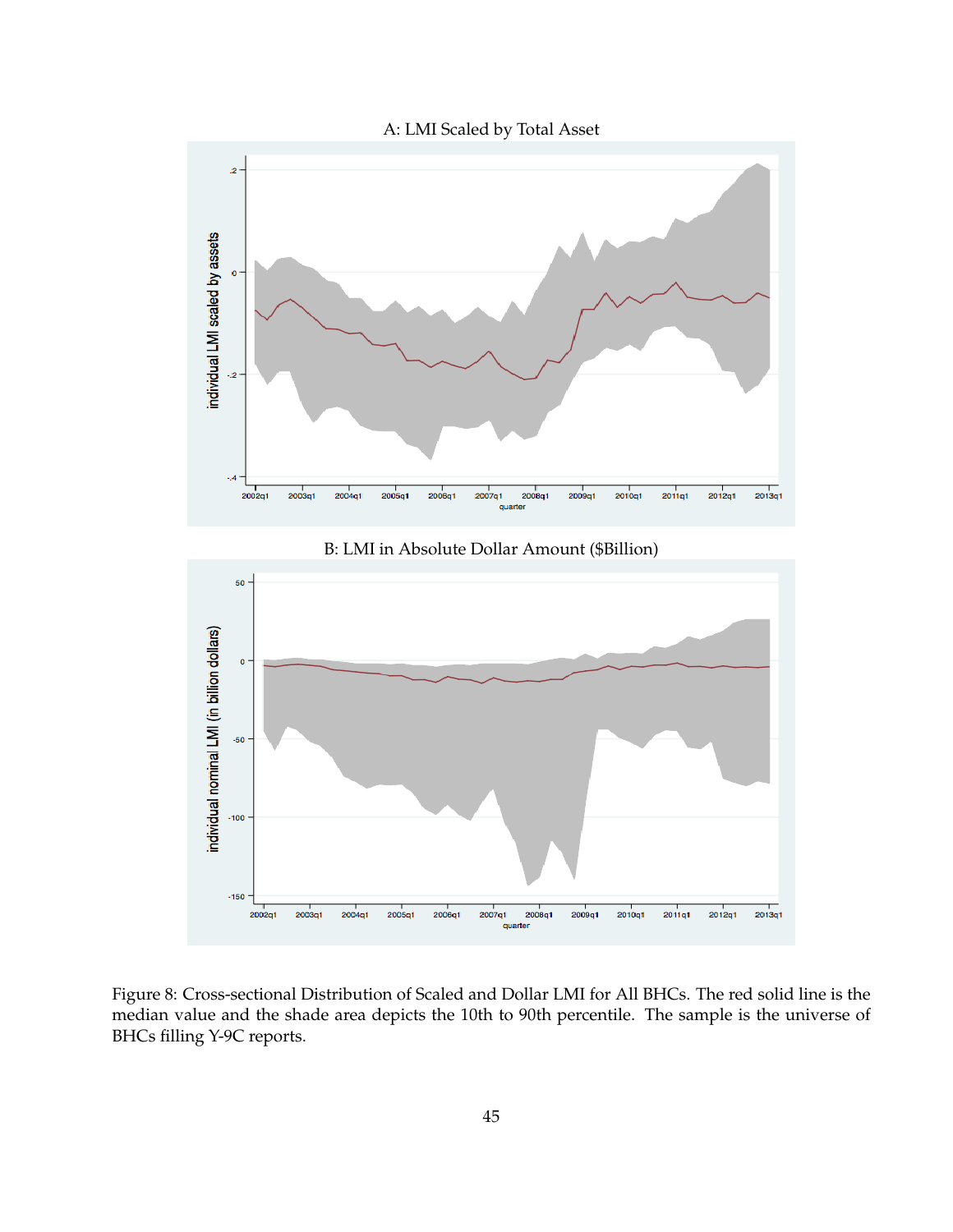

Panel A: LMI scaled by Total Assets

<span id="page-47-0"></span>Figure 9: Selected Bank-Level Liquidity Mismatch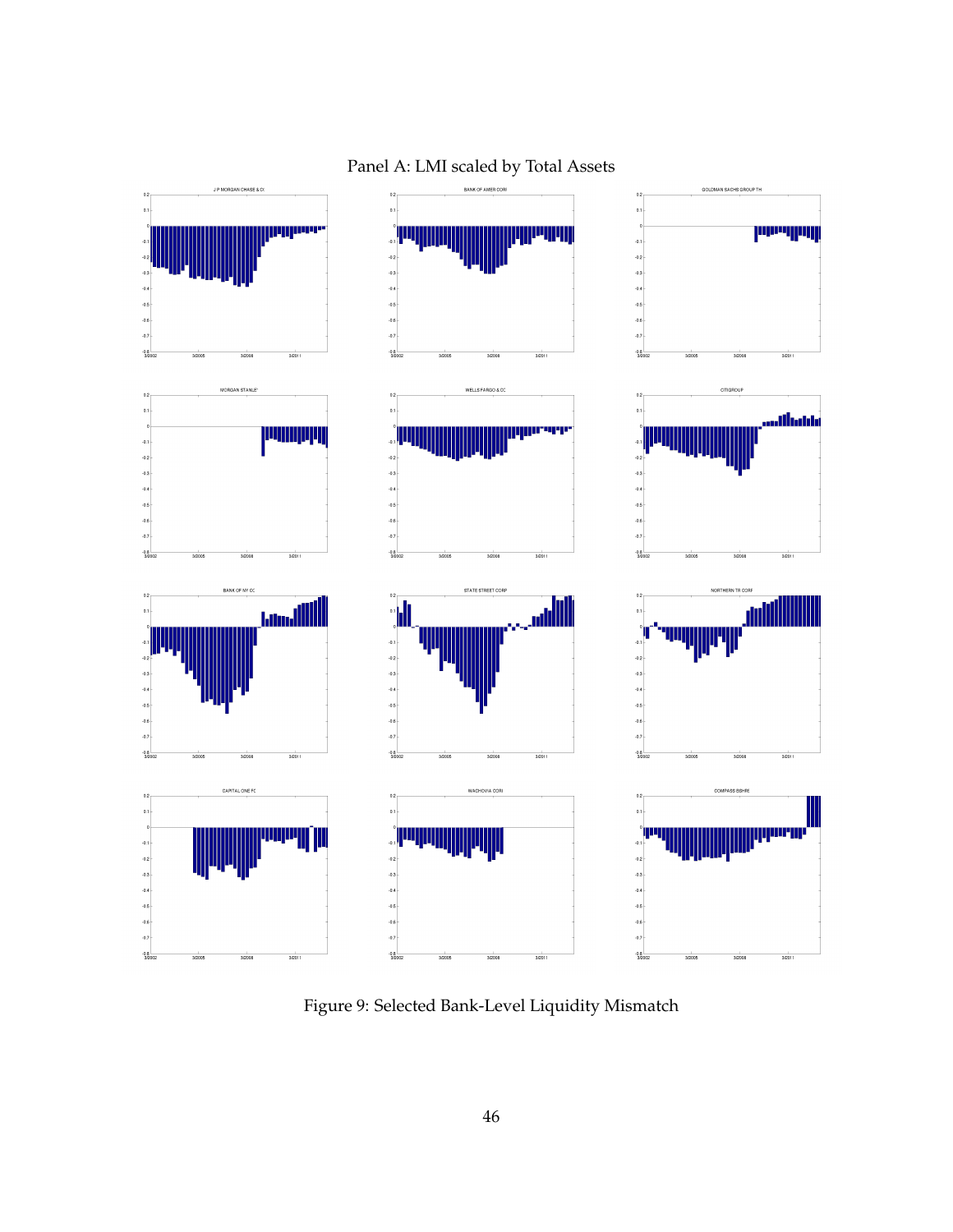

Panel B: LMI in dollar amount (\$Thousand)

Figure [9](#page-47-0) (Cont'd) Selected Bank-Level Liquidity Mismatch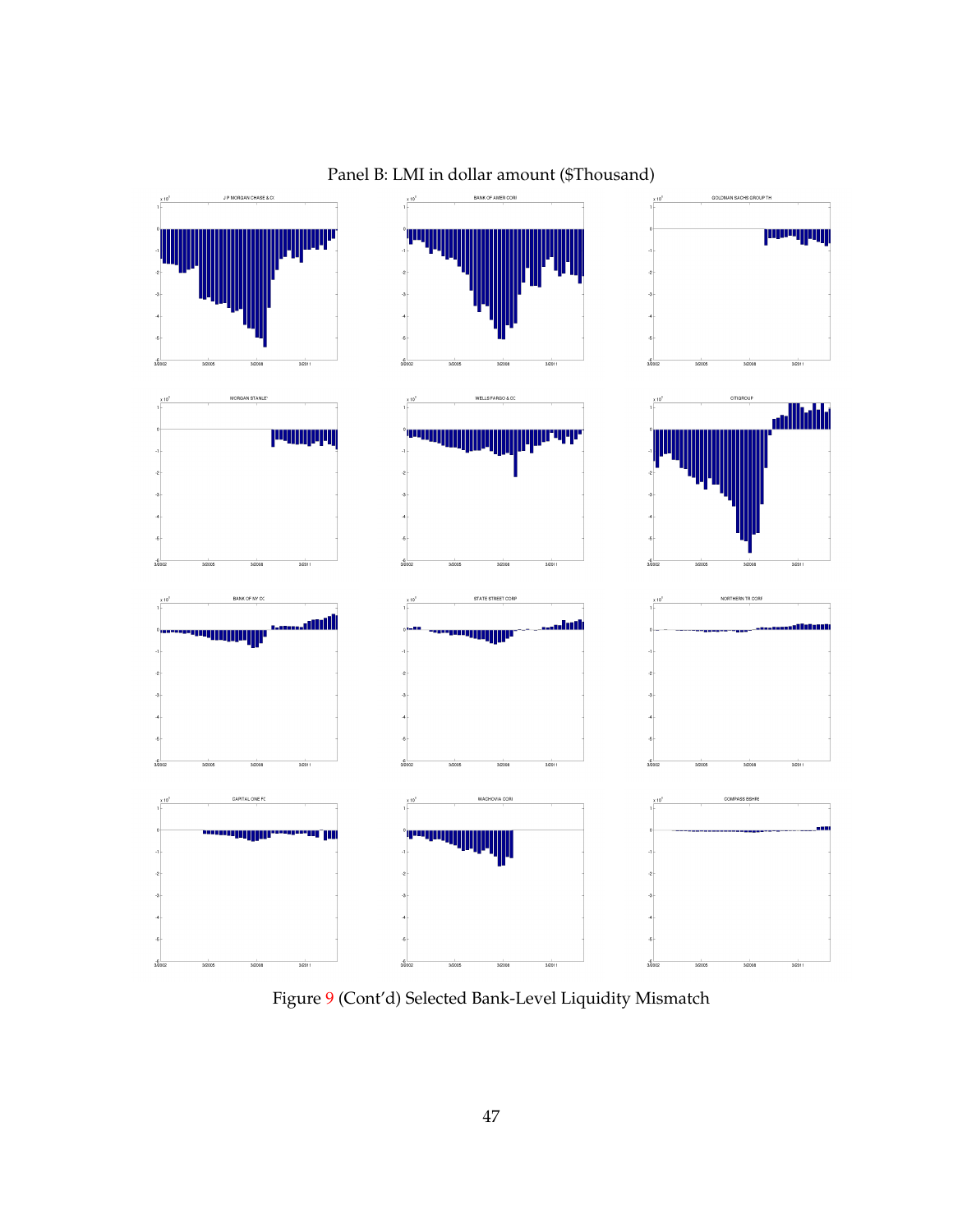

<span id="page-49-0"></span>Figure 10: Equity Market Capitalization by ex ante LMI Portfolios. The figure shows the market capitalization scaled by the level as of 2006Q1 for the Low (bottom 100 banks) and High (top 100 banks) portfolios sorted by the average LMI during the pre-crisis period: 2006Q1 - 2007Q2, across all public BHCs. For consistency of balance sheet information and stock market performance, we exclude the U.S. subsidiaries of foreign banks.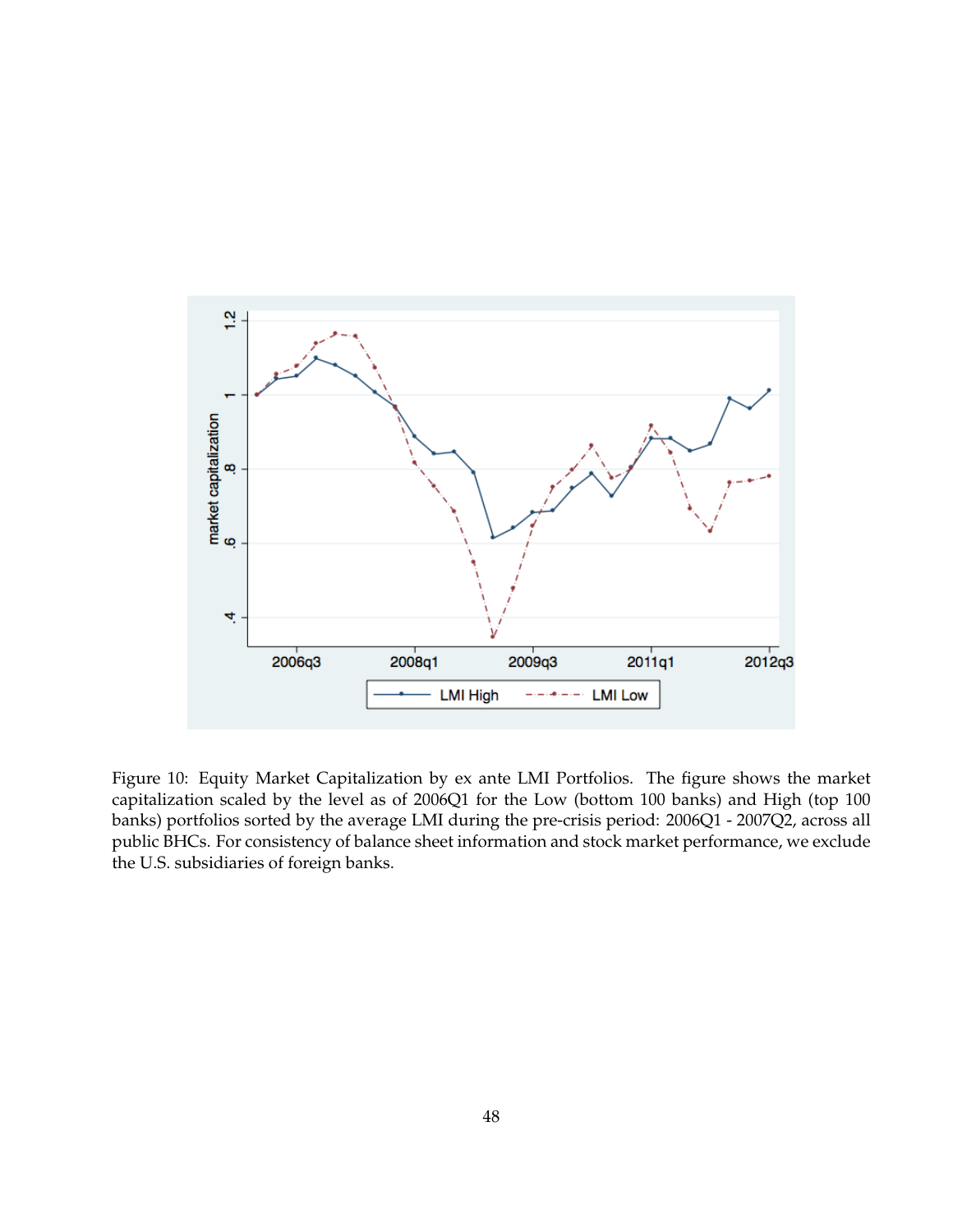Negative Shock Positive Shock



<span id="page-50-0"></span>Figure 11: Event Study: LMI and Liquidity Shock. The figure shows the cummulative abnormal return for LMI low (bottom 100 banks) and LMI high (top 100 banks) portfolios sorted by the LMI at the end of previour quarter before an event. Negative events are selected based on the daily change of Tbill-OIS spread, and positive events are selected based on the announcement of Federal Reserve Liquidity facilities.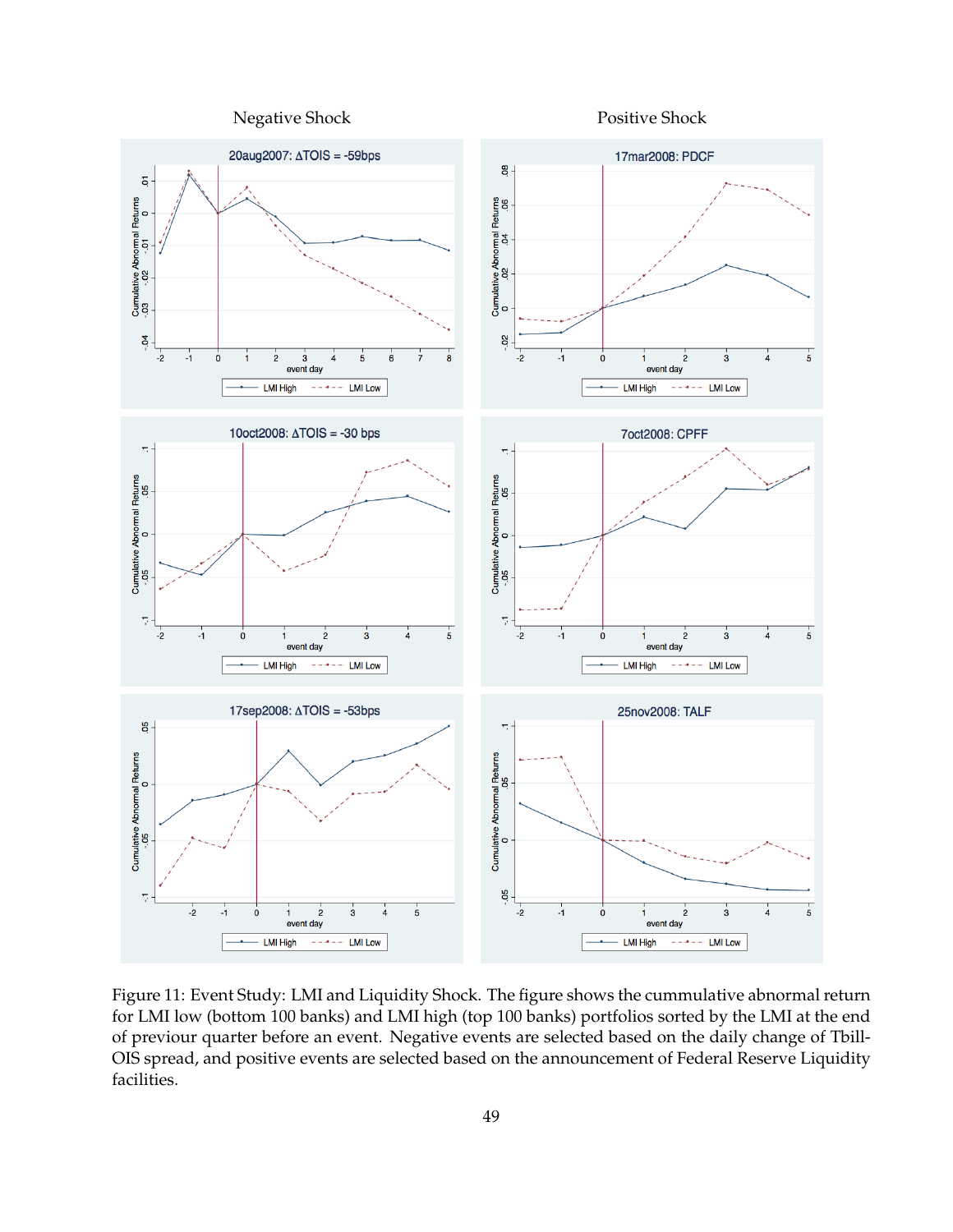# **Appendix**

# <span id="page-51-0"></span>**A Computing the LMI**

We propose an integrated measure of the Liquidity Mismatch undertaken by individual banks. We factor in *all* the balance sheet information and account for the effect of each balance sheet entry on the liquidity pressure faced by a bank. The implementation of the LMI is parsimonious yet captures the key degrees of liquidity variability (balance-sheet item heterogeneity and time-series variation). Moreover, the methodology developed in this paper is flexible and can be improved on in future research. For instance, the  $\beta_{L_k'}$  sensitivity parameters can be refined and could be estimated, for example, by regressing the corresponding-maturity bond yield on the funding liquidity factor.

| Category              | $A_k$                                                  | $\lambda_{A_k}$           |
|-----------------------|--------------------------------------------------------|---------------------------|
| Cash                  | cash and balances due from depository institutions     | 1                         |
|                       | federal funds sold                                     | 1                         |
|                       | securities purchased under agreements to resell        | $\mathbf{1}$              |
| <b>Trading Assets</b> | Treasury securities                                    | $(1 - m_{Trsy})$          |
|                       | agency securities, excluding MBS                       | $(1 - m_{Agency})$        |
|                       | residential MBS guaranteed by FNMA, FHLMC, or GNMA     | $(1 - m_{A\text{gency}})$ |
|                       | securities Issued by States and U.S. Pol. Subdivisions | $(1 - m_{Muni})$          |
|                       | non-agency MBS                                         | $(1 - m_{StrucFin})$      |
|                       | structured product                                     | $(1 - m_{StrucFin})$      |
|                       | corporate debt                                         | $(1 - m_{CorporateDebt})$ |
| Available for Sale    | Treasury securities                                    | $0.75(1 - m_{Trsy})$      |
|                       | agency securities, excluding MBS                       | $0.75(1 - m_{Agency})$    |
|                       | residential MBS guaranteed by FNMA, FHLMC, or GNMA     | $0.75(1 - m_{Agency})$    |
|                       | securities Issued by States and U.S. Pol. Subdivisions | $0.75(1 - m_{Muni})$      |

# **ASSETS**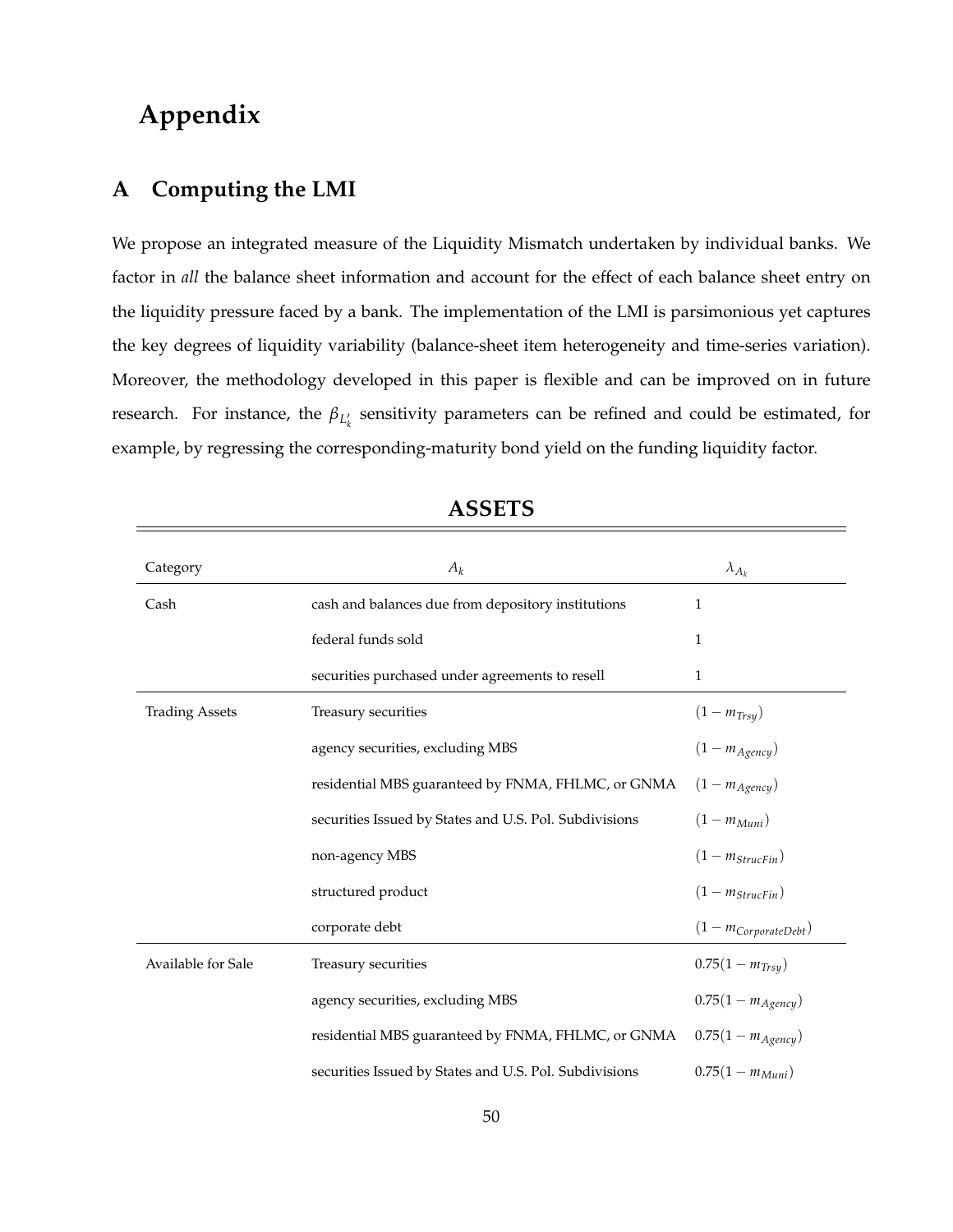|                          | non-agency MBS                                         | $0.75(1 - m_{StrucFin})$           |
|--------------------------|--------------------------------------------------------|------------------------------------|
|                          | structured product                                     | $0.75(1 - m_{StrucFin})$           |
|                          | corporate debt                                         | $0.75(1 - m_{CorporateDebt})$      |
|                          | foreign debt                                           | $0.75(1 - m_{\text{ForeignDebt}})$ |
|                          | equity securities                                      | $0.75(1 - m_{Equity})$             |
| Held for Maturity        | Treasury securities                                    | $0.50(1 - m_{Trsy})$               |
|                          | agency securities, excluding MBS                       | $0.50(1 - m_{Agency})$             |
|                          | residential MBS guaranteed by FNMA, FHLMC, or GNMA     | $0.50(1 - m_{Agency})$             |
|                          | securities Issued by States and U.S. Pol. Subdivisions | $0.50(1 - m_{Muni})$               |
|                          | non-agency MBS                                         | $0.50(1 - m_{StrucFin})$           |
|                          | structured product                                     | $0.50(1 - m_{StrucFin})$           |
|                          | corporate debt                                         | $0.50(1-m_{CorporateDebt})$        |
|                          | foreign debt                                           | $0.50(1 - m_{\text{ForeignDebt}})$ |
| Loans                    | loans secured by real estates                          | $0.25(1 - m_{StrucFin})$           |
|                          | commercial & Industry Loans                            | $0.50(1 - Max{m_k})$               |
|                          | other Loans                                            | $0.50(1 - Max{m_k})$               |
|                          | lease financing receivables                            | $0.50(1 - Max{m_k})$               |
| <b>Fixed Assets</b>      | premises and fixed assets                              | $\boldsymbol{0}$                   |
|                          | other real estate owned                                | $\Omega$                           |
|                          | investment in unconsolidated subsidiaries              | $\mathbf{0}$                       |
| <b>Intangible Assets</b> | goodwill and other intangible assets                   | $\theta$                           |
| <b>Other Assets</b>      |                                                        | $\boldsymbol{0}$                   |

# **LIABILITIES:**  $\lambda_L = -\exp(-\mu T_{k'})$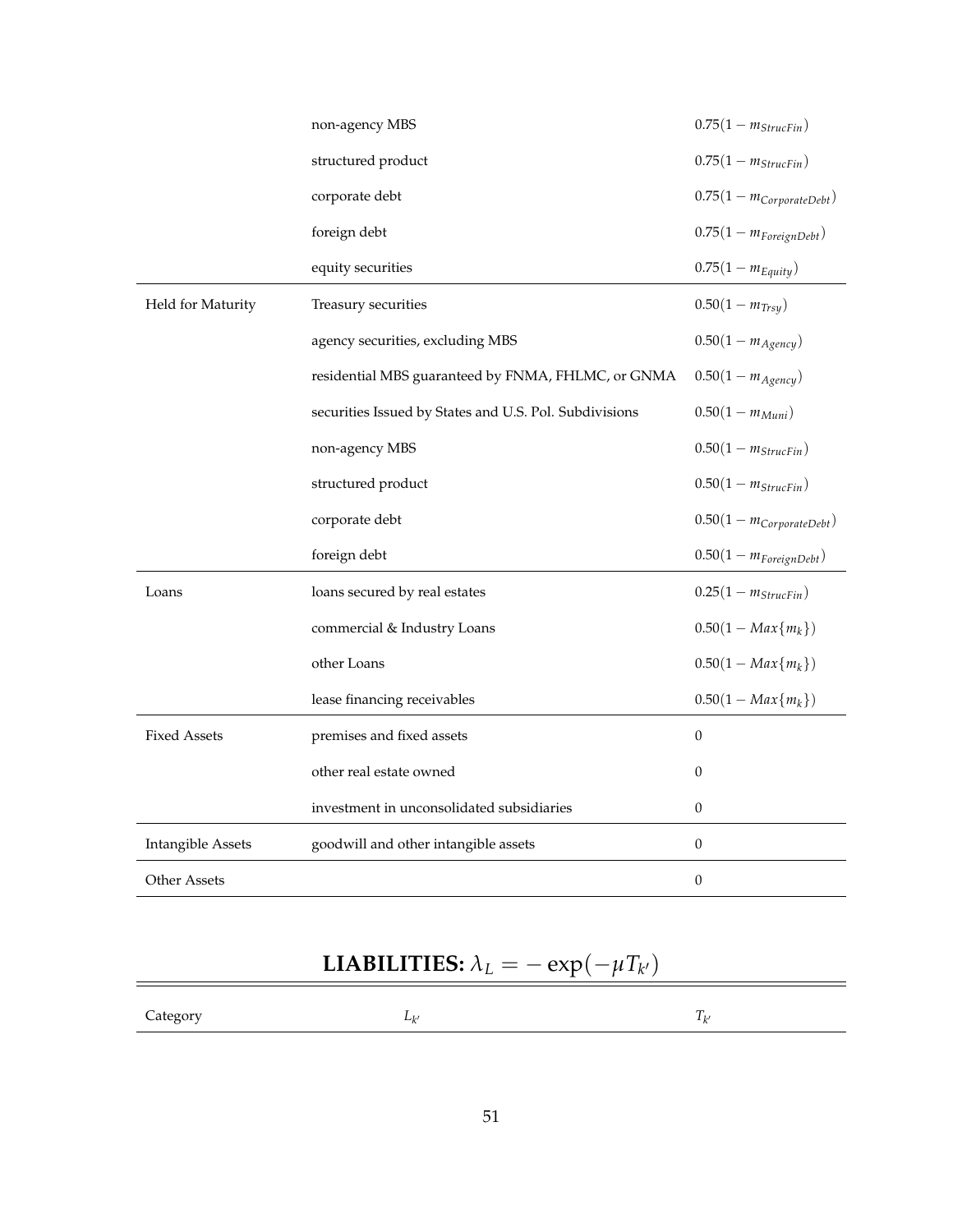| Fed Funds                           | overnight federal funds purchased | $\boldsymbol{0}$ |  |
|-------------------------------------|-----------------------------------|------------------|--|
| Repo                                | securities sold under repo        | $\mathbf{0}$     |  |
| Deposits <sup>1</sup>               | insured                           | 10               |  |
|                                     | uninsured                         | $\mathbf{1}$     |  |
| <b>Trading Liabilities</b>          | trading liabilities               | $(1 - m_{k'})$   |  |
| Other Borrowed Money                | commercial paper                  | 0.25             |  |
|                                     | with maturity $<= 1$ year         | $\mathbf{1}$     |  |
|                                     | with maturity $> 1$ year          | 5                |  |
| Other Liabilities                   | subordinated notes and debenture  | 10               |  |
|                                     | other liabilities                 | 10               |  |
| <b>Total Equity Capital</b>         | equity                            | $30\,$           |  |
| Contingent Liabilities <sup>2</sup> | unused commitments                | 5                |  |
|                                     | Credit Lines                      | 10               |  |
|                                     | Securities Lent                   | 5                |  |
|                                     | Collateral Values                 | 10               |  |

Notes: 1. A bank's deposit can be decomposed into multiple categories: insured and uninsured deposits, interestbearing and noninterest-bearing deposits, domestic and foreign deposits, time deposits and broker deposits, and so on. Among them, insured and uninsured category directly relates to a bank's liquidity condition. The Federal Deposit Insurance Corporation (FDIC) provides deposit insurance in order to guarantee the safety of deposits in member banks. Such deposits, since fully guaranteed by the FDIC, should have little influence on a bank's liquidity. However, the insured and uninsured category are not clearly broken down in the Y-9C report. We collect such data instead from the Call Report FFIEC 031 Schedule RC-O – Other Data for Deposit Insurance and FICO. The Call Report data are for banks that are subsidiaries of the BHCs which file the Y9C. Therefore we manually merge the call reports data back to their highest holding company. The deposits at the BHC level is thus the sum of deposits of all its subsidiary commercial banks.

Based on the FDIC insurance limits and the call report decomposition data, we calculate the insured deposit as the combination of i) all deposit lower than the FDIC limit *K* and ii) the first *K* dollar amount in the accounts above the limit multiplying the number of such deposit accounts. There are two insurance coverage changes in our sample period. First, the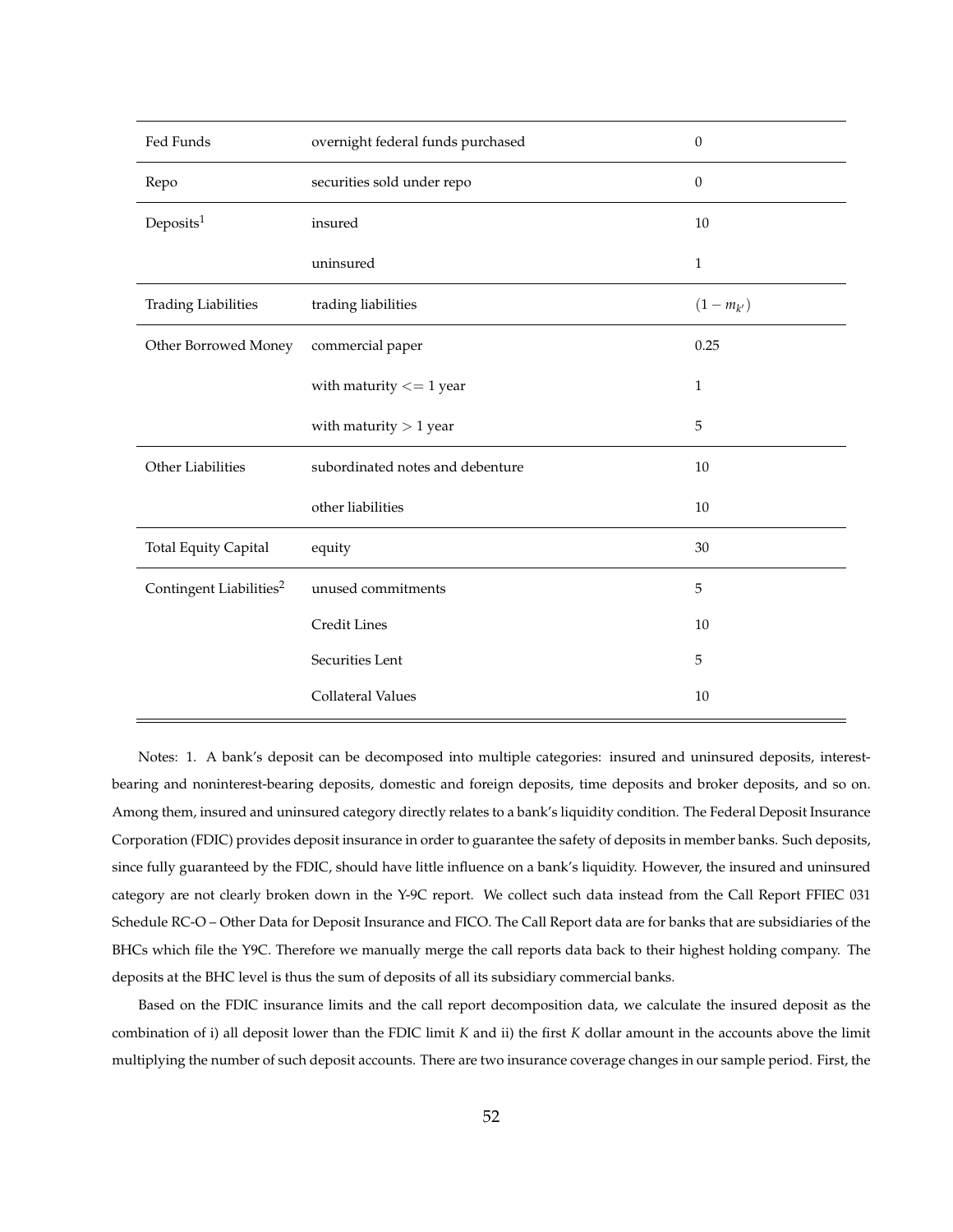FDIC increased insurance limits from \$100,000 to \$250,000 per depositor on October 3, 2008. Yet this change is not reflected in the Call Report RC-O until 2009:Q3. We follow the data availability and change our definition for insured/uninsured deposit beginning in 2009:Q3. Second, the FDIC increased the insurance for retirement accounts from \$100,000 to \$250,000 on March 14, 2006. This change is reflected in the 2006:Q2 call reports and our definition reflects this change beginning in 2006:Q2.

2. We study four types of contingent liabilities that may exert a pressure on bank's liquidity. Many banks carry *unused commitments*, including revolving loans secured by residential properties, unused credit card lines, commitments to fund commercial real estate, construction, and land development loans, securities underwriting, commitments to commercial and industrial loans, and commitments to provide liquidity to asset-backed commercial paper conduits and other securitization structures. The second type are *credit lines*, including financial standby letters of credit and foreign office guarantees, performance standby letters of credit and foreign office guarantees, commercial and similar letters of credit.<sup>[13](#page-0-0)</sup> A third type of contingent liability is *securities lent*. The last type of contingent liability in our study is the *derivative* contract. Item 7 in Schedule HC-L lists the gross notional amount of credit derivative contracts, including credit default swaps, total return swaps, credit options and other credit derivatives. However, such gross notional amount does not reflect the contracts' liquidity. What matters in a credit derivative contract in terms of liquidity impact is the additional collateral or margin required in a stress event. We therefore use Item 15 to collect the fair value of collateral posted for over-the-counter derivatives.[14](#page-0-0)

# <span id="page-54-0"></span>**B Background on Federal Liquidity Injection**

The Federal Reserve System (Fed) undertook numerous measures to restore economic stability from the financial crisis of 2007 - 2009. Beyond its conventional monetary policy tools, the central bank, citing "unusual and exigent circumstances," launched a range of new programs to the banking sector in order to support overall market liquidity.

Conventionally, the Fed uses open market operations and the discount window as its principal tools to manage reserves in the banking sector. During the crisis, however, the effectiveness of the discount window was limited because of a sigma effect. Banks were reluctant to approach the discount window since such action could cause market participants to draw

<sup>&</sup>lt;sup>13</sup>[Berger and Bouwman](#page-31-4) [\(2009\)](#page-31-4) consider unused commitments and standby letters of credit as asset-side liquidity whereas we treat them as liability-side liquidity. It's true that unused commitments and credit lines are similar to loans and hence can be treated as assets, yet they become assets only when used. In terms of liquidity, they belong to potential liquidity outflow as other liability classes. Therefore we treat them in line with liabilities given the common feature that they all exert liquidity pressure.

<sup>&</sup>lt;sup>14</sup>The collateral type contains U.S. Treasury securities, U.S. government and government-sponsored agency debt securities, corporate bonds, equity securities, and other collateral. The collateral value is further divided into groups by the counterparty, for example, a) bank and security firms, b) Monoline financial guarantors, c) hedge funds, d) sovereign governments, and e) corporations and all other counterparties.

Data under item 15 is required to be completed only by the bank holding companies with total assets of 10\$billion or more, and such requirement starts only since the second quarter of 2009. Not surprisingly, we only find such data for large BHCs such as J.P. Morgan Chase, Bank of America, etc.